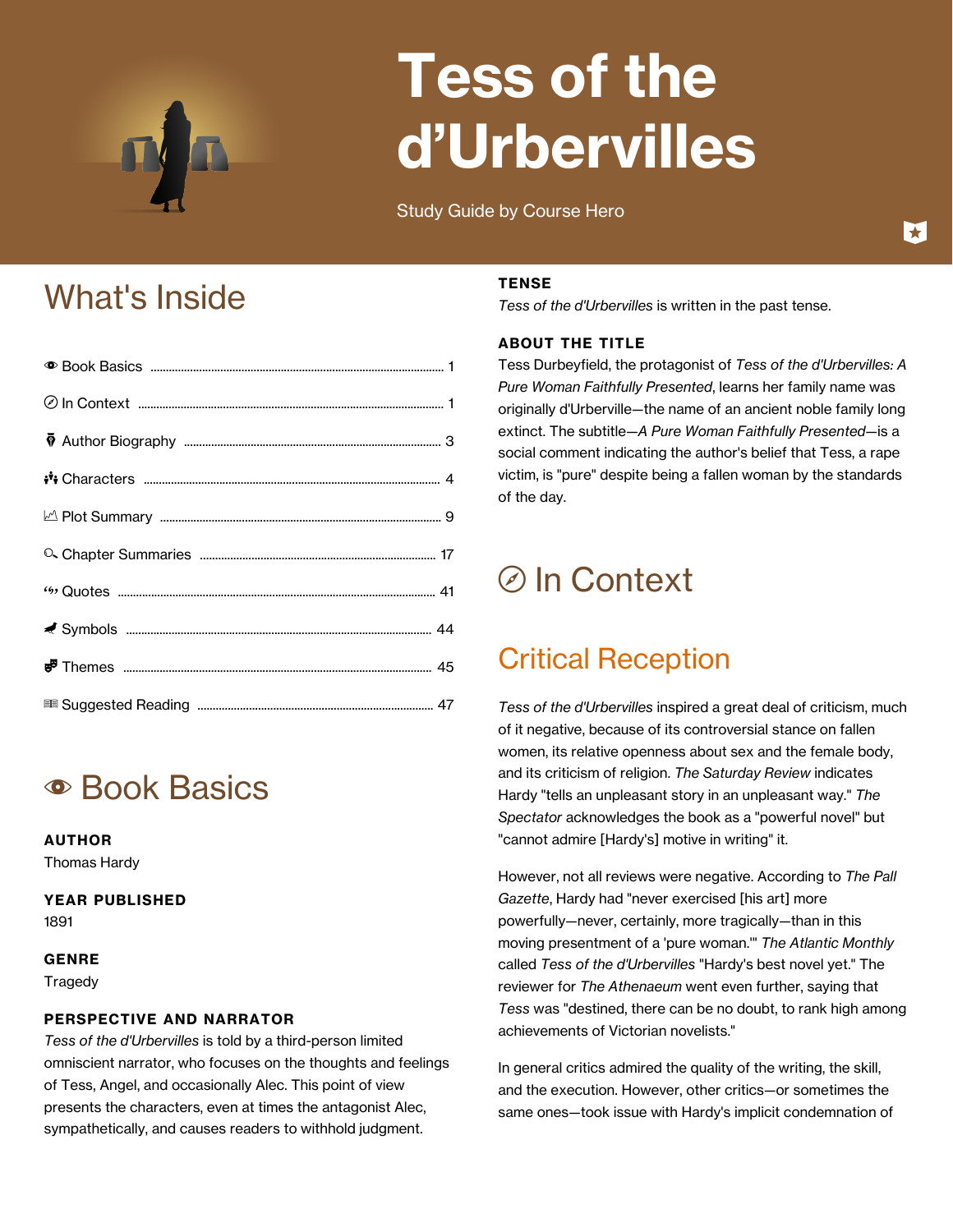religion and society in the way fallen women such as Tess were treated.

## Gender Issues in Victorian England

The Victorians held the notion that moral purity was tied to physical virginity or sex within wedlock—not one's character or state of mind. This definition did not exempt victims of sexual violence. Whether a woman was seduced, raped, prostituted herself, or chose to have a sexual relationship, she was considered "fallen" if she engaged in such activities outside of marriage. Charities existed for the purpose of rehabilitating and reforming "fallen" women, including the Highgate House where Victorian author Christina Rossetti volunteered from 1859–70. Activists employed various tactics, such as providing pamphlets on morality and running homes like St. Mary Magdalene (also called Highgate House) where women could live in a community and learn skills to help them earn a living. Modern readers will note that responsibility for a woman's lack of virginity fell solely on the woman; men had no responsibilities toward former partners and frequently failed or refused to provide for their own illegitimate children.

Similarly, in *Tess of the d'Urbervilles* Tess repeatedly bears the responsibility and the consequences for her fallen state. Angel accuses her of being a flirt when she refuses his advances. On hearing of her past he acknowledges she was "sinned against," but he has envisioned her as "pure" and according to his definition—and society's—she is not. When her former rapist, Alec, becomes devoutly religious, he suggests she veil her face and asks her to swear not to lead him astray. In Victorian England Tess is as guilty as the perpetrator.

The novel also raises the topic of divorce, a thorny issue in Hardy's England. The Matrimonial Causes Act of 1857 was the first significant revision to the laws governing the ability to obtain a divorce. The 1857 act required a man only to prove his wife had committed adultery. A woman, however, had to prove adultery as well as cruelty, bigamy, incest, or desertion. Hardy tackles issues of marriage and divorce in both *Tess of the d'Urbervilles* (1891) and *Jude the Obscure* (1895). Tess mistakenly believes Angel can divorce her. However, because the event occurred before her marriage, her failure to tell him before the wedding and his refusal to let her tell him mean they no longer have the solution of ending their marriage when

Angel reacts so callously to her revelations.

## Classism and Rural Decline in Victorian England

Hardy's background is important in his representations of social class. Hardy's mother worked as a maid, and his father was a master mason. Because they provided him with as many advantages as they could, he had opportunities to move to a higher social position. Hardy's awareness of the problems of rural life, classism, and morality is often reflected in his fiction; poverty, job instability, and a generally hard life are more responsible for lower morality—if it is lower indeed—than class. This concept is shown in the portrayal of Tess. She is not impure because she is poor; rather she is exposed to dangers that arise because her family's poverty places her in a vulnerable position.

Moreover, both the wealthy Alec d'Urberville and the more philosophically inclined middle-class Angel Clare commit immoral, irresponsible, and cruel acts, further imperiling Tess. Alec rapes her and leaves her pregnant; Angel admits to sexual relations before marriage—his doing, unlike Tess's—and then abandons her when she admits to a similar event.

Hardy highlights the lost aristocratic history of Tess's ancestral family: their ancient nobility and its possessions are in ruins, and its surviving son, Jack Durbeyfield, is a lazy drunk with few, if any, morals.

Although Angel is a critic of the nobility, he is impressed by Tess's lineage. But because Angel comes from a class that tends to regard rural laborers as simple, he places them only slightly above farm animals. Angel is even surprised when Tess has complex thoughts. But when Angel learns about Tess's past, he blames her behavior on congenital weakness: essentially, since her formerly noble family fell into decline and poverty, he thinks that she must have a genetic tendency toward moral weakness.

Related to the issue of classism is the rise of industrialization, which Hardy viewed as causing a problematic mobility and a loss of connection to nature and local identity. This is represented especially by the threshers at Flintcomb-Ash, the least vibrant farm in the novel. Changing demands created the necessity for rural itinerancy. Tess works at multiple farms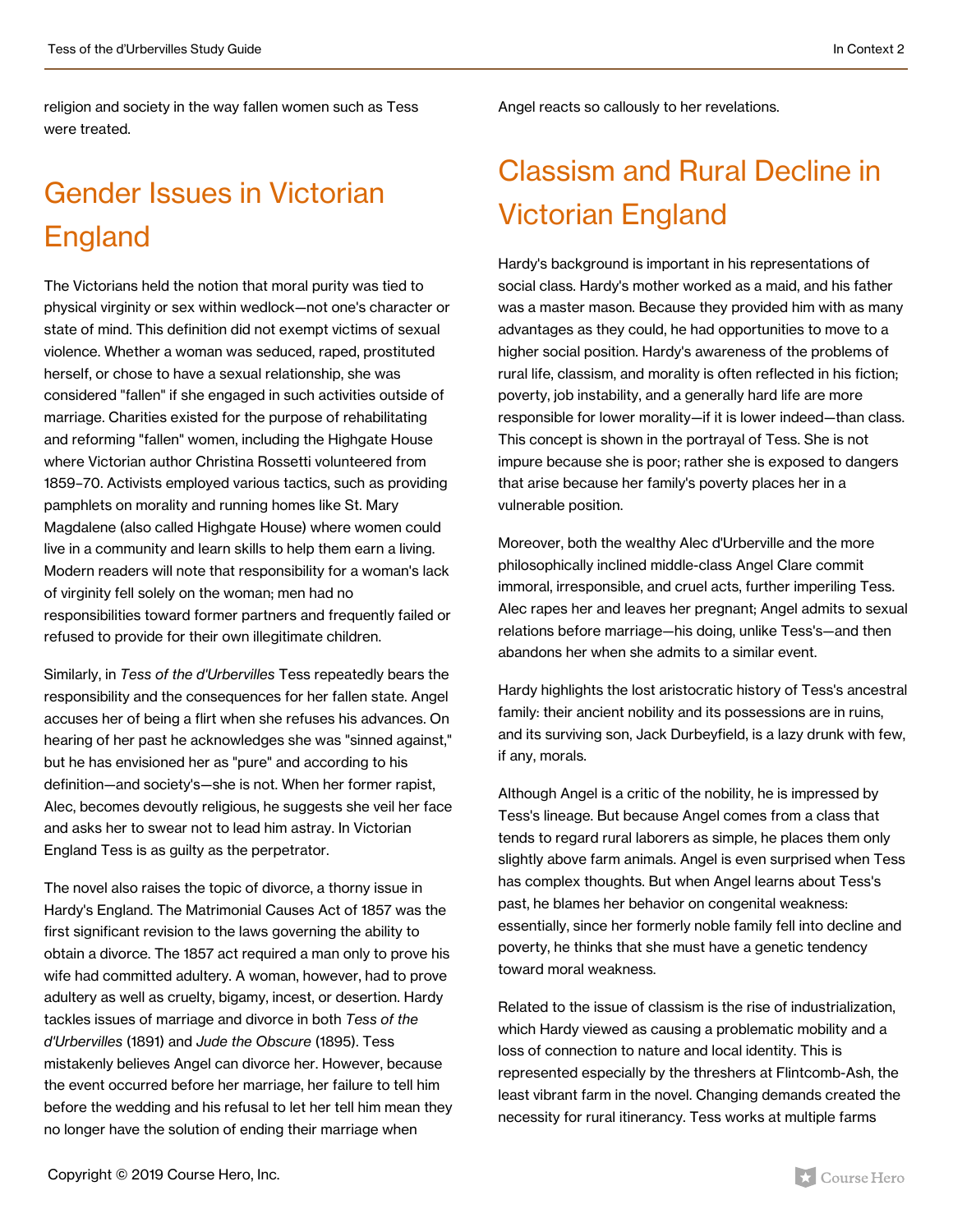throughout the novel. Her family must relocate from their farm after her father's death. Car Darch and her sister Nancy, Marian, and Izz all work at multiple farms, and at the end of the season they are left to seek work elsewhere. The inability to remain stationary destabilizes an area and results in a loss of community. In addition technology, which Hardy represents as dangerous and disturbing, causes farm workers to be disconnected from the land that they work. There is a notable contrast between the idyllic work at the Talbothays Dairy, in which milkmaids even have a preference for particular cows, and the unpleasant, depersonalized labor at Flintcomb-Ash.

## Real-Life Models for *Tess of the d'Urbervilles*

Hardy's letters and autobiography offer insights into real events that influenced the creation of the novel. In mid-1877 Hardy visited Marnhull (the fictional Marlott of the novel) where he witnessed a celebration that included girls dancing much as they do at the start of the novel. Not long after Hardy and his wife caught their servant, Jane Phillips, attempting to bring a man into the house. The Hardys went to see her parents when she ran away soon after. Research indicates the unwed Jane Phillips baptized her newborn child who died at the age of two days. Like Tess in the novel, Jane Phillips also sang and, according to Hardy, had a memorable voice. Another real-life influence was Augusta Way, whom Hardy apparently saw milking cows at her grandfather's farm as a teenager. He was struck by the image, and he may have invoked it for the novel.

### Hardy's Wessex

Thomas Hardy's Wessex is a fictional region of England that strongly suggests the real landscapes of the southern and southwestern parts of the country. Keeping some real place names but changing others, he established boundaries that stretch along the coast north to Oxford (which he calls Christminster) and from Windsor (which he calls Castle Royal) to Taunton (which he calls Toneborough) in the west. Marnhull is the real-world location of Marlott, and the Isle of Wight (the British island in the English Channel) was renamed as "The Island"; Slepe Heath is believed to be the source of Egdon Heath in Hardy's 1878 novel *The Return of the Native*. Hardy did not mind if readers matched up real and imaginary places

but cautioned them that his landscape was fictitious and he would not guarantee the "details" to be correct. He used this setting in his best-known novels, including *Tess of the d'Urbervilles*, *Jude the Obscure*, *The Mayor of Casterbridge*, *The Return of the Native*, and *Far from the Madding Crowd.*

## $\bar{\phi}$  Author Biography

### Early Life

Thomas Hardy was born in Bockhampton, Dorset, in southwestern England, on June 2, 1840. He was the first child of Jemima and Thomas Sr., arriving five months after his parents' marriage. His mother, a domestic servant, and his father, a stonemason, were working-class country people. Nonetheless, Hardy's intelligent and ambitious mother sent him to the best school available, in the nearby town of Dorchester. Hardy's family could not afford a university education, but after he graduated at 16 his mother arranged for him to be apprenticed to an architect so that he could transition into the professional class. Masons, like his father, were considered working class. Hardy's working-class origins caused him anxiety, but his early immersion into the rhythms of nature, oral culture, and folk traditions had a profound effect on his second and third careers as novelist and poet.

### Early Career

After leaving school Hardy became an apprentice to local architect John Hicks in 1856. In 1862 he moved to London, where he was employed as a draftsman in the office of a leading ecclesiastical architect, working on Gothic churches and rectory houses and participating in the culture of the great metropolis of London. Hardy spent his spare time teaching himself about poetry, experimenting with verse forms, and studying Greek. For a time he had ambitions of obtaining a university education and becoming an Anglican priest, but he realized in 1866 the notion was "far-fetched," as he told his sister Mary. Ill health drove him back to the country in 1867, and he was rehired by Hicks. He then fell in love with his 16 year-old cousin, Tryphena Sparks, an apprentice teacher who later became headmistress at a girls' school in Plymouth. The relationship eventually faded as they spent less time together.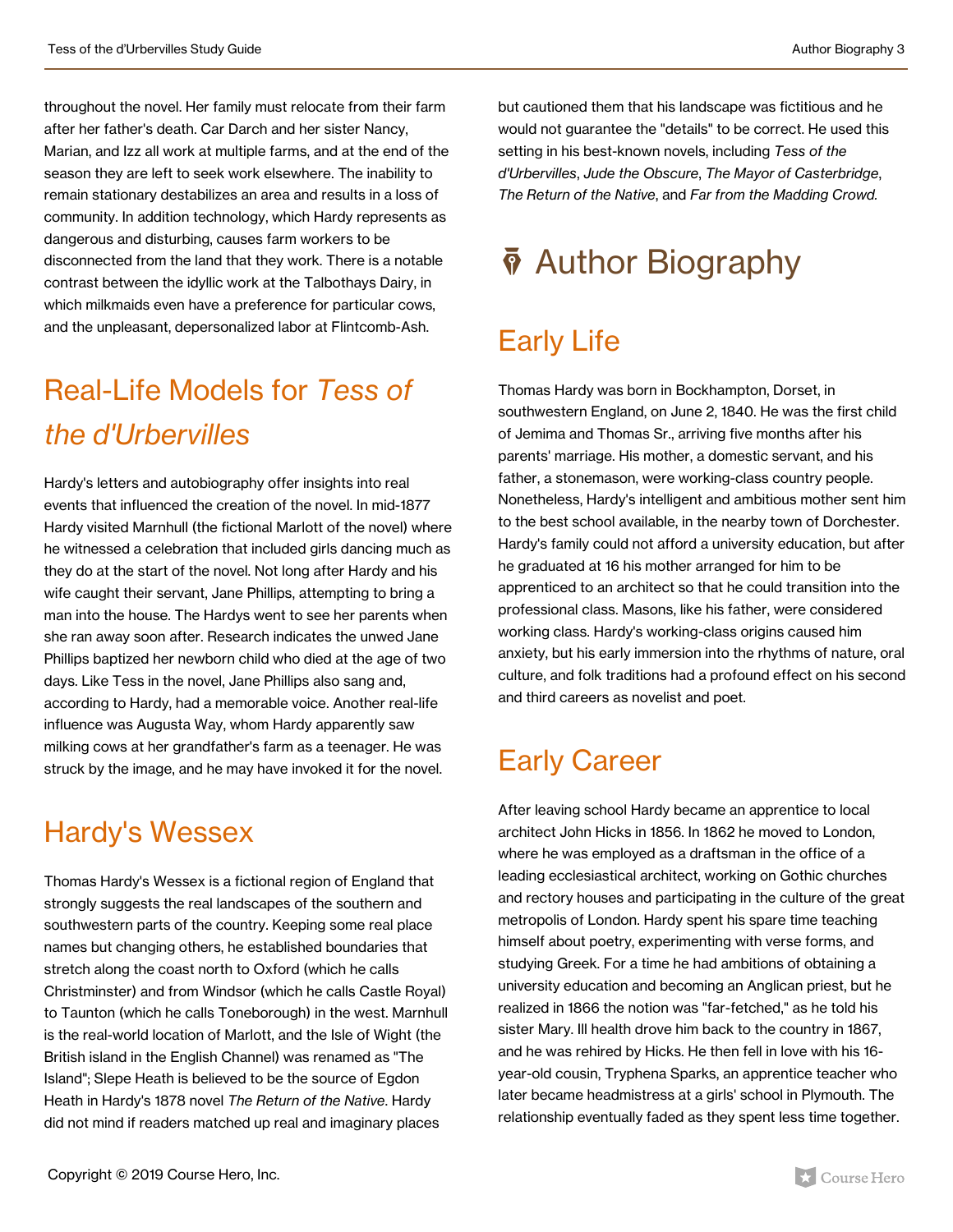## Early Prose Works and Marriage

Hardy wrote poetry in the 1860s—in fact he considered himself primarily a poet, not a novelist, throughout his career—but could not get any poems published, so he turned to novel writing in 1867. *The Poor Man and the Lady*, his first attempt in the genre, was rejected because it was too critical of the status quo—Hardy called it a "striking socialistic novel." His second attempt was meant to be commercial and sensationalistic; *Desperate Remedies* was published in 1871. Hardy slowly began to build his reputation, publishing *Under the Greenwood Tree* in 1872. He was still working as an architect in 1870 when he met his wife, Emma Lavinia Gifford, but he had to wait four years to marry her because her family did not approve of her marriage to someone of a lower class. Emma was the daughter of a lawyer, which put her socially above Hardy, an architectural skilled laborer. They married in September 1874. Initially a happy couple, they remained childless and eventually became estranged. Toward the end of her life, Emma became a devout Evangelical, a troublesome issue in the marriage as Hardy moved toward skepticism and atheism*.*

### Literary Success

Hardy became a full-time writer in 1872 when he serialized his next novel, *A Pair of Blue Eyes*. The next work, *Far from the Madding Crowd* (1874), introduced Wessex, the fictional region—but full of real cities and places—where his mature novels would be set. From then on Hardy became more and more successful as a fiction writer, publishing 10 novels and 50 short stories from 1876 to 1895. His later and most famous novels come from this period: *The Return of the Native* (1878), *The Mayor of Casterbridge* (1886), *The Woodlanders* (1887), *Tess of the d'Urbervilles* (1891), and *Jude the Obscure* (1895).

As a novelist Hardy was forced to tone down his work so as not to offend readers with his frank depictions of sexual relationships and criticism of Victorian hypocrisy, but his serialized novels were less explicit than the published volumes, and he allowed his editors, in some instances, to pare away what the public might find objectionable in the published volumes. Although *Tess of the d'Urbervilles* did receive some good reviews, it was widely criticized for its perceived sexual

immorality. But if some critics were repelled by *Tess of the d'Urbervilles* with its pessimistic determinism and overt sexual subject matter, most critics were outraged by *Jude the Obscure*, which was darker, more shocking, and overtly condemnatory of both class structure and conventional morality.

### Later Years

Beginning in 1885 Hardy lived in Max Gate, a house he designed, that was built by his father and brother. His wife, Emma, died in November 1912, after a long period of estrangement between the couple. Hardy was much affected and tended to idealize their early relationship in subsequent poetry, to the mortification of his second wife. After the reception of *Jude the Obscure*, which was materially successful but much maligned by the critics, Hardy abandoned fiction and wrote only poetry.

Fourteen months after his wife's death, he married his secretary, Florence Dugdale, nearly 40 years his junior. She had worked for Hardy for about 10 years and was his nominal biographer—although Hardy really wrote most of his biography. Hardy in all produced eight volumes of poetry and some 900 poems over more than 30 years. He was fortunate to gain recognition as a great writer and an early modernist in his lifetime and was courted by the next generation of writers—including English poet Robert Graves and English novelist Virginia Woolf. He received honorary doctorates from Cambridge and Oxford as well as other literary honors. He died on January 11, 1928. In a macabre turn of events worthy of Hardy's fiction, his heart was buried with his first wife, Emma, among the family graves, while the rest of his remains were cremated and then interred in the Poets' Corner of Westminster Abbey, next to English novelist Charles Dickens.

## \*\*\* Characters

### Tess Durbeyfield

Tess Durbeyfield is a child of poverty, inept parents, and minimal education, although she is intelligent and would have continued at school had circumstances allowed. At 16 she is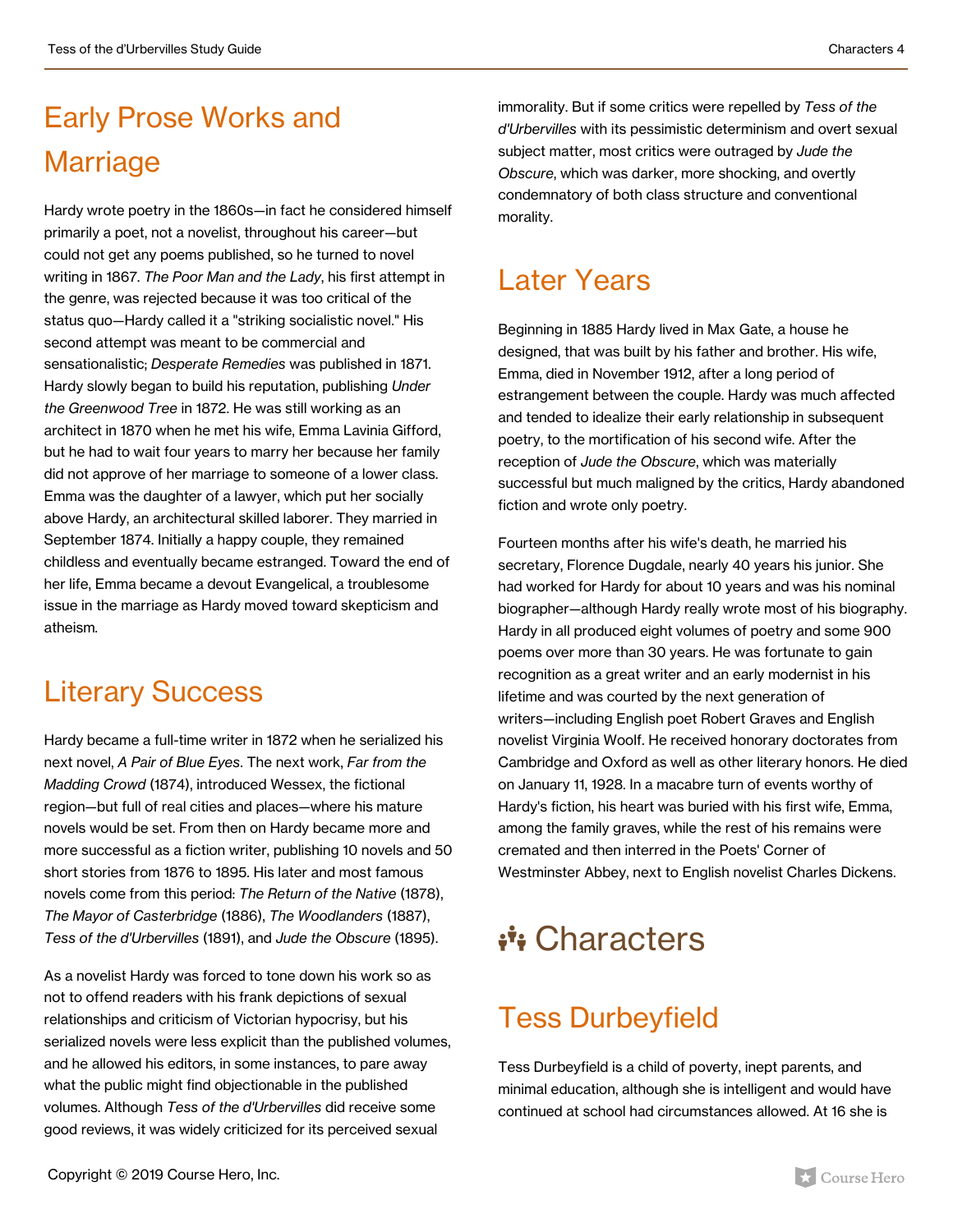inexperienced in the ways of men, especially those with money and power. She is highly principled, honest, and nonjudgmental. Hardy represents her as a kind of natural Eve figure: genuine, in touch with the countryside and wilderness, and physically voluptuous. Tess is a victim of fate and of two men in her life. She is raped by Alec d'Urberville and has a son who dies soon after birth. Although she wants nothing to do with Alec, he returns to her life and pursues her until necessity forces her to relent. Tess is also the victim of Angel Clare whose cruelty is as crushing as but different from Alec's. Angel flees, leaving Tess alone and vulnerable. Tess's love for Angel reflects deep and abiding passions accompanied by a destructive sense of pride.

### Angel Clare

Angel Clare has strong opinions on religion, class, and morality. Part of his attraction to Tess is her authenticity and purity as a "simple" country girl. Angel rejects a number of the religious beliefs his father and brothers endorse, and his father has thus denied him a university education. Despite disapproval of his family's rigidity and snobbishness, Angel is as rigid as they are, although he would not see himself as such. When he learns about Tess's past, Angel is unyielding and harsh because his vision of her is altered: he cannot accept a "fallen woman" despite her innocence in the event and proof of the purity of her character. His rejection and abandonment of her diminish his character. Although he eventually sees his actions as extreme and realizes that Tess deserves better, he is too late to make amends for having ruined Tess's life.

### Alec d'Urberville

Sexually aggressive and entitled, he pursues Tess, who has no interest in him. When he cannot have what he wants from her—as he easily seems able to obtain from other women—he rapes her. Not proud of his behavior, he later offers to marry Tess, but she refuses. Several years later Alec claims to have changed his ways and has become a preacher. However, he gives up his faith to pursue Tess, which he does relentlessly. His exact feelings for Tess are never clear, but he does support her family and provide her with material comfort. Whether he is repentant, evil, or merely arrogant and spoiled is also debatable. What is clear, though, is his generosity comes at a price—possession of Tess.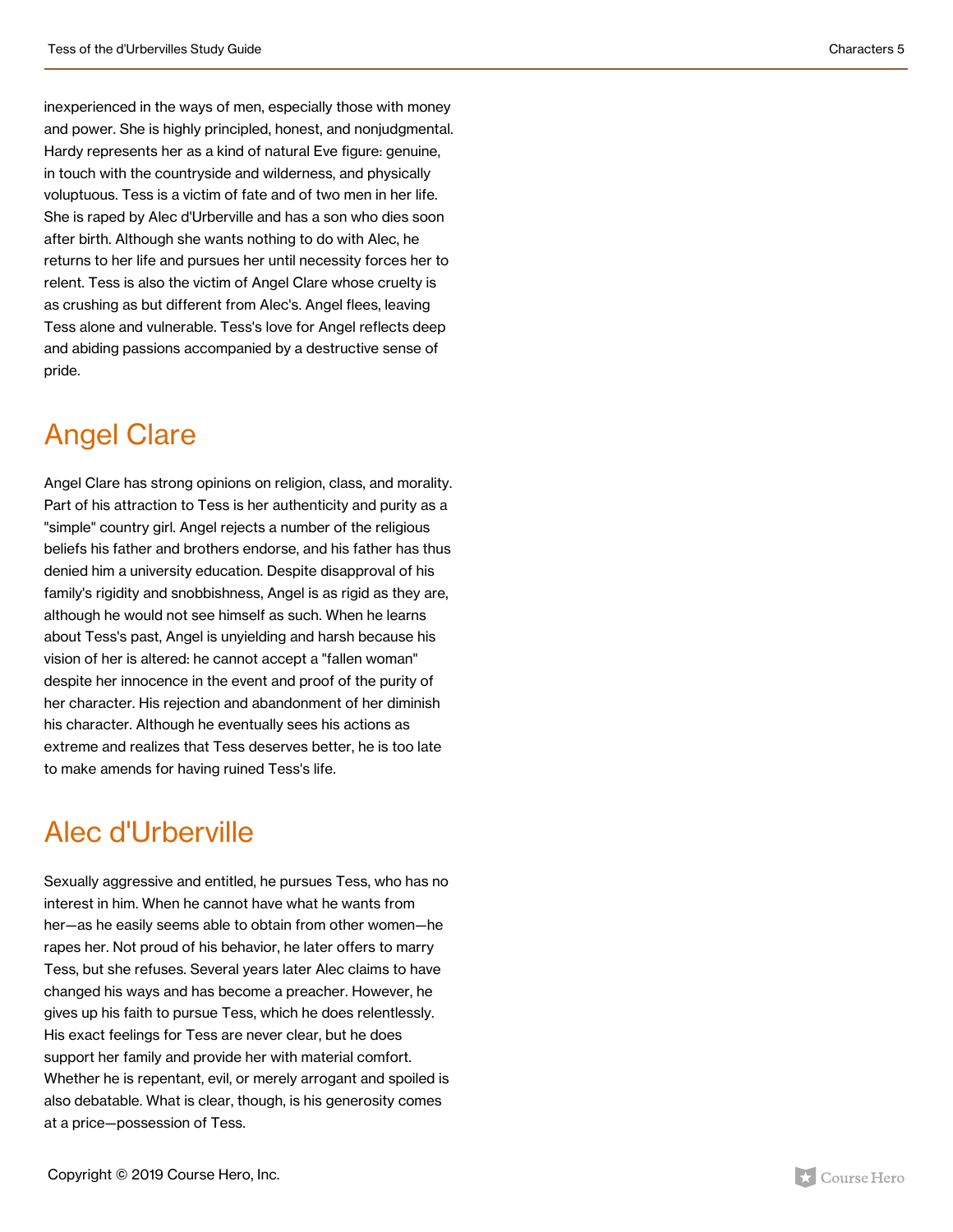#### Character Map



- Main Character  $\bullet$
- Other Major Character  $\bullet$
- **Minor Character**

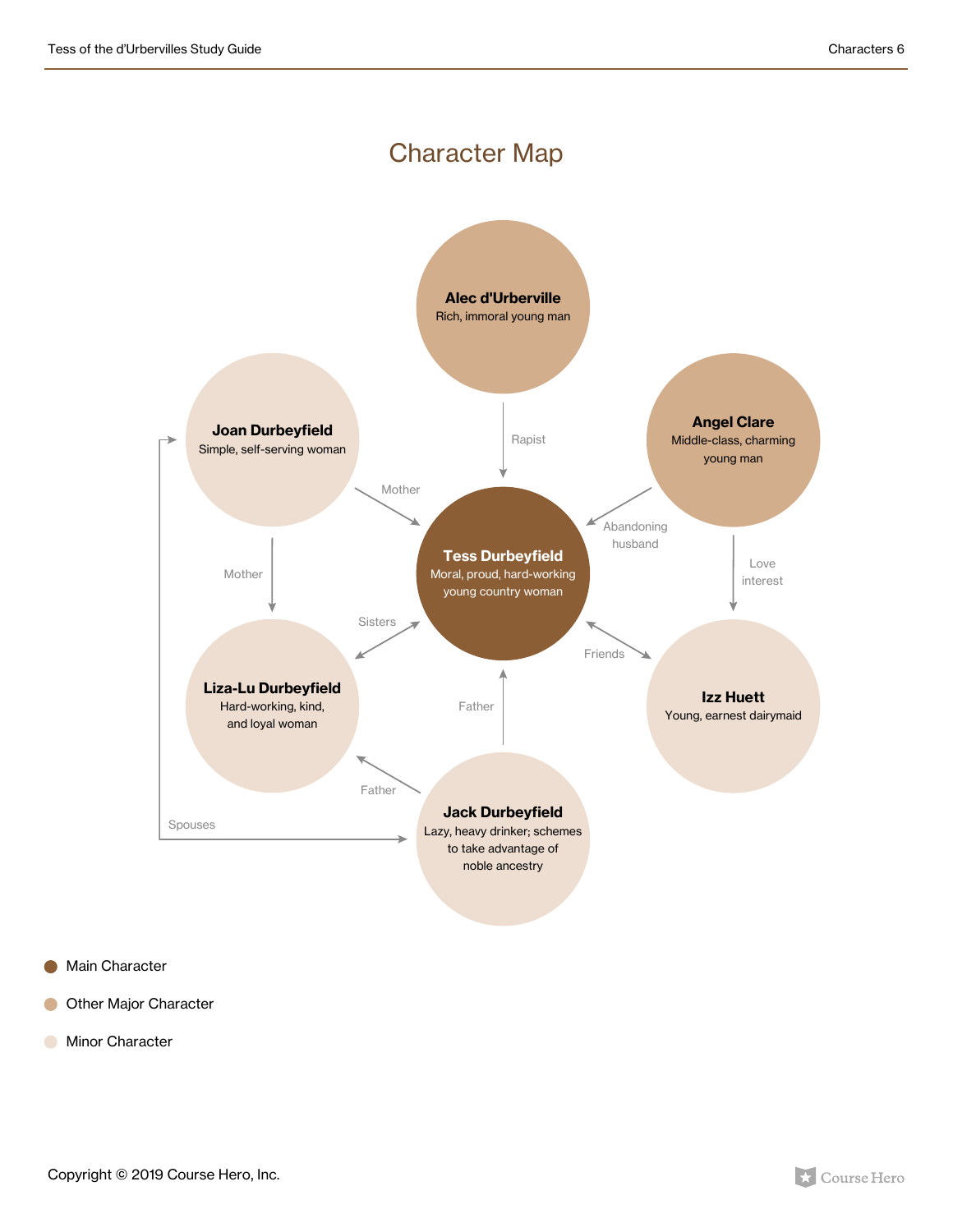### Full Character List

| <b>Character</b>     | <b>Description</b>                                                                                                                                                                                                                     |
|----------------------|----------------------------------------------------------------------------------------------------------------------------------------------------------------------------------------------------------------------------------------|
| Tess<br>Durbeyfield  | Inexperienced, hard-working, moral,<br>and proud, Tess Durbeyfield is a poor<br>country girl whose life takes<br>unfortunate, and ultimately tragic, turns<br>through no fault of her own.                                             |
| <b>Angel Clare</b>   | Angel Clare, a proud and opinionated<br>middle-class young man, has refused a<br>religious vocation and is leaning toward<br>becoming a farmer.                                                                                        |
| Alec<br>d'Urberville | Rich, cynical, and arrogant, Alec<br>d'Urberville is an amoral, devious, and<br>persistent young man who ruins Tess's<br>life.                                                                                                         |
| Mrs. Brooks          | Mrs. Brooks is the householder, or<br>landlady, at The Herons in Sandbourne,<br>where Tess is staying with Alec.                                                                                                                       |
| <b>Mercy Chant</b>   | The Clares' neighbor, Mercy Chant is a<br>religious young woman who, expected<br>to marry Angel, eventually becomes<br>engaged to his brother Cuthbert.                                                                                |
| Mr. Clare            | Angel's inflexible father, Mr. Clare is a<br>low Church clergyman who punished<br>his son by refusing to send him to<br>university because he refused to take<br>religious orders.                                                     |
| Mrs. Clare           | Angel's snobbish and class-conscious<br>mother, Mrs. Clare is basically kind and<br>religious. Her one point of contention is<br>that Mr. Clare refused to pay for Angel<br>to go to university, and she nags her<br>husband about it. |
| Cuthbert<br>Clare    | Angel's brother, Cuthbert Clare is a<br>snobbish scholar at Cambridge who<br>has taken religious orders and will<br>marry Mercy Chant.                                                                                                 |
| <b>Felix Clare</b>   | Angel's brother Felix Clare is a curate,<br>or assistant clergyman, in the adjoining<br>town.                                                                                                                                          |

| Dairyman<br>Crick             | Dairyman Richard Crick, a kind dairy<br>farmer who treats his workers well, is<br>Tess's employer for several years, the<br>happiest of her life.                                                                                                                                                                                                                                                 |
|-------------------------------|---------------------------------------------------------------------------------------------------------------------------------------------------------------------------------------------------------------------------------------------------------------------------------------------------------------------------------------------------------------------------------------------------|
| Mrs. Crick                    | Dairyman Crick's wife, Mrs. Crick is a<br>kind, respectable, generous, and<br>observant woman.                                                                                                                                                                                                                                                                                                    |
| Mrs. Darch                    | Car and Nancy's mother, Mrs. Darch<br>observes the altercation at the Flower-<br>de-Luce and hints at more trouble as<br>Tess leaves with Alec.                                                                                                                                                                                                                                                   |
| Car Darch                     | A favorite of Alec d'Urberville, Car<br>"Queen of Spades" Darch, also called<br>Dark Car, is a physically strong, dark-<br>haired, dark-complexioned woman.                                                                                                                                                                                                                                       |
| <b>Nancy Darch</b>            | Car's younger sister, Nancy "Queen of<br>Diamonds" Darch works at Trantridge<br>and later in Chalk-Newton; an Amazon,<br>she does the work of men.                                                                                                                                                                                                                                                |
| Mrs.<br>d'Urberville          | Old, blind, and widowed, Mrs.<br>d'Urberville has Tess look after her<br>chickens, which she can identify by<br>touch; she is said to be fonder of her<br>chickens than of the people in her<br>household.                                                                                                                                                                                        |
| Abraham<br><b>Durbeyfield</b> | Abraham Durbeyfield, Tess's brother, is<br>seven years younger than Tess.                                                                                                                                                                                                                                                                                                                         |
| Hope<br>Durbeyfield           | Hope is one of the two Durbeyfield girls<br>younger than Abraham.                                                                                                                                                                                                                                                                                                                                 |
| Jack<br><b>Durbeyfield</b>    | Tess's drunk and lazy father, Jack<br>(John) Durbeyfield becomes overly<br>proud when he discovers his noble<br>lineage and quickly begins seeking<br>ways to leverage it. With his excuses,<br>grand ideas, and schemes-the first of<br>which is to send Tess to the d'Urberville<br>home-he has a limited work ethic,<br>does not provide for his family, and is a<br>laughingstock in Marlott. |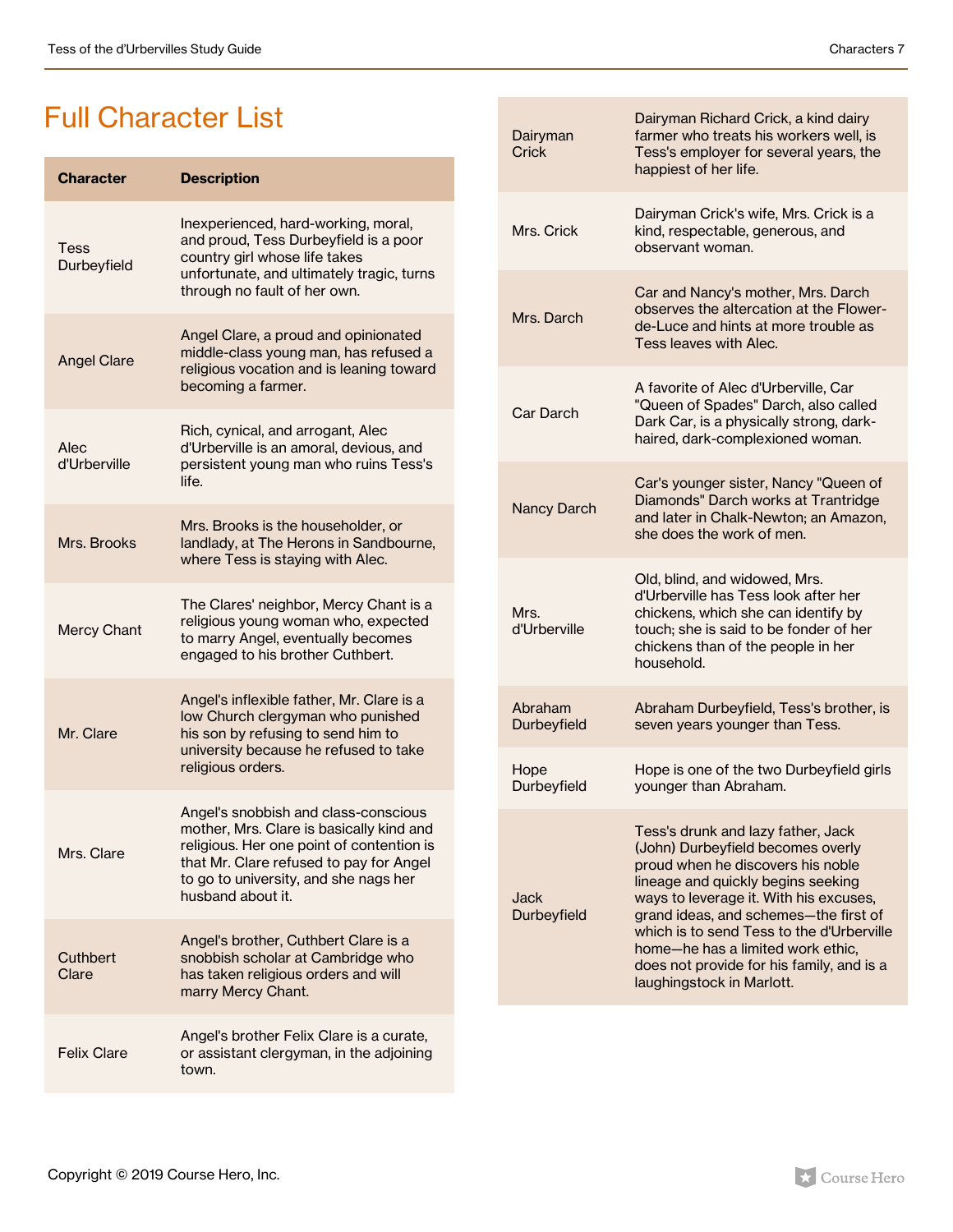| Joan<br>Durbeyfield           | Tess's ineffectual mother, Joan<br>Durbeyfield frequently protects her own<br>interests, not her children's. She doesn't<br>warn Tess of Alec's intentions in the<br>hope Tess will marry him and thus                                                             |  | Jonathan k         |
|-------------------------------|--------------------------------------------------------------------------------------------------------------------------------------------------------------------------------------------------------------------------------------------------------------------|--|--------------------|
|                               | support the family. Lacking Tess's<br>moral code, she recommends Tess not<br>tell Angel about her past; nevertheless,<br>Joan is forgiving, as helpful as she can<br>be, and saddened by the events in<br>Tess's life.                                             |  | <b>Beck Knibl</b>  |
|                               |                                                                                                                                                                                                                                                                    |  | <b>Bill Lewell</b> |
| Liza-Lu<br><b>Durbeyfield</b> | Four years younger than her sister<br>Tess, Eliza-Louisa "Liza-Lu"<br>Durbeyfield, according to Tess, is as<br>good, hardworking, and loyal as Tess,<br>but without Tess's unfortunate past. At<br>the end of her life Tess asks Angel to<br>marry Liza-Lu.        |  | Marian             |
| Modesty<br>Durbeyfield        | Modesty is one of the two Durbeyfield<br>girls younger than Abraham.                                                                                                                                                                                               |  | Painter            |
| Elizabeth                     | Elizabeth is Mrs. d'Urberville's maid; she<br>helps Tess with the chickens.                                                                                                                                                                                        |  |                    |
| Frances                       | Frances is a light-haired employee at<br>the Cricks' dairy.                                                                                                                                                                                                        |  | Postman            |
| Fred                          | Fred is the boy whom Jack Durbeyfield,<br>just after learning of his ancestry, sends<br>to request a horse and carriage and his<br>evening meal.                                                                                                                   |  | <b>Retty Prido</b> |
| Deborah<br>Fyander            | Deborah Fyander is an older milkmaid<br>at the Cricks' dairy.                                                                                                                                                                                                      |  | Mrs. Rollive       |
|                               | Tess's employer at Flintcomb-Ash,<br>Farmer Groby is a dislikable man who                                                                                                                                                                                          |  |                    |
| <b>Farmer Groby</b>           | knows Tess's disreputable past and<br>makes extra demands on her. He<br>appears earlier as the man who insults<br>Tess and with whom Angel fights.                                                                                                                 |  | Amby<br>Seedling   |
| Izz Huett                     | An honest and hard-working milkmaid<br>at the Cricks' dairy, Izz Huett is loyal to<br>Tess but in love with Angel Clare and<br>later accepts his short-lived invitation to<br>accompany him to Brazil. She later<br>writes Angel telling him of Tess's<br>despair. |  | Sexton             |
|                               |                                                                                                                                                                                                                                                                    |  | Shepherd           |

Î.

| Jonathan Kail        | An employee at the Cricks' dairy,<br>Jonathan Kail brings Angel and Tess<br>their luggage and word of the<br>milkmaids' reactions to their leaving.                                                                          |
|----------------------|------------------------------------------------------------------------------------------------------------------------------------------------------------------------------------------------------------------------------|
| <b>Beck Knibbs</b>   | Beck Knibbs is a married employee at<br>the Cricks' dairy.                                                                                                                                                                   |
| <b>Bill Lewell</b>   | Bill Lewell is an employee at the Cricks'<br>dairy.                                                                                                                                                                          |
| Marian               | A milkmaid at the Cricks' dairy, Marian<br>is also in love with Angel; she loses her<br>job because of her excessive drinking<br>after Tess and Angel marry. She and Izz<br>write to Angel to tell him of Tess's<br>despair. |
| Painter              | The sign painter, whom Tess meets on<br>her way home from Trantridge after<br>Alec has raped her, directs Tess to the<br>Reverend Mr. Clare as a source of<br>wisdom who can answer her questions.                           |
| Postman              | The postman at Sandbourne directs<br>Angel to The Herons, the house at<br>which the d'Urbervilles are staying.                                                                                                               |
| <b>Retty Priddle</b> | The red-haired milkmaid at the Cricks'<br>dairy, Retty Priddle is in love with Angel<br>Clare and attempts suicide after he and<br>Tess marry.                                                                               |
| Mrs. Rolliver        | Mrs. Rolliver is the owner of Rolliver's<br>Inn, an ale house where the<br>Durbeyfields drink. It is technically<br>illegal for Mrs. Rolliver to sell alcohol,<br>but she does.                                              |
| Amby<br>Seedling     | Amby Seedling is Izz Huett's admirer, to<br>whom she finally pays attention after<br>Angel leaves for Brazil.                                                                                                                |
| Sexton               | The sexton meets Angel at Jack<br>Durbeyfield's grave and informs him the<br>gravestone wasn't paid for.                                                                                                                     |
| Shepherd             | The shepherd tells Tess the stone on<br>which Alec d'Urberville made her swear<br>not to tempt him was a torture site, not<br>a holy place.                                                                                  |

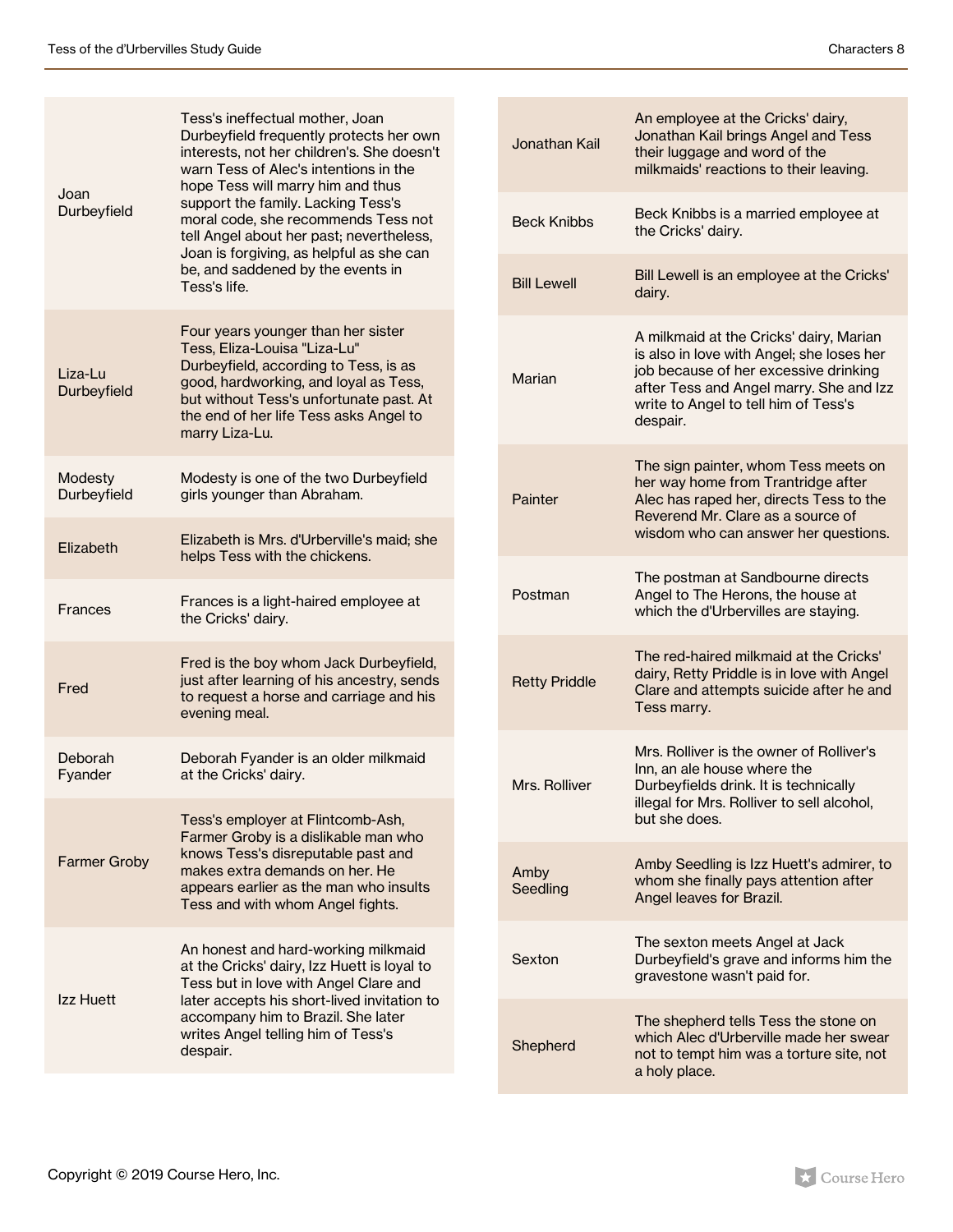| Sorrow              | Sorrow is Tess's infant son whom she<br>baptizes herself before he dies.                                                                                             |
|---------------------|----------------------------------------------------------------------------------------------------------------------------------------------------------------------|
| Parson<br>Tringham  | Parson Tringham is the man who<br>informs Jack Durbeyfield about his<br>noble ancestry.                                                                              |
| Turnpike-<br>Keeper | After Angel sends Tess away, the<br>turnpike-keeper updates her on Marlott<br>news as she returns to her parents'<br>home.                                           |
| Vicar               | The vicar, new in the village, refuses to<br>give Tess's son a Christian burial; he<br>later relents and does so for a little<br>money and with no one else present. |

## M Plot Summary

### Phase the First: The Maiden

The novel starts with Parson Tringham informing Jack Durbeyfield, the drunken father of a large, poor family, that he is actually the descendent of the d'Urbervilles, an ancient noble family. Durbeyfield celebrates this discovery with more drink and the hiring of a carriage he cannot afford. His daughter, 16 year-old Tess Durbeyfield, is embarrassed by his behavior. She is with other young women of the village for a celebration consisting of a procession and then a dance. At the dance on the village green, Tess sees a man readers know to be Angel Clare, who, with his brothers, is passing through the village of Marlott. While Angel dances with the local girls, he notices Tess only as he is leaving and does not dance with her.

Later that night Tess goes to the pub to retrieve her father. He is to set out to market that night with the family's beehives, but he is too drunk to go. Tess and her nine-year-old brother Abraham go instead. Abraham falls asleep, and with no one to talk to Tess falls asleep as well. The horse drifts from the road and is killed in an accident. Jack refuses to sell the horse's corpse despite the family's need of money. With no horse and with Jack's newfound sense of entitlement from his noble ancestry, he and his wife come up with the solution to send Tess to their newly discovered d'Urberville relations.

Tess goes reluctantly, feeling responsible for the horse's

death. There she meets Alec, her supposed cousin. The present d'Urberville family is really Stoke-d'Urberville, and no relation to the d'Urbervilles, although Tess's family does not know this. Simon Stoke, having made a great deal of money, added the name of a defunct aristocratic family to his own. Alec d'Urberville, Tess's "cousin," is flirtatious and offers Tess a job caring for his mother's chickens. When Tess goes to Trantridge to begin her job, Alec arrives to give her a ride in his carriage. He uses the opportunity to be physically aggressive. At a loss as to how to deal with him, she resists and implores him to respect her wishes. Over the next four months, Alec continues to be forward, and Tess continues to reject him.

One night when Tess is in town with a group of fellow workers, he confronts her again. She leaves with some of the others, but a verbal altercation with one of them prompts her to accept a ride from Alec when he appears again. Alec intentionally takes her off the path, and they get lost. While he is out trying to find out where they are, Tess falls asleep. When he returns and sees her there asleep, he rapes her.

## Phase the Second: Maiden No **More**

Tess decides to leave Trantridge and the d'Urbervilles. Alec comes after her, going so far as to suggest marriage, but she will not accept his proposals. She returns to her parents' house and tells her mother what has happened. Her mother suggests she marry him, but Tess refuses.

The novel jumps forward to August. Tess is in the field working, and a baby is brought to her by her sister Liza-Lu. Tess nurses the infant, for whom she has mixed feelings, but as the story progresses she wants her son to thrive. Unfortunately he soon becomes seriously ill. She wants the parson to baptize him, but her father refuses, saying that she's disgraced the family enough and he doesn't want the parson involved. So Tess herself baptizes her son, calling him Sorrow, before he dies. When she asks the parson if her baptism will save her son's soul, he is moved by her tears and, against church dogma, tells her that the baptism is legitimate. She also persuades him to let her bury her son in the churchyard at night, when no one can see.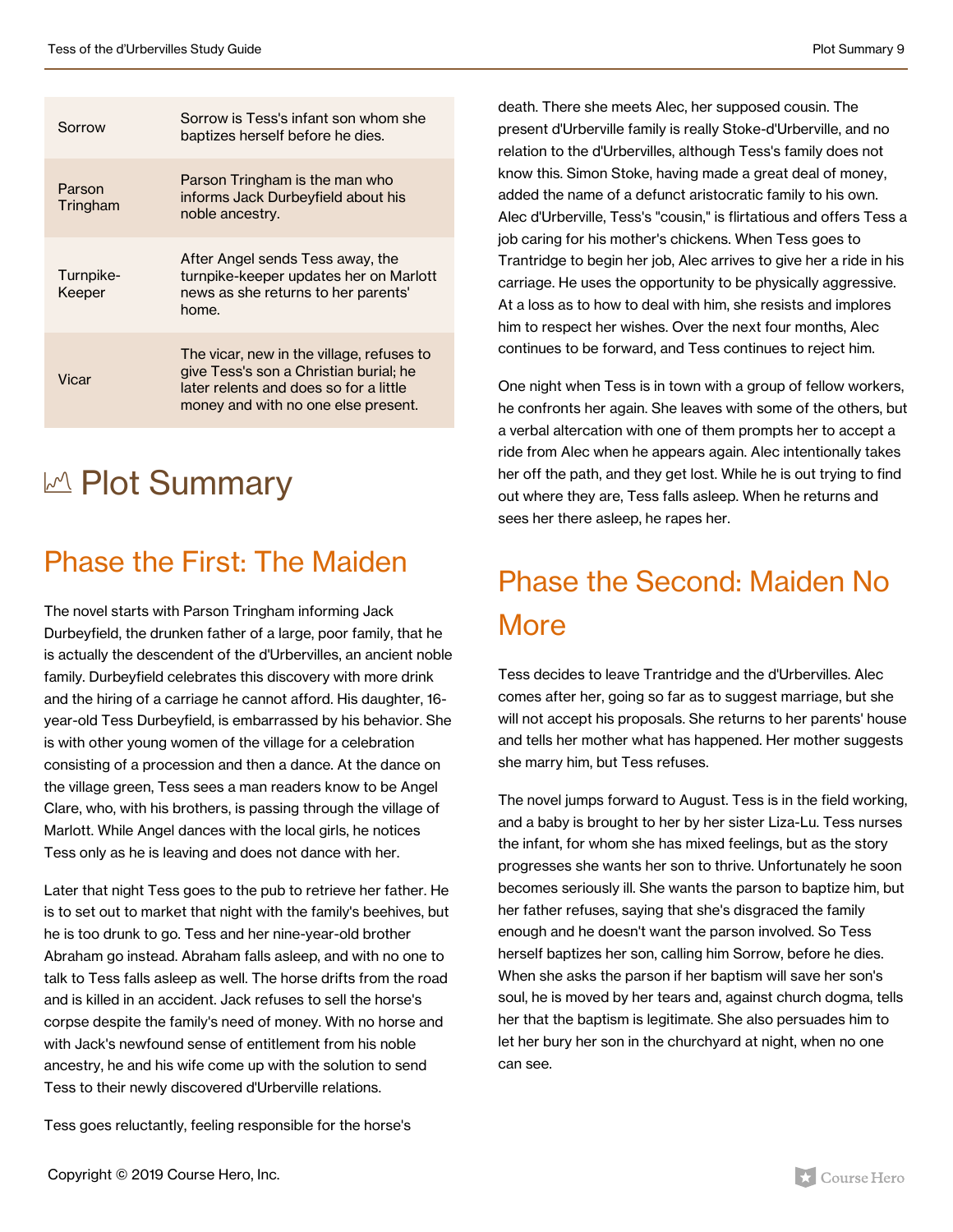### Phase the Third: The Rally

Two years have passed, and Tess, now 20, has decided to move forward with her life away from Marlott. She takes a position as a dairymaid at Talbothays, a farm some distance away from both Trantridge and Marlott. Tess settles in, getting along well with the other dairymaids and her employers. Also at the farm is Angel Clare, whom she remembers from the dance at Marlott four years ago. He is learning about dairy farming as he wants to become a farmer.

Tess and Angel share a mutual attraction, which grows steadily. The other milkmaids—Retty, Marian, and Izz—all believe themselves in love with Angel, who is handsome and personable; adoring him is something of a group sport. At first Tess resists her feelings, having decided never to marry. Eventually however, when Angel embraces her she weeps, and he declares he loves her.

## Phase the Fourth: The **Consequence**

Angel visits his parents, whereupon he hears a story about his father's encounter with a young, wealthy man falsely claiming to be a d'Urberville. Angel tells them about Tess, too. Shortly after his visit home he returns to the dairy farm and proposes to Tess, who refuses. Angel continues to court her, and although she admits loving him she continues to refuse marriage.

Eventually Angel's affection and Tess's own affection for him wear down her resistance, and Tess agrees to marry him. She tries on several occasions to tell Angel about her past as she doesn't want to deceive him, but she can't bring herself to confess. Instead of her real secret, she tells him she is a d'Urberville. She later writes him a letter explaining what happened to her and slips it under his door. When he treats her as if nothing has changed, she thinks all is well at first. But soon after, having heard nothing from Angel, Tess goes to his room and finds the letter under the carpet. The wedding is set for New Year's Eve, and right before it she tries again to tell him. He dismisses her worries and then says he doesn't want to know.

They are married and head to the house he has rented for their

honeymoon. Their luggage is delayed, and when it arrives they discover that Retty and Marian, devastated by the marriage, have taken bad turns. Retty has attempted suicide, and Marian has begun to drink heavily. Tess is saddened by their reaction to Angel being out of their reach, and she decides to tell him her secret.

But first, Angel too has a secret. He confesses he spent 48 hours in debauchery with a woman. Tess brushes it off as the past and is not bothered by it. In fact she thinks he will be more accepting of her secret, which she starts to tell him.

## Phase the Fifth: The Woman **Pays**

While Tess thinks that Angel's confession places them on the same footing, Angel feels that Tess's shameful past is far worse than his. He rejects her, claiming that her early seducer is her true husband, and she is desolate. Admitting that she was more "sinned against" than a sinner, he nonetheless maintains she is not the woman he fell in love with and insists they part ways. He cannot bear the thought of her impurity. For two days they remain at the rented house. Angel goes out, and she acts as if she were his servant. She offers to kill herself, and he orders her not to do so.

Angel has a strange sleepwalking episode in which he wraps Tess in a sheet and carries her to the abbey. He crosses water and, in that moment, considers drowning them both. He does not, and the sleeping Angel deposits her in a grave. Tess worries the night air and dampness might make Angel sick.

Angel and Tess leave, stopping at the dairy, and Tess then goes to her parents' house. Angel visits his parents, too, and then prepares to leave for Brazil. He gives Tess 50 pounds, with another 30 to follow, and tells her to contact his father if she needs anything. He orders her not to follow him and to write to him only in an emergency.

Before Angel leaves he encounters both Mercy Chant (whom he was expected to marry) and Izz Huett (from the dairy). He asks Izz to go with him to Brazil; she accepts, but he retracts his invitation almost immediately when Izz lets slip how deeply Tess loves him.

Eight months later Tess has run out of money. She gave 45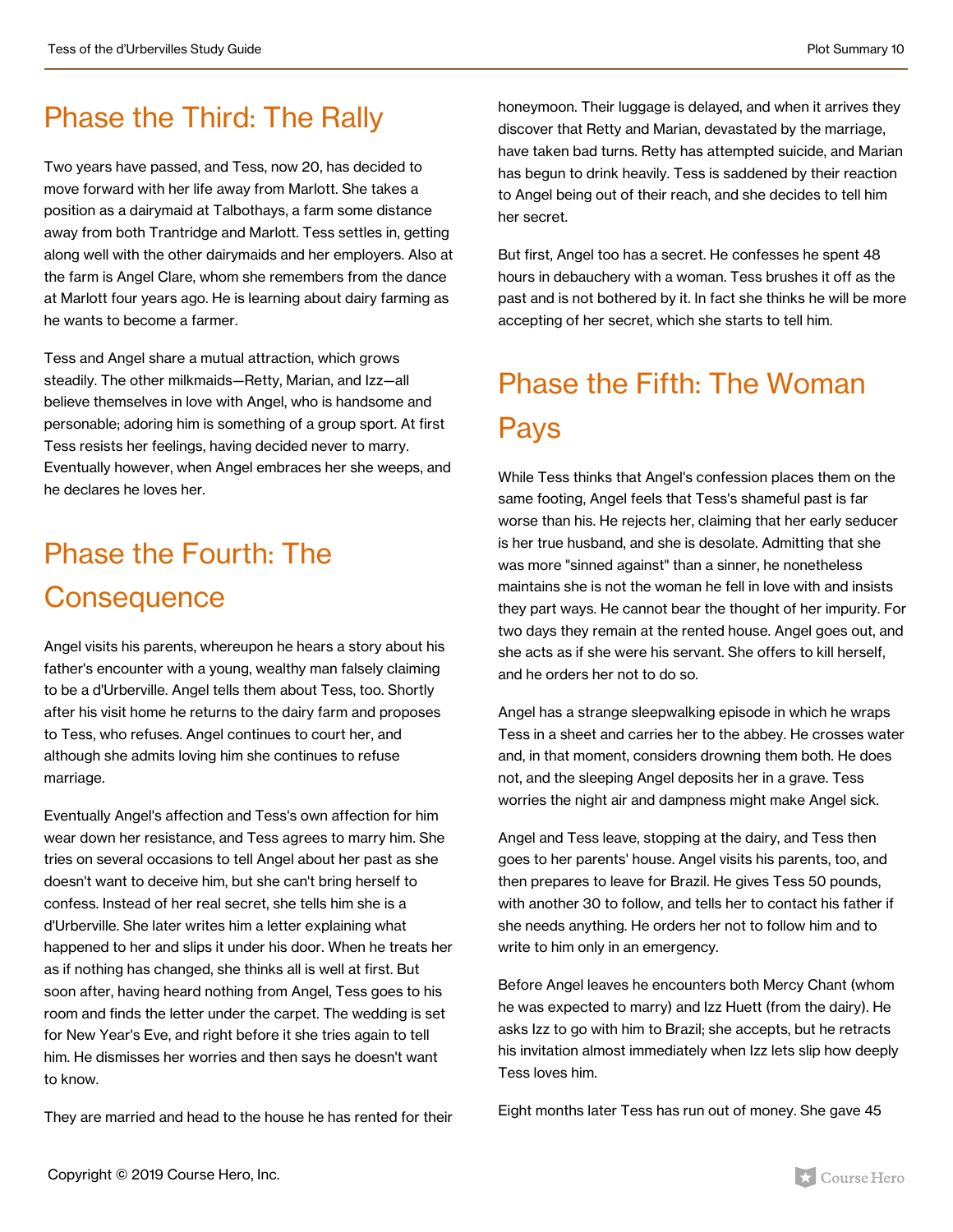pounds to her parents. The dairy where she has been working has let her go, and she is at a loss. Her friend Marian from Talbothays Dairy has told her of a farm where she has found work, and Tess joins her there, signing a contract to work there until March.

Izz also joins them briefly, and Marian reveals to Tess that Angel asked Izz to go to Brazil with him. Tess once again blames herself for Angel's behavior and decides she ought to have written to him more often. She decides she will go see his parents. She walks the 15 miles to where they reside. When she gets there, she overhears his brothers discussing Angel's unfortunate marriage, and consequently she decides not to approach the Clares. As she leaves she sees the local "ranter" (a kind of preacher) who, to her shock, is Alec d'Urberville.

### Phase the Sixth: The Convert

Alec follows Tess. As she did four years ago, she tells him she is not interested in his attentions and rebuffs him repeatedly. He has become an evangelist preacher who delivers fiery sermons, influenced by none other than Mr. Clare. Tess tells him about Sorrow, and he chastises her for not coming to him. She asks him to leave her in peace, and he asks her to vow not to tempt him into sin.

Appearing at the farm where Tess works, Alec offers to take her away and shows her a marriage license. She refuses and tells him she's already married. Alec tears up the license but still wants to take care of her. Tess refuses, even as Alec points out she is a deserted wife. Tess slaps him with her glove, and he leaves.

He returns later to her cottage, where they discuss religion. Tess parrots Angel's words, admitting she doesn't understand much but thinking if Angel says it, it must be right. Between his interest in Tess and what she shares about religion, Alec loses his faith and surrenders his role as a preacher, returning to his former worldly ways. He offers to help Tess's family, and again she asks him to leave her in peace.

The latest encounter with Alec spurs Tess to write to Angel begging him to return or let her come to him. She asks him to save her. But she receives no reply.

At this time Tess also gets a visit from her sister Liza-Lu, who informs her their parents are ill. Tess abandons her contract

and goes home to look after them. She tends the farm and soon discovers her father's "illness" seems his usual one: alcohol and laziness. Joan recovers, but Jack dies suddenly from an existing heart condition. Alec appears again offering help.

The Durbeyfields' lease on their house is not renewed partially because of Tess's status as a "fallen woman," and Joan has taken rooms in Kingsbere, the d'Urbervilles' ancestral seat. When they go there, however, there are no rooms. They take shelter for the night at the d'Urberville tomb, although Alec again offers to look after Joan and the children. In her desperation Tess laments she is "on the wrong side" of the tomb.

Meanwhile Izz and Marian write to Angel to tell him of Tess's despair and her family's dire circumstances.

### Phase the Seventh: Fulfilment

Angel returns from Brazil, looking sickly from the illness that has not left him completely, and begins to seek out his wife. Joan Durbeyfield is not very forthcoming to his initial inquiry, so he goes to see her in person. She is reluctant to reveal Tess's whereabouts but says the family has a provider, eventually telling Angel that Tess is now living in Sandbourne.

When Angel finds Tess—in a wealthy area—he is surprised. He shows up at her apartments and finds her beautifully dressed, but she is not happy to see him and tells him that he has come too late. He asks if she rejects him because of his health and tells her he has come for her, adding his parents now will welcome her. She continues to insist he is too late, reminding him that she wrote and he didn't come to her. As she finally explains, she has gone back to Alec, who has been as a husband to her, even though she hates him.

She goes back inside, and Angel leaves in shock. He goes to his hotel, where he receives the news his brother Cuthbert is engaged to marry Mercy Chant. After Angel leaves the hotel and the town, Tess overtakes him.

Tess has killed Alec. She explains that she felt she had to do it: Alec wronged her in the past, and now he has hurt Angel through her and torn them apart. She explains she was obliged to go to Alec because Angel had left her and she had nowhere to turn. On hearing Tess has killed Alec, Angel has a mixed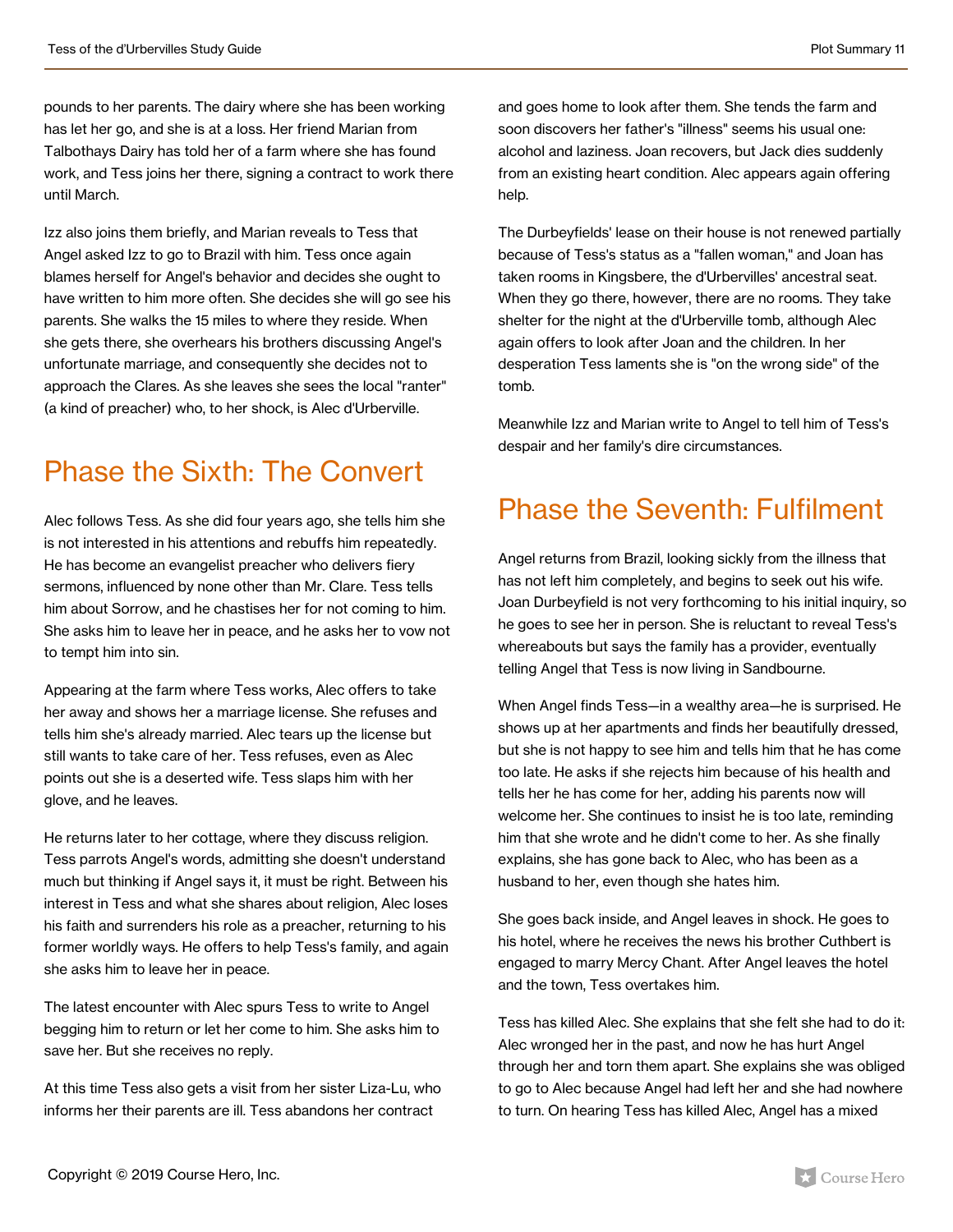reaction. On one hand he is horrified by her actions, but on the other he is awed she did so for love of him. He promises not to desert her and to protect her.

They go away together, and for five days they remain shut off from the world. During this time she asks him to marry her sister, Liza-Lu, when she is gone. They reach Stonehenge, and Tess falls asleep on one of the flat stones. While she sleeps the authorities arrive, allowing her to wake up naturally before they arrest her. The novel closes with Angel and Liza-Lu hand in hand in the capital city of Wessex; as the black flag is raised to signify Tess has been executed for her crime, they sink down, but then rise up again and walk away together.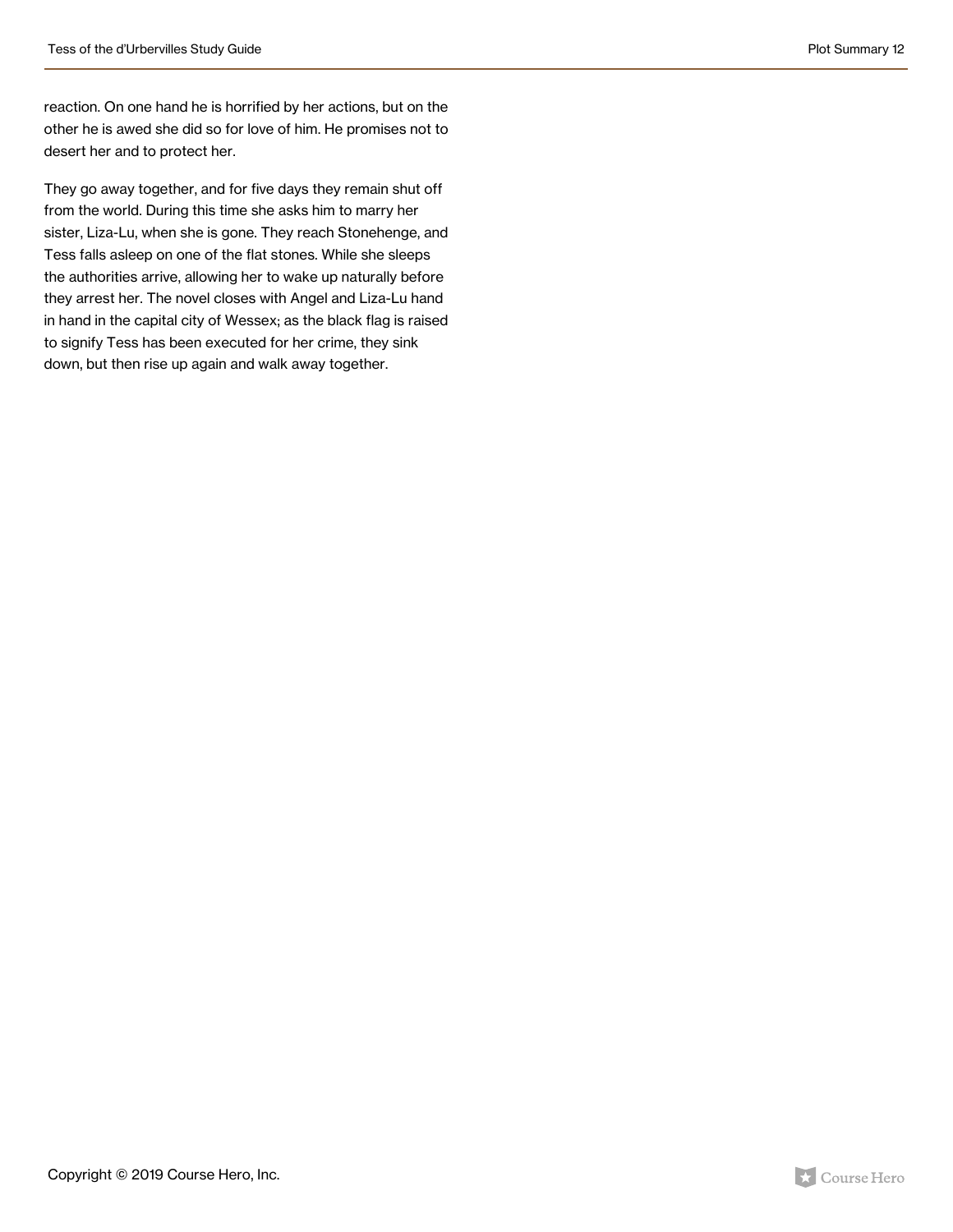#### Plot Diagram



#### **Introduction**

**1.** Jack Durbeyfield learns the Durbeyfields are d'Urbervilles.

#### Rising Action

- **2.** Alec d'Urberville rapes Tess, who becomes pregnant.
- **3.** Tess baptizes her infant son, Sorrow, before he dies.
- **4.** Angel courts Tess while she works as a dairymaid.
- **5.** Tess and Angel get married after Tess's many refusals.
- **6.** Angel rejects Tess when he learns of her past.
- **7.** Alec d'Urberville begins courting Tess, who hates him.
- **8.** Faced with her family's destitution, Tess accepts Alec.
- **9.** Angel returns to England and finds Tess in Sandbourne.
- **10.** Tess sends Angel away, saying he's arrived too late.

#### Climax

**11.** Heartbroken and feeling deceived, Tess angrily kills Alec.

#### Falling Action

- **12.** Tess goes after Angel and tells him she has stabbed Alec.
- **13.** On the run Angel and Tess spend five days together.
- **14.** Tess is apprehended at Stonehenge.

Copyright © 2019 Course Hero, Inc.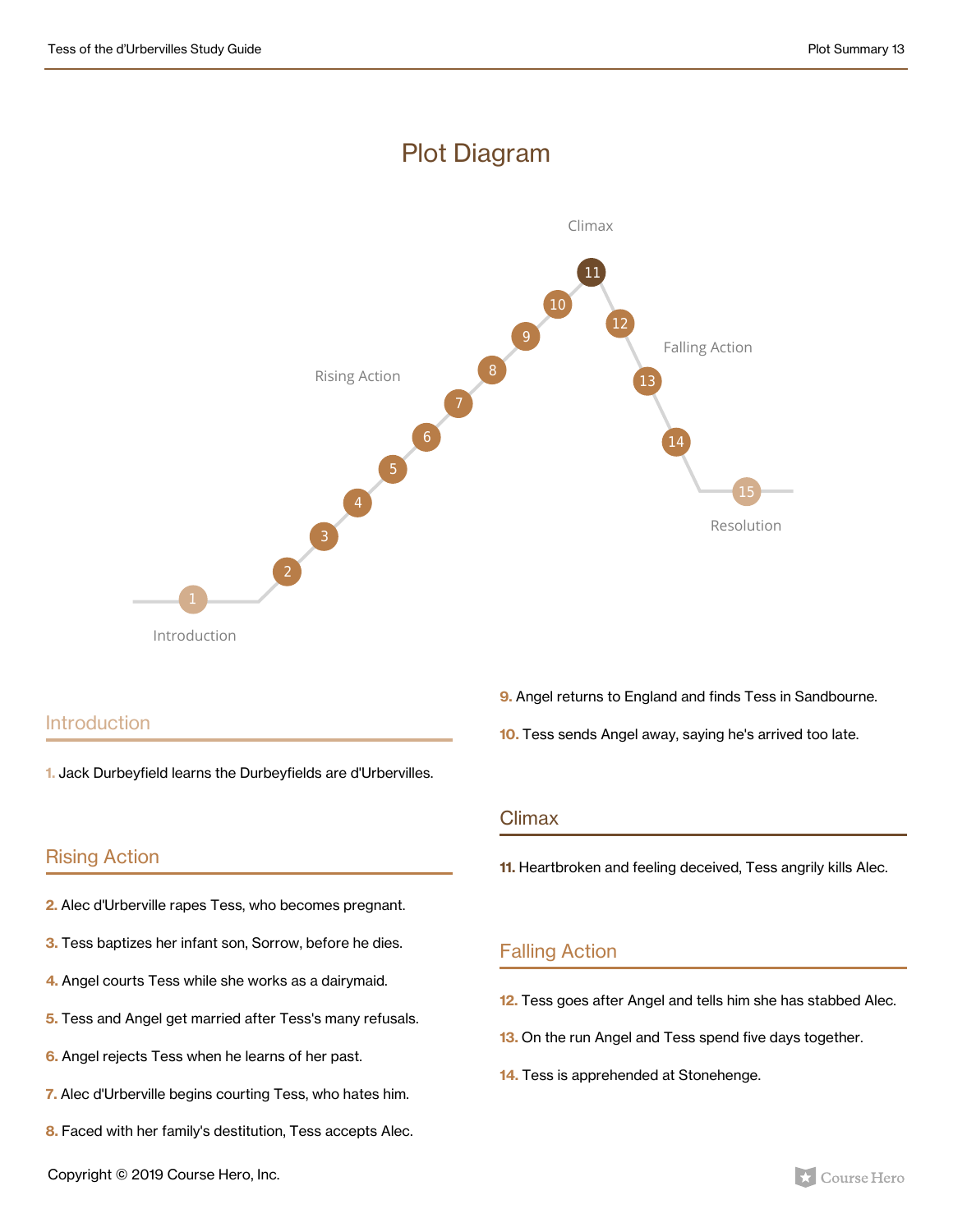#### **Resolution**

**15.** Tess is hanged for murder.

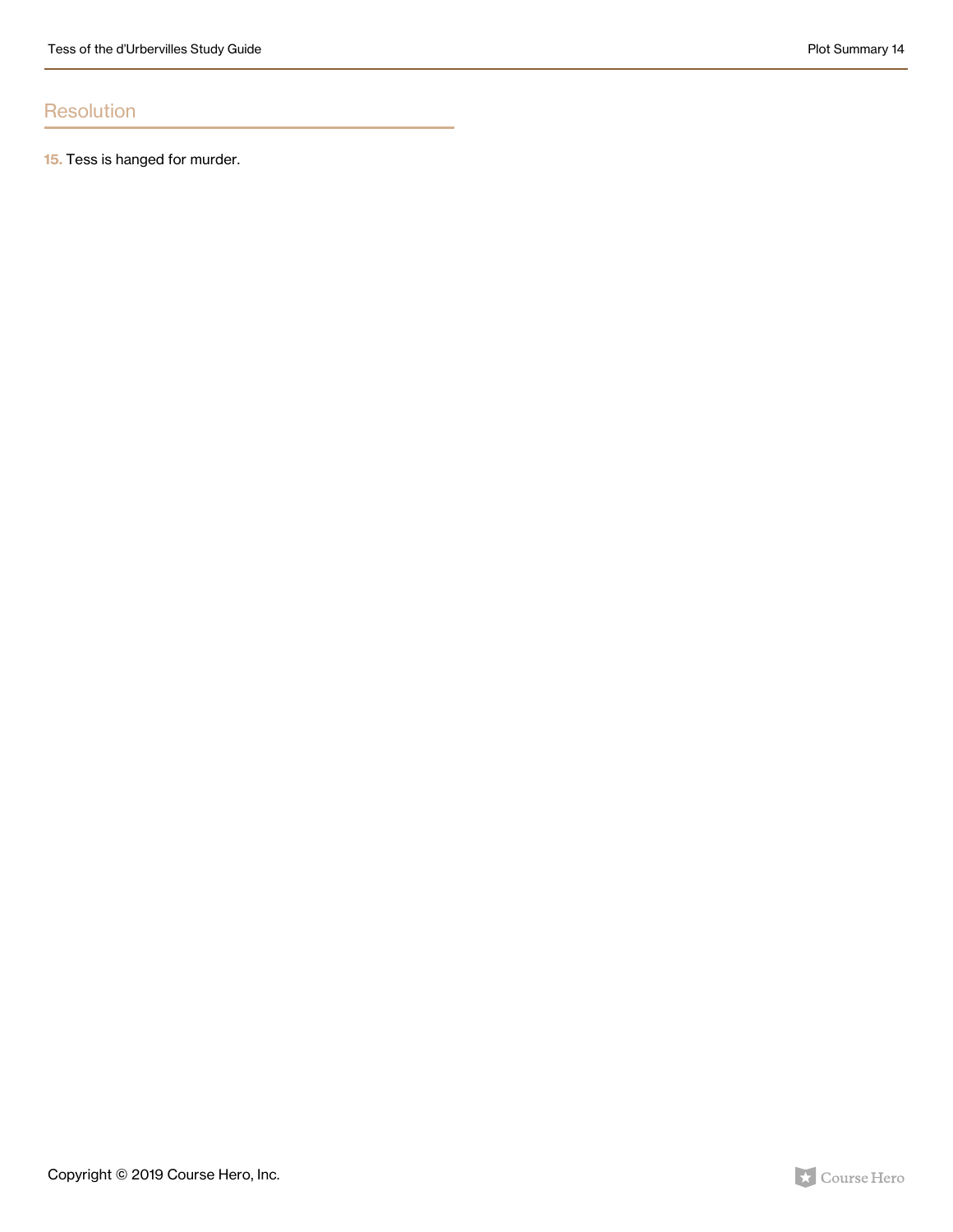#### Timeline of Events

#### Early June

Tess moves from Marlott to Trantridge to work for Alec d'Urberville.

#### August

Tess gives birth to a sickly baby boy.

#### About two years later

Tess leaves Marlott to live and work at Talbothays Dairy.

#### **October**

After repeatedly refusing Angel's marriage proposals, Tess accepts.

#### Later that day

Tess and Angel confess the secrets of their past.

#### Late May

Jack Durbeyfield learns he is a descendent of the d'Urbervilles.

#### Four months later

Alec rapes Tess.

#### Several days later

Tess baptizes her son, Sorrow, shortly before he dies.

#### Several days later

Tess and Angel become acquainted, and their courtship begins.

#### New Year's Eve

Tess and Angel wed.

#### The next morning

Horrified, Angel suggests they part after he learns of Tess's past.

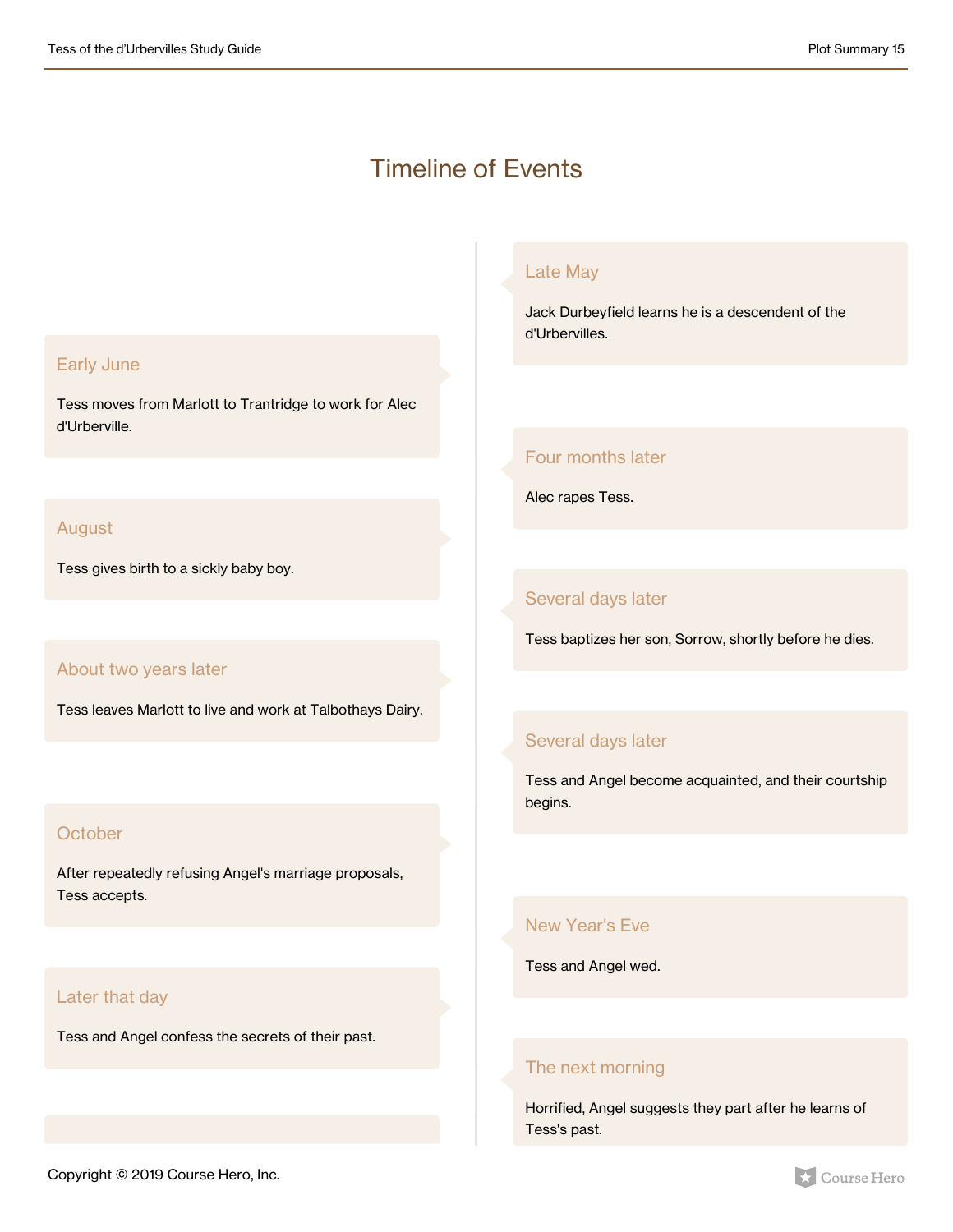#### Eight months later

Tess goes to work for Farmer Groby, who treats Tess harshly.

#### A few days later

Tess writes to Angel desperately asking him to come back or let her join him in Brazil.

#### Late spring

Haggard but mellowed, Angel returns home and reads Tess's letter and the one from her friends.

#### The same day

Shocked at his return, Tess sends Angel away and kills Alec.

#### July

Tess is hanged for murder.

#### Four months later

Tess hears a preacher, whom she discovers is Alec d'Urberville.

#### Mid to late March

Tess's father dies, causing the family to lose their home.

#### Some days later

In Sandbourne Angel finally finds and talks with Tess, now Alec's mistress.

#### Later that day

Tess goes after Angel to tell him she has killed Alec so she could be with Angel.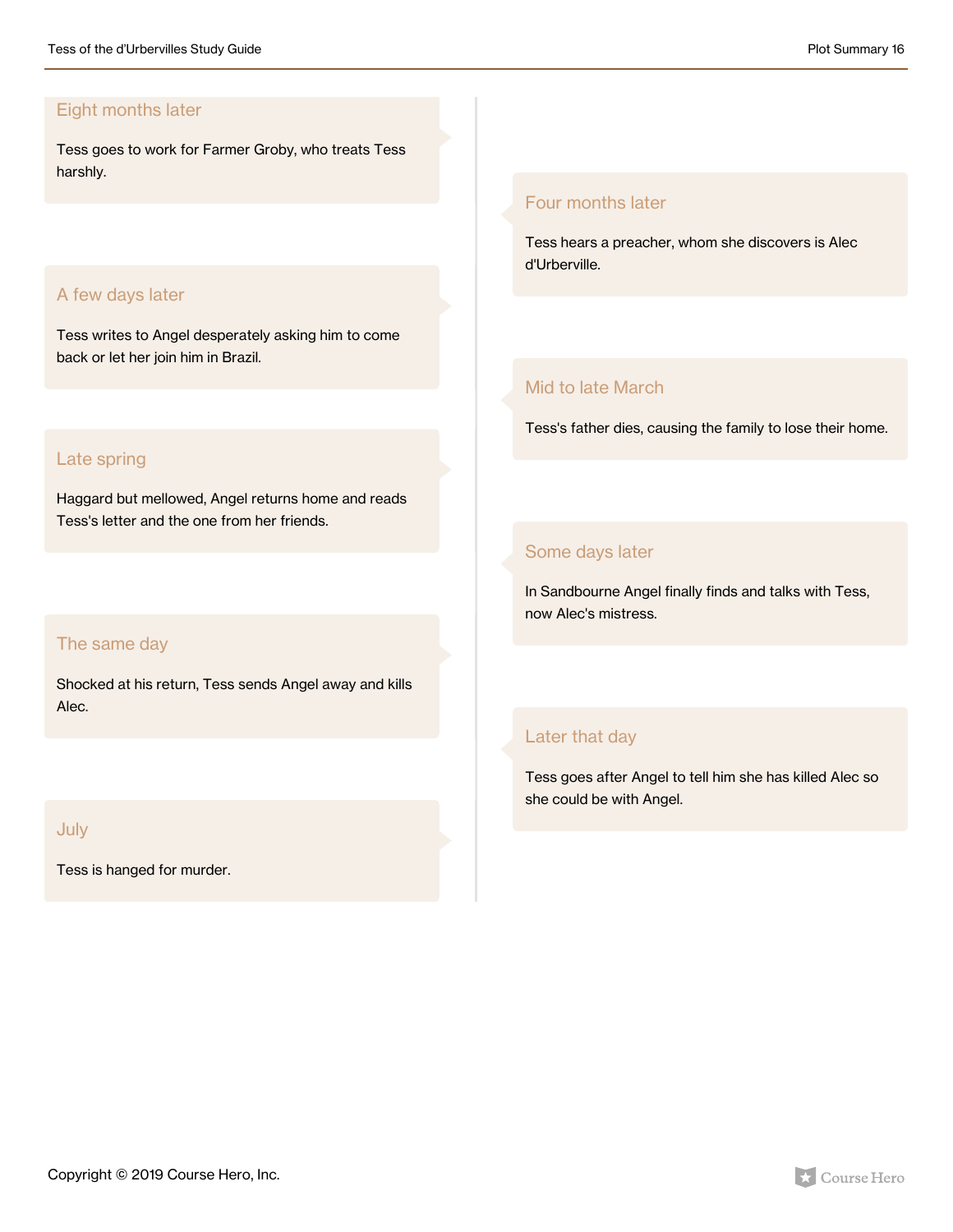## o. Chapter Summaries

### Phase the First, Chapters 1–3

#### **Summary**

#### Phase the First, Chapter 1

Jack Durbeyfield, drunk and walking home, meets Parson Tringham along the road. The parson greets him as "Sir John." When asked why, Parson Tringham reveals his discovery: the Durbeyfields are the last living descendants of the "ancient and knightly family of the d'Urbervilles." After conversing and learning no property still exists, Jack decides to act like a member of his class and sends for a carriage to take him home.

#### Phase the First, Chapter 2

Tess Durbeyfield is one of the members of the "walking club" out for May Day; the red ribbon in her hair distinguishes her from the other young women who wear white dresses for the event. When the women see Tess's father in a carriage, they tease her. Tess stands up to them, and the matter is dropped. The women reach the green where dancing will take place and where the village men will soon arrive, as it is the end of the workday. Among the men are three brothers: Angel, Felix, and Cuthbert Clare—middle-class young men, higher in rank than the villagers, who are passing through the town. Angel stays briefly to join the women in the dance. Although he does not dance with Tess, he notices her as he is leaving, and finds her "so modest, so expressive ... he felt he had acted stupidly." However, he dismisses the subject from his mind, although Tess does not, and she is less interested in dancing afterward.

#### Phase the First, Chapter 3

Tess remains with the other women on the green until dusk, thinking of Angel. When she returns, her mother is doing the wash, having postponed it for days, and rocking the baby. Joan Durbeyfield tells Tess about the discovery of their noble

ancestry; Tess asks, "Will it do us any good, mother?" She learns her father, who is to take the beehives to market, is not in the best of health and is at the public house "to get up his strength." Her mother goes to fetch him. Tess removes the fortune-telling book her mother was consulting for Joan doesn't want it in the house overnight. When Joan does not return from the pub, Tess sends her brother Abraham after them. He also does not return, so Tess locks up the house, leaving Liza-Lu, Hope, Modesty, and the baby home while she goes to the pub after them.

### Analysis

The novel starts by introducing the remaining members of a once great, noble family whose property and heritage have been lost or obscured over time. John, usually called Jack, Durbeyfield is drunk, lazy, and conniving; he has a brood of children but makes little effort to provide for them. Joan Durbeyfield, his wife, is a simple woman. She supports her husband's many excuses and fancies, even as she does the wash and takes care of many children. At this point she seems easygoing, to the point of laziness, and would rather be out drinking with her husband than attending to her family. She also is superstitious, as evidenced by her consulting a fortunetelling book and fear of leaving it in the house.

At her first appearance in the story Tess Durbeyfield is wearing a white dress, like the other women, and "a red ribbon in her hair ... the only one of the white company who could boast of such a pronounced adornment." The combination of the red ribbon and white dress introduces the color symbols of white and red; Tess's white dress represents her purity, whereas the touch of red in her hair represents a hint of sexuality.

Clearly Tess, the eldest of the children, is the exceptional member in the "shiftless house of Durbeyfield." She is practical, more educated than those around her, and looks to the care of the family while her parents are at the pub. Tess is only 16 and certainly the most responsible member of the family.

This section of the book introduces Angel Clare and his brothers, showing the rigid and righteous Cuthbert and the more easygoing, spirited Angel as foils—at this point. Angel and Tess notice one another, but their meeting is a chance encounter. He is passing through Marlott, and he does not ask Tess to dance. When Tess encounters him later in the story,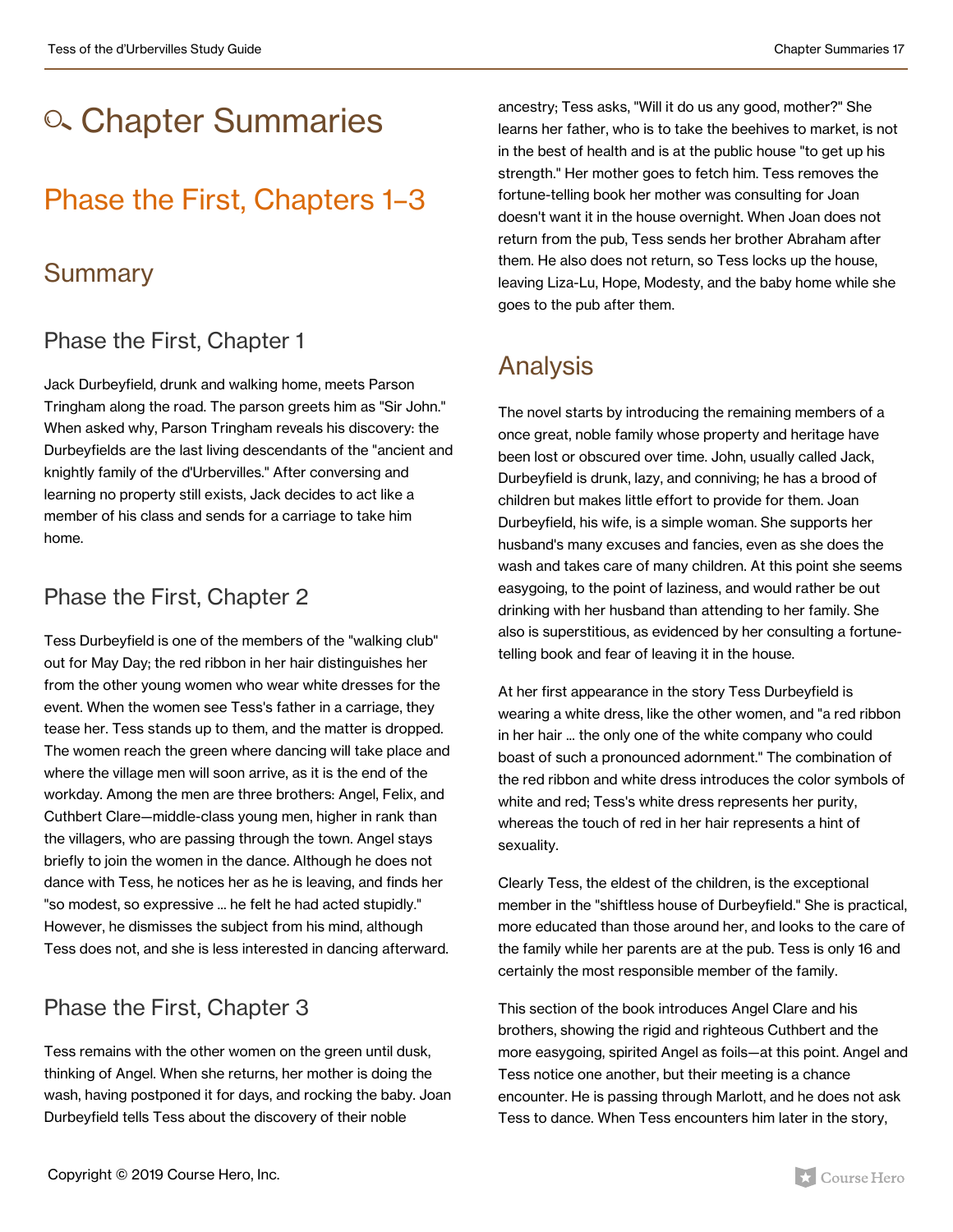this first meeting will be something she remembers in the sense that if only a small thing had happened differently here, how everything else would have changed for her.

Tess's remembrance addresses the theme of fate—that their meeting is predetermined, that their brief connection will be lasting. Indeed the narrator reveals their reactions to the meeting, which foreshadow the course of their lives. Events that echo these sentiments and that will determine the course of their lives will fall into place in a chain of circumstances leading to their unhappy destinies. It's worth noting at the outset that Tess's fate turns on a series of small, random moments, each of which leads her further down an unhappy path.

### Phase the First, Chapters 4–5

#### Summary

#### Phase the First, Chapter 4

At the pub the Durbeyfields are discussing the idea of sending Tess to meet their newly discovered relation, the rich Mrs. d'Urberville, to ask for support. They voice their hope that through her Tess could marry well and therefore ease their poverty. Tess retrieves them, unaware of their plans.

Her father is too drunk to take the beehives to market, so Tess volunteers, taking nine-year-old Abraham with her. Before he falls asleep in the wagon, he tells her of their parents' plan for her to "marry a gentleman." Tess also falls asleep while driving the wagon, and the horse veers into the path of the mail carriage, causing an accident in which the old animal is killed.

Jack decides against selling the carcass, thinking it beneath his new status to do so, and instead the family members bury the horse. Tess is so distraught at her part in the horse's death she cannot participate in the burial and thinks of herself "in the light of a murderess."

#### Phase the First, Chapter 5

Feeling responsible for the loss of their only horse, on which her father has depended for his work, Tess agrees to her

mother's proposal she introduce herself to Mrs. d'Urberville. She travels there and is struck by the new and impressive country house, not the ancient baronial manor she was expecting.

The narrator then reveals the history of the Stoke-d'Urbervilles, who are not relations of the Durbeyfields at all. The late Simon Stoke, a rich merchant and likely a moneylender, had gone to the museum, researched families, and chosen *d'Urberville* to affix to his name to make him sound like ancient nobility. The Durbeyfields have no idea of this history, however.

Tess is greeted by Alec d'Urberville. She tells him her story, and he invites her into the gardens. Tess is innocently unaware of Alec studying her. He gives her roses for her bosom, tucks roses into her hat, feeds her a strawberry, and fills her basket with berries. He says he'll see what he might do, that his mother might help find her a "berth," but he also tells her "no nonsense about 'd'Urberville.'"

### Analysis

At only 16 Tess seems burdened with responsibility. In addition to getting her parents out of the pub, she must deliver the hives to market and then present herself to their recently discovered rich "relatives" and secure the family's fortunes. Proud and highly moral, Tess does not want to ask for handouts; she hopes instead for a job. Her attitude is a sharp contrast to her father's, who always wants a quick and easy answer. Their pride, too, is at the heart of the contrast. Tess is proud of her high standards and her ability to work and do what she can to help support her family. She is proud in that she would not consider accepting charity. Jack, on the other hand, has pride that is now focused on the entitlement his newly discovered ancestry affords him: nobility does not work for a living. Both attitudes contrast with Joan's as well; Joan, whose sense of pride is far below those of Tess and Jack, sees no harm in using wiles to secure a future. She will reaffirm this attitude later when Tess seeks her advice.

Tess, for her part, is not interested in handouts or in marrying a gentleman. Further, despite the circumstances she is facing, she feels responsible for the horse's death and consequently her father's inability to work, even though his working has been sporadic and halfhearted. For Hardy to make his case that Tess is "a pure woman," she needs to have a strong moral character that transcends her lack of physical virginity.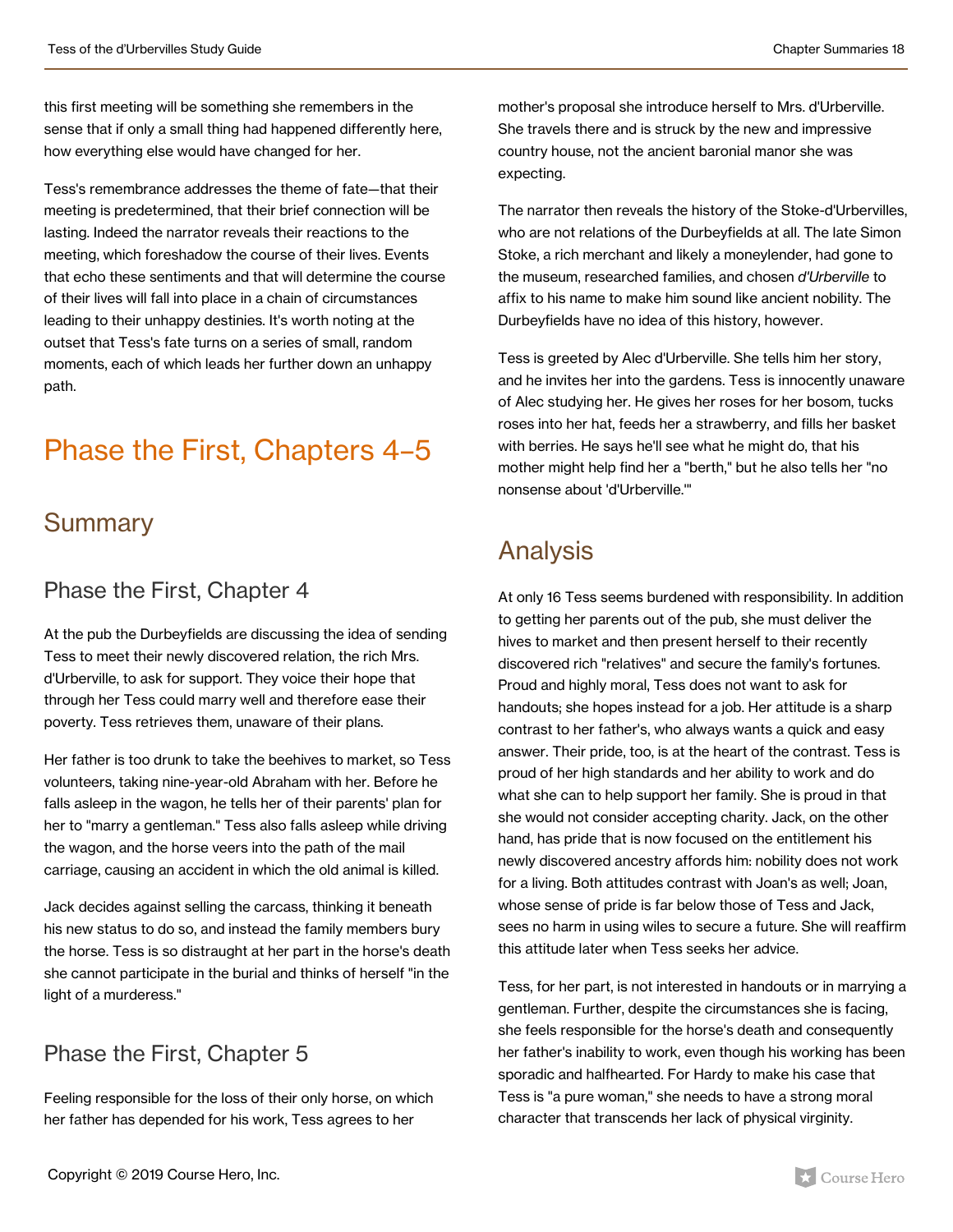At the end of Chapter 4 Tess sadly and innocently compares herself to a murderess, foreshadowing the end of the story when her comparison becomes a reality. Hardy continues the symbols of color in Chapter 5 with Alec giving her roses and feeding her strawberries as he toys with her during their first encounter.

### Phase the First, Chapters 6–7

#### Summary

#### Phase the First, Chapter 6

Tess travels back home, suddenly aware of the "spectacle she presented" with roses in her hat and bosom. On Tess's return Joan says she has received a letter informing her Tess has been offered a place looking after "a little fowl-farm" for Mrs. d'Urberville. Tess continues to dismiss the idea of marriage, saying instead, "I hope it is a chance for earning money." The note regarding her hiring indicates a cart will be sent for her in two days. The narrator notes, "Mrs. d'Urberville's handwriting seemed rather masculine." And Alec d'Urberville apparently has already called on the Durbeyfields.

#### Phase the First, Chapter 7

With high hopes for an advantageous match for Tess, Joan dresses her daughter, who is reluctant about living with the d'Urbervilles but has been unable to find another option. Tess, obedient and resigned to her situation, consents: "Do what you like with me, mother." With her mother insisting she look her best, Tess wears the white dress she wore for the ceremony in the opening chapters, and Joan fixes her hair so that it looks fuller than usual.

When the cart arrives, so does a two-wheeled one-horse carriage driven by Alec. The youngest Durbeyfield child asks, "Is dat the gentleman-kinsman who'll make Sissy a lady?" Tess goes with Alec to Trantridge, and her mother has some misgivings about Alec's intentions toward her daughter, but she comforts herself that "if he don't marry her afore he will after."

### Analysis

Tess seems to be indifferent to ambition and uninterested in change, and would happily live in her rural village indefinitely. She is a model for Hardy's ideals about country life: connected to the land on which she works, uninterested in wealth, and innocently happy. However, her parents have other ideas, eagerly anticipating the idea of Tess marrying a rich man. With Tess's obedience, her sense of responsibility, and her position in the world, she has little choice but to comply with her parents' wishes. Her involvement with Alec is beginning, and her fate is sealed. The random events conspiring to bring Alec and Tess—the pub, the beehives, the dead horse, the job caring for chickens—together highlight the theme of fate, or predestination, as being responsible for what happens to the characters.

Joan Durbeyfield's misgivings here are important, for they contradict the previous conversation with her husband—and contradict some later actions as well. Her brief moment of conscience does not hide the fact that she says nothing to her daughter about Alec's intentions, and seems to be banking on Tess's ignorance to entrap her into marriage. Tess may have family responsibilities and a highly developed sense of right and wrong, but she knows little about men.

It is also noteworthy that although Tess has accepted flowers and fruit from Alec, she has not done so with the intent to seduce him. Tess is described, both here and as the story progresses, as innocent and artless. Alec, however, is assertive in attempting to seduce Tess. The danger she faces is palpable, as are her own ignorance and defenselessness. Hardy may value innocence, but he knows that it is no match for deviousness. Tess's family has treated her poorly by making her carry such responsibilities and by sending her unprepared into danger.

### Phase the First, Chapters 8–9

#### Summary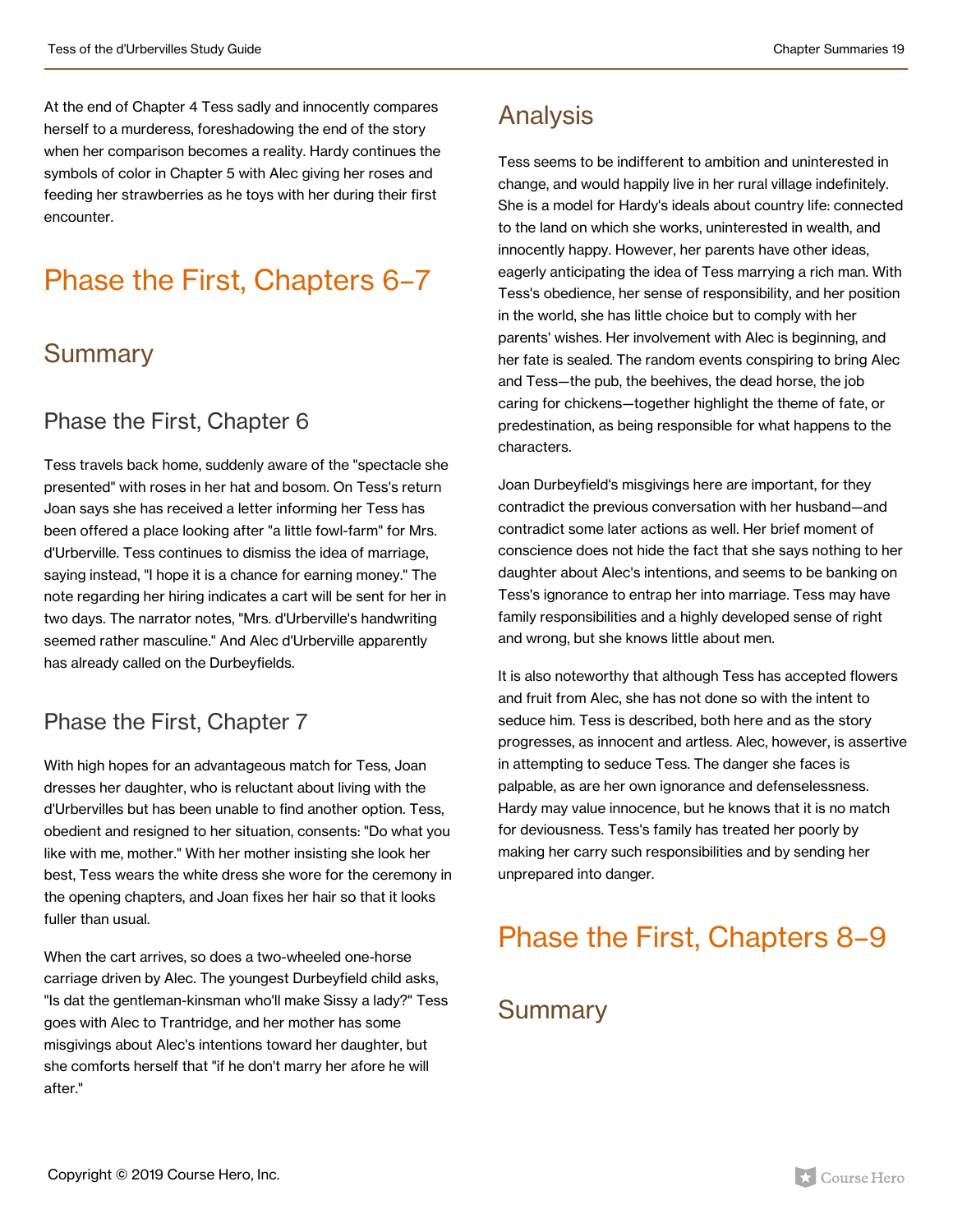### Phase the First, Chapter 8

Alec is a reckless driver, insisting Tess hold onto him "round the waist" as they careen down a hill. At the second hill he instructs her to do so again. When she resists, he says he would like to kiss her lips or cheek. She resists again. When he shows no regard for her feelings, Tess notes, "I—thought you would be kind to me, and protect me, as my kinsman!" He dismisses this statement, and again she insists, "I don't want anybody to kiss me." He presses a kiss to her cheek, and she wipes off the trace of him. Offended by her gesture, he tries yet again to get her to let him kiss her.

Tess uses the excuse of retrieving her hat, which has blown off, and disembarks. Once out of the carriage, she refuses to get back in, choosing to walk the remaining "five or six miles." Alec's temper evaporates as Tess gets angrier, and he offers he will "never do it any more against your will," but she doesn't believe him. She contemplates returning home but doesn't want to break her promise.

#### Phase the First, Chapter 9

Tess settles in at the gardener's cottage, rearranging things. She is summoned—with the birds—to see Mrs. d'Urberville, who is blind and wants to inspect her fowl. The older woman would like Tess to whistle for the birds, so Tess sets out to learn to do so. Tess meets Alec again, who asks about her thoughts on his mother, tries to teach her to whistle, and invites Tess to come to him if she has difficulties or needs help. Unaware Mrs. d'Urberville has not been told that Tess is a relative, Tess settles into a routine.

### Analysis

No sooner is Tess out of Marlott when Alec increases his seduction attempts. Tess is torn between anger, frustration, and fear in her reactions. She tries to reason with him and appeal to his good conscience—a limited asset in Alec. She expresses her lack of interest, and she ultimately opts to walk rather than be in his reach, demonstrating her resolve as well as her adherence to a proper Victorian young woman's moral code, whereas Alec is behaving as he might toward a woman with looser morals.

Given who he is, Alec is largely unmoved by her resistance.

Tess is at his home, unprepared for what to expect, and very young. The only other adult she could appeal to is Alec's mother, who is both old and blind—and much more invested in her chickens than a young woman in her employ. The implication is, therefore, she would be of little use and would likely defend her son against a person like Tess—a mere servant but an extremely attractive young woman. Tess may settle in and do her work, but with Alec lurking in the background the sense of peril and foreboding remains.

### Phase the First, Chapters 10–11

### **Summary**

#### Phase the First, Chapter 10

Eventually Tess joins the local workers in going into Chaseborough every Saturday night. This routine continues for "a month or two" until one Saturday in September when she leaves late only to find the other workers have gone to a "private little jig." She attempts to find her way there and encounters Alec, whom she brushes off. Eventually he sees her again and offers to take her home, going as far as to offer to rent a trap (a carriage) to take her. Tess refuses again, and she sets off with the others.

Car Darch, a fellow laborer, is a dark, attractive young woman and a former mistress of Alec's. A jar of treacle leaking from the basket on her head leaks down her body, causing her companions to roar with laughter. Tess laughs too, at which point Car accuses her of putting on airs because Alec likes her, and puts up her fists to fight. Tess, unnerved by Car's attack, accepts a ride from Alec, who appears again. Notably the conflict with Car is sparked when someone remarks it's "her hair falling down." Car's mother observes Tess's descent "out of the frying-pan into the fire!"

#### Phase the First, Chapter 11

Alec presses his affection on Tess, who continues to refuse it. He angrily points out he's been rejected by her for "near three mortal months." He continues, and Tess eventually allows him to put his arm around her. When she notices they are "quite out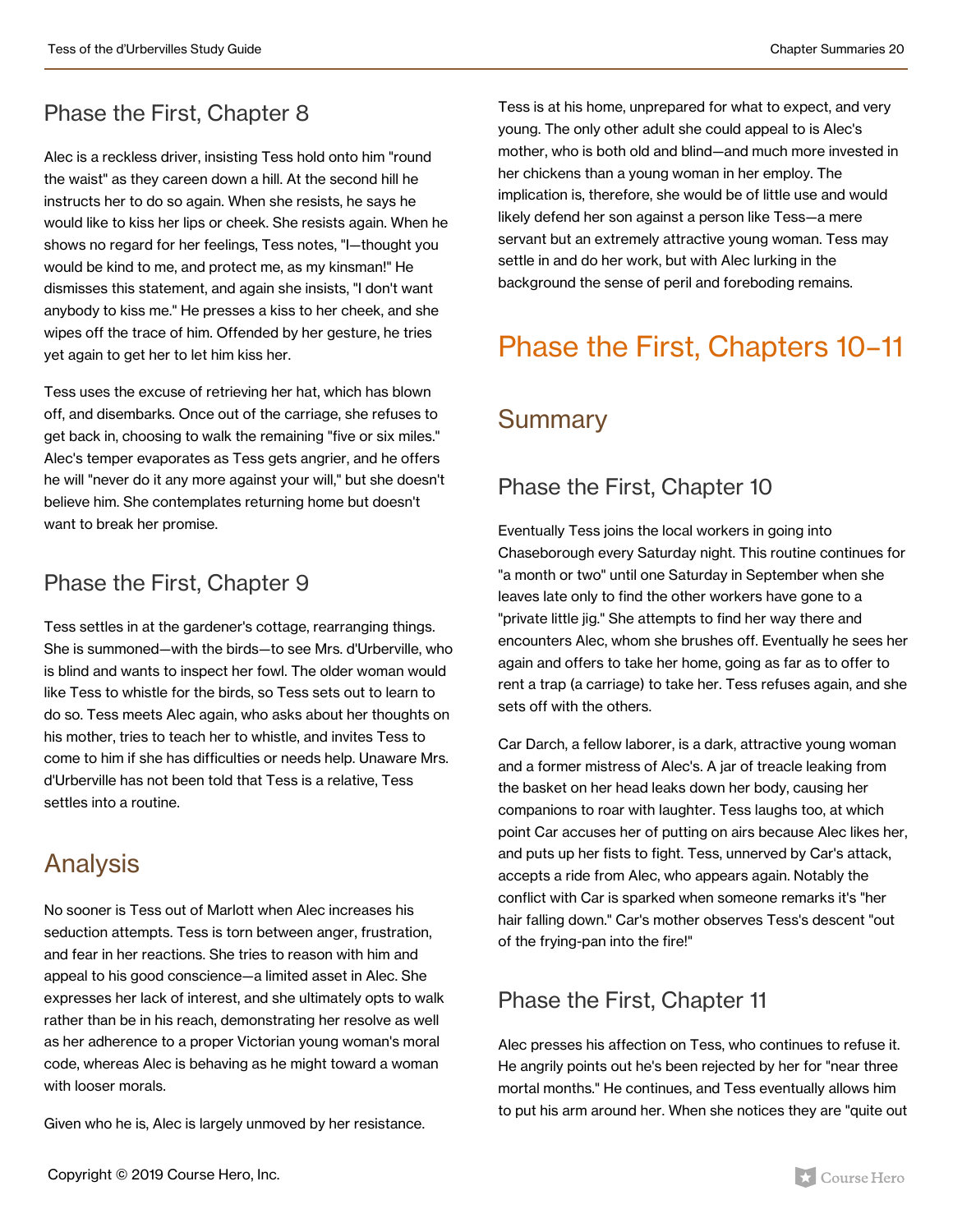of the road," she asks him to let her go and she will walk home. He refuses. He tells her he's given her father and siblings gifts, and she "almost wish[es]" he had not. They are now lost in the woods, and she has been rebuffing his advances for months. Tess falls asleep while he explores to figure out where they are; when he sees her asleep, he rapes her.

The narrator notes, "Doubtless some of Tess d'Urberville's mailed ancestors rollicking home from a fray had dealt the same measure even more ruthlessly towards peasant girls of their time. But though to visit the sins of the fathers upon the children may be a morality good enough for divinities, it is scorned by average human nature."

#### Analysis

Despite Alec's pursuit, Tess has continued in her work, refused his unwelcome attentions, and attempted to make friends as she had in Marlott. For these months she has been successful. This section marks a turning point.

The Victorian audience was aware of the symbolism of fallen women. The idea of a woman loosening her hair—an image still used in modern film and art—was associated with loosened morals. When the argument with Car Darch takes place, the treacle streaming from her head looks like loose hair; to compound the point she takes off her bodice in public when she discovers the mess. As Alec's former mistress, this image of loose hair and missing clothing—which shocks Tess—makes Car an archetypal fallen woman.

The theme of fate once again is revisited in this section. Tess is a d'Urberville, and her ancestors—according to the class bias in the novel—surely were guilty of the same thing that happened to Tess. The idea of "visiting the sins of the fathers upon the children" is a reference to Classical tragedy, which was based on the idea that a sin committed stained a family, all of whom bore responsibility and would be punished by the gods.

Alec's attack on the sleeping Tess is implied rather than stated. Such graphic details are left unwritten; the reader has to infer that the rape has taken place. Modern readers will understand there is no possibility of Tess's having consented, as she is not awake. Further she has resisted his advances up to now, and nothing indicates she has changed her mind. But the following section, "Maiden No More," tells us that regardless, Tess is no

longer a virgin and will suffer the consequences. While other writers of the time portrayed innocent women who succumbed to seduction, Hardy complicates the issue. A woman who consents bears some of the responsibility, although she is often inappropriately punished. But Hardy draws attention to the peculiar circumstances of rape: Tess is physically no longer a maiden—the only thing society cares about—but not consenting means she cannot actually be guilty of sexual activity.

## Phase the Second, Chapters 12–13

### **Summary**

#### Phase the Second, Chapter 12

A month later after the attack, Tess leaves Trantridge and her job at the d'Urberville home. Alec overtakes her, asks her to return, and says if she won't he'll take her the rest of the way to Marlott. He admits he was wrong and offers her money, "ready to pay to the uttermost farthing. You know you need not work in the fields or the dairies again. You know you may clothe yourself with the best, instead of in the bald plain way you have lately affected, as if you couldn't get a ribbon more than you earn." Tess refuses. After Alec drops her off, she meets a painter, who is painting gloomy religious texts. She asks him, "Suppose your sin was not of your own seeking?" whereupon the painter directs her to Mr. Clare for guidance.

When Tess returns home, she tells her mother what Alec did to her. Joan chastises Tess for not getting Alec to marry her. She points out they are struggling and accuses Tess of caring only for herself. Tess is appalled by the idea of marriage to Alec and counters her mother's complaints by asking why her mother hadn't better prepared her for the dangers of men. Her mother admits she was afraid Tess would push Alec away if she were aware of his interest. "I thought if I spoke of his fond feelings and what they might lead to, you would be hontish wi' him and lose your chance."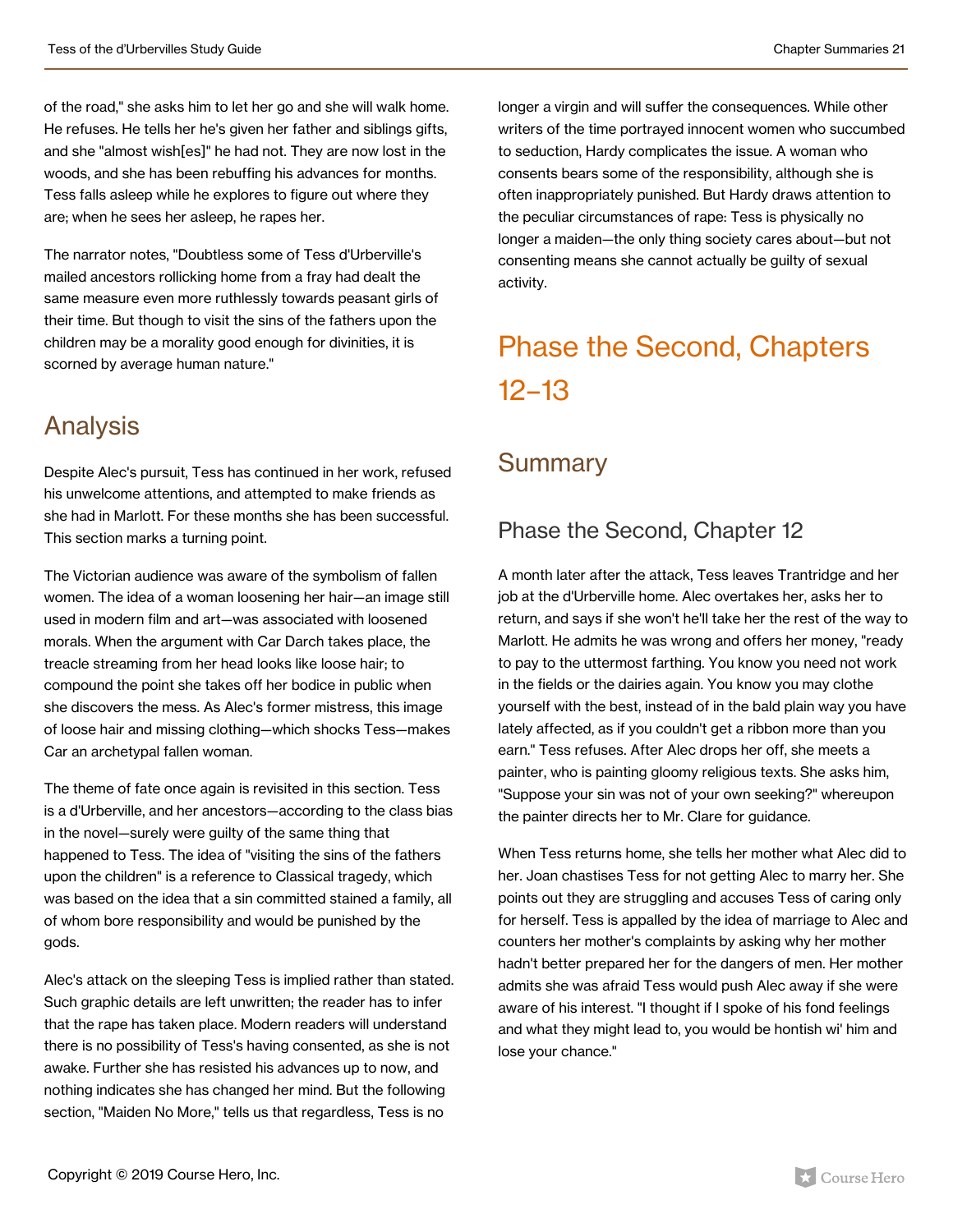#### Phase the Second, Chapter 13

Driven by curiosity and rumors, people come to visit Tess and talk about her behind her back. Tess falls into depression. After several weeks she attends church and starts going on solitary walks to be alone with the landscape and nature.

### Analysis

Tess does not change her moral stance after the loss of her virginity. Her steadfastness is an important detail as it is contrary to the Victorian belief that once a woman has fallen, she is a sinner. Hardy is making a point about rape: it may change Tess's physical status, even impregnate her, but she is still the same moral young woman. Her rejection of wealth, even of help to her family, drives the point even further: allowing herself to be seduced in order to provide for a destitute family would be sympathetic and even forgivable, but Tess is too upright and pure even for this.

The section also contains one of the few scenes in which Tess asks why her family has failed her. Overall she has paid little heed to their negligence, but on her return from Trantridge she asks her mother why she didn't warn her of the dangers. Her mother's response makes clear that she cares primarily about her daughter's ability to benefit her family—not her happiness or well-being.

Here, also, is the question at the center of the novel: What if the sin is not something the sinner has sought out? Tess is asking the question that—to modern readers—is much clearer. She did not choose to lose her virginity. How then is she to be judged for it? The sign painter has no answer for Tess, although in an instance of foreshadowing he supplies the name of the Reverend Mr. Clare as someone who might help her. In time Tess starts finding solace in the church and in nature.

## Phase the Second, Chapters 14–15

### **Summary**

#### Phase the Second, Chapter 14

The narrator describes the landscape, the fields, and the work of harvesting corn with a threshing machine. Tess is in the field working along with others. During a break Tess's sister brings a "bundle" to Tess. The bundle is Tess's child, whom she unwraps and nurses, then begins to kiss "violently." One of the women remarks Tess will eventually stop saying she wishes she and the child were in the churchyard—despite Tess's despair, she is fond of the baby. The narrator notes that although Tess feels censure and shame, these feelings are only hers, for "To all humankind ... Tess was only a passing thought."

No sooner does she arrive home than disaster strikes: her child, who has been sickly since birth, is very ill and "about to die." Tess is frantically worried for the baby, who has never been baptized (in Anglican Christianity, baptism is required to enter heaven). Her father refuses to allow the vicar in and locks the doors, so she decides to baptize her own child. With her family as witnesses, Tess baptizes her son, christening him "Sorrow." He dies in the morning. She goes to the vicar to ask if her baptism will be "the same" as if he himself had performed it; although the answer is clearly "no" in Christian doctrine, he is moved and tells her it will be "just the same." She asks for a Christian burial, and he initially refuses, thinking that it was Tess, not her father, who refused the baptism. Eventually, for "a shilling and a pint of beer to the sexton" the child is buried in the churchyard at night in secret.

#### Phase the Second, Chapter 15

The events of the last "year or two" have changed Tess, and she has become a "complex woman." She decides to leave her village for a new life and in doing so makes plans to work as a dairymaid at Talbothays, a farm near the former estates of the d'Urbervilles. Tess has matured physically as well, becoming "what would have been called a fine creature; her aspect was fair and arresting; her soul that of a woman whom the turbulent experiences of the last year or two had quite failed to demoralize."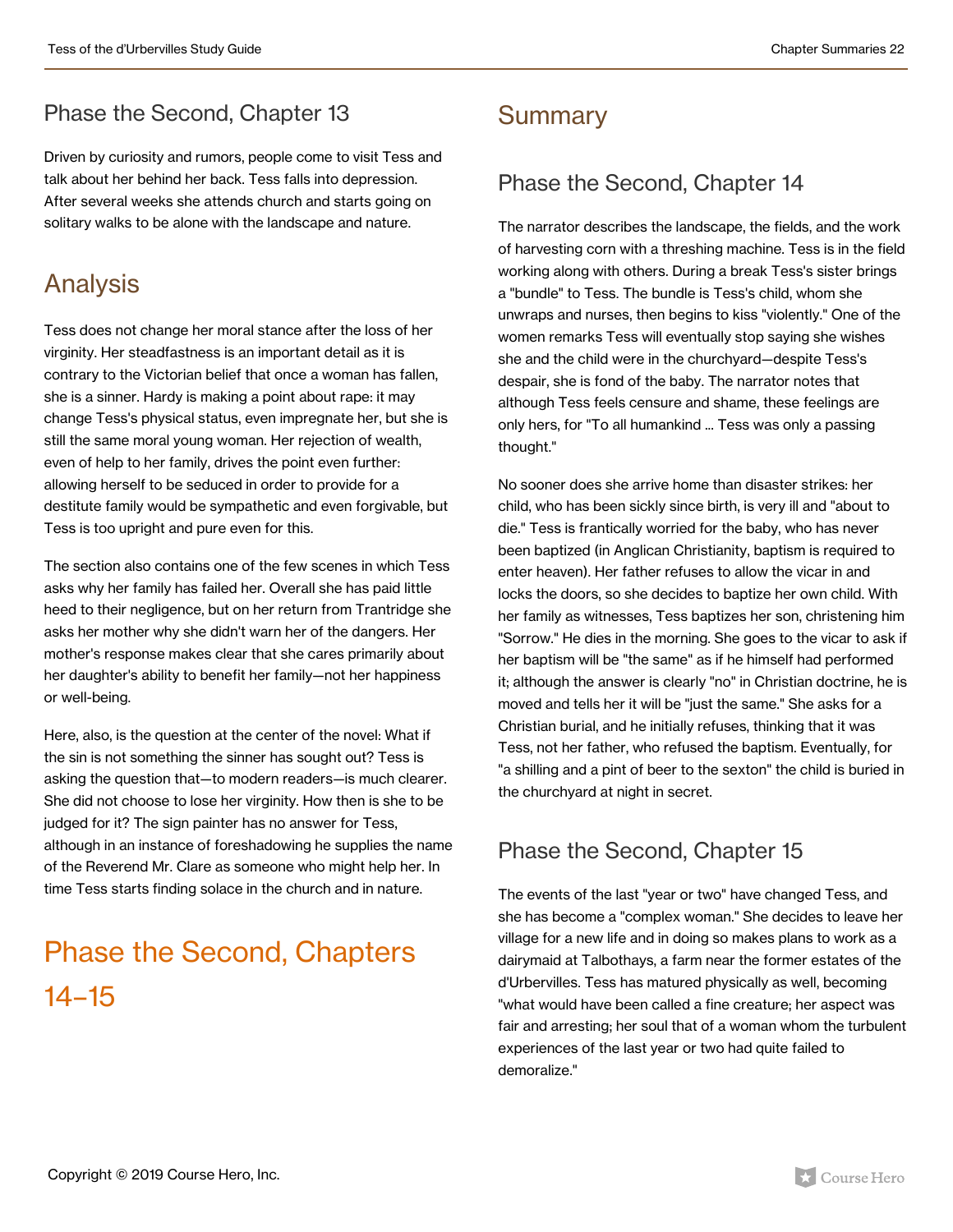### Analysis

Much like the rape, the birth of Tess's child is not detailed. Readers know it happened because there is a baby—physical proof of the event at Trantridge. Tess, still a teenager, is both resentful of that proof and at the same time loves her child. Despite her general respect for conventions and norms, Tess, in her most rebellious act to date, baptizes her son. She does not do this as an act of defiance, however. She does it because the child is dying, and she is desperately afraid for him.

She demonstrates her courage and the beginnings of independent thought in her attempt to convince the vicar to allow her son to be buried in sanctified ground, for he has been baptized. She achieves this request, but only by way of bribery—a clear argument for a disingenuous, hypocritical clergy.

Tess, rather than being defeated by the onslaught of bleak events in her life, continues on. Unlike her father, who turns to drink, or Alec, who sins and tries to pay his way out of sin, Tess elects to try again, moving somewhere she won't be known and leaving her past behind her.

## Phase the Third, Chapters 16–18

### **Summary**

#### Phase the Third, Chapter 16

"Between two and three years" after her return home, Tess, now 20, leaves again. Her journey through the landscape is detailed, and the narrator notes she "felt akin to the landscape" near the tombs of her d'Urberville ancestors.

Tess's mood and outlook improve with the lush landscape and its clean air and water. As she nears the dairy she is energized by the activity on the farms. The narrator comments on Tess's spirits: "Let the truth be told—women do as a rule live through such humiliations, and regain their spirits, and again look about them with an interested eye."

#### Phase the Third, Chapter 17

Tess joins the other dairy workers; maids milk the gentle cows and men the tougher ones. She sees Angel Clare, whom she saw at the May Day dance at the beginning of the novel. Tess learns that he is a parson's son and is there to learn about dairy farming.

#### Phase the Third, Chapter 18

Angel is now 26. Despite being the most gifted of the brothers, Angel has not gone to university because his father saw no need to send him if he didn't intend to enter the clergy like his siblings. After some time in London, where he was involved with an older woman, Angel has decided to pursue a career in agriculture and is boarding in the dairy farmer's attic, where he spends much of his time reading.

Angel plays a harp and is coming to "like the outdoor life for its own sake." Initially he doesn't notice Tess, but her speaking voice draws his attention one morning at breakfast. Tess explains to another worker she believes the soul can leave the body by way of staring into the stars. She blushes when the dairyman belittles her, and Angel notices her: "What a fresh and virginal daughter of Nature that milkmaid is." He has a vague inkling she is familiar, but nothing more.

### Analysis

Tess's time at the dairy farm is the only extended time in her life when she is happy. The people, the landscape, and the work are all pleasant and satisfying. She has noticed Angel, but he is not pressing her for a relationship. Her past is a secret; her present is fulfilling.

Here, as he does in other novels, Hardy presents nature as a strengthening and enlightening force. This concept is one of the basics of pastoral literature: the country is purer, more honest, and generally superior to the city, which is associated with immorality, problematic technology, poor health, and social isolation. Moreover, pastoral writers often reveal that truths come from nature. That Tess finds peace and contentment within the land and as a milkmaid supports this classic binary. "When Tess had changed her bonnet for a hood, and was really on her stool under the cow, and the milk was squirting from her fists into the pail, she appeared to feel that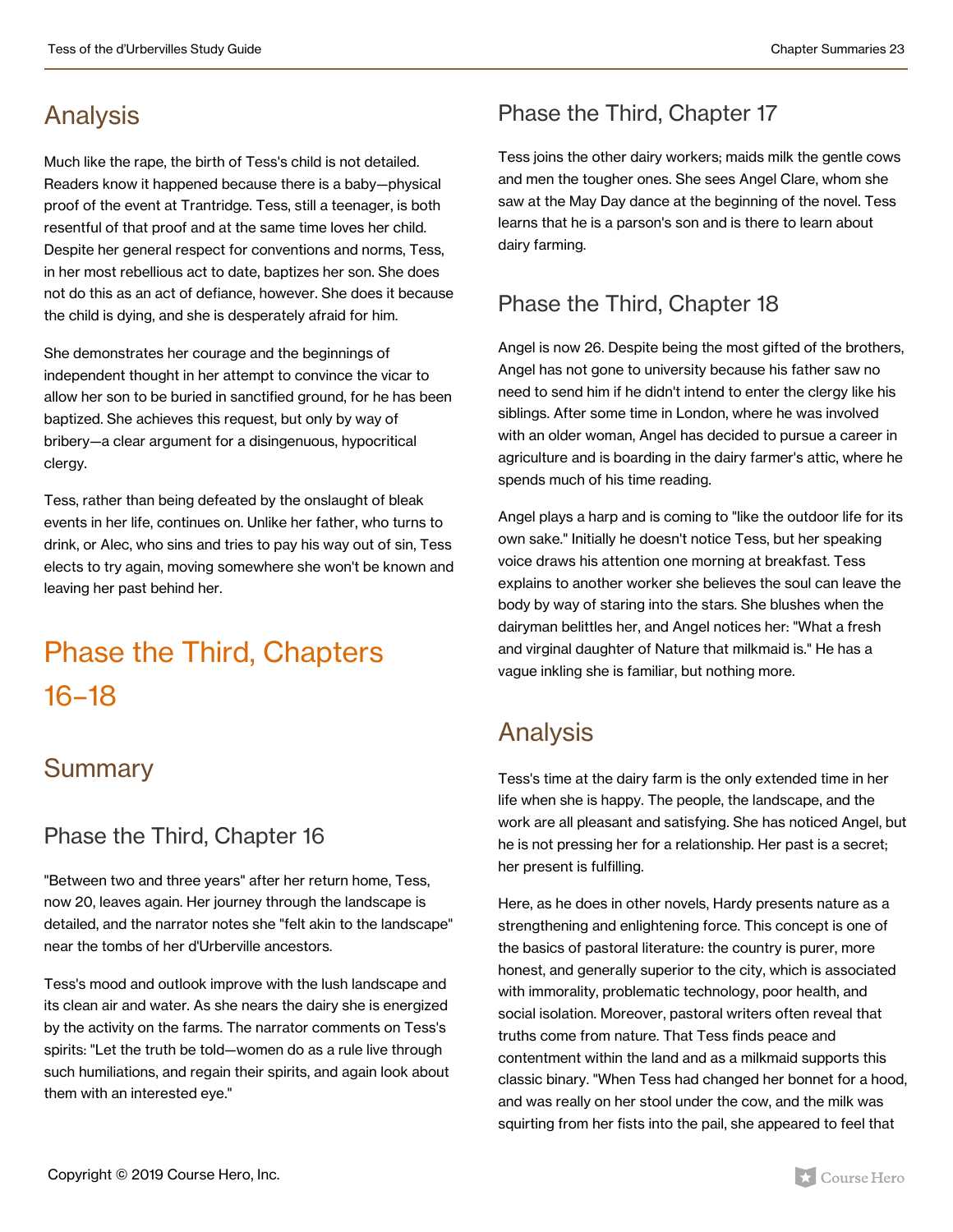she really had laid a new foundation for her future. The conviction bred serenity, her pulse slowed, and she was able to look about her." Being a part of the landscape and completing her task allow her contentment.

Angel, too, finds peace in nature. "Unexpectedly he began to like the outdoor life for its own sake, and for what it brought." Moreover, he is starting to feel connected to nature, making "close acquaintance with phenomena which he had before known but darkly—the seasons in their moods, morning and evening, night and noon, winds in their different tempers, trees, waters and mists, shades and silences, and the voices of inanimate things."

In addition to his new connection to nature, Angel begins to come out of his shell, finding that he prefers the company of those at the farm to solitude in his room, taking "a real delight in their companionship. The conventional farm-folk of his imagination ... were obliterated after a few days' residence."

## Phase the Third, Chapters 19–21

#### **Summary**

#### Phase the Third, Chapter 19

The narrator explains that although cows have preferences in milkmaids, Dairyman Crick objects to such favoritism, but instead of following his orders to change cows every so often the milkmaids tend to select their favorites. Tess discovers Angel has arranged the cows so she gets those that prefer her—as this makes her work easier.

Tess and Angel have several conversations, and he is surprised by the depth of Tess's thoughts, "expressing in her own native phrases ... feelings which might almost have been called those of the age—the ache of modernism." Tess is afraid she seems simple. Angel also finds Tess's sadness strange for someone young and beautiful. She learns Angel has class issues and is negative about "old families"—he thinks that their descendants are unproductive and unfit for hard work. Tess is relieved she hasn't shared her family history.

#### Phase the Third, Chapter 20

Tess and Angel continue to see one another, by chance or, perhaps not always by chance, as both are the first to wake up in the morning. The narrator notes the attraction and comments that are in the nebulous space between interest and love, "where no profundities have been reached; no reflections have set in, awkwardly inquiring, 'Whither does this new current tend to carry me? What does it mean to my future? How does it stand towards my past?'" The narrator describes the morning routines: Tess wakes Angel and the others, for she doesn't sleep through the alarm, and then they all gather for the substantial breakfast Mrs. Crick prepares.

#### Phase the Third, Chapter 21

The butter will not churn, and the dairy is in disarray as a result. Dairyman Crick makes plans to see a conjuror. His wife suggests the butter will not churn because "somebody in the house is in love ... I've heard tell in my younger days that that will cause it." Dairyman Crick uses her comment to explain it was not love that made the churn fail to work but the actions of a man. He tells a story of a woman wronged by a man—Jack Dollop—who left her and how she and her mother came after him. Tess is shaken by the story, although no one notices or suspects anything.

The butter churns finally. Afterward Tess hears three of the maids talking about Angel and how they all fancy him, but he fancies Tess. She feels guilt on learning of his feelings because she has resolved never to marry.

### Analysis

Part of the reality of rural life is superstition. When the butter does not churn, Dairyman Crick attributes the problem to something beyond his control and immediately thinks to go to a conjurer as his ancestors have done: "My grandfather used to go to Conjuror Mynterne, out at Owlscombe, and a clever man a' were ... but there's no such genuine folk about nowadays!" If Dairyman Crick has the solution, Mrs. Crick offers the cause: someone in the house is in love—being in love prevents butter from churning. The lamentation of the past and reliance on superstition are rural traditions Hardy captures poignantly—they are charming, but these superstitions are disturbingly close to home for Tess.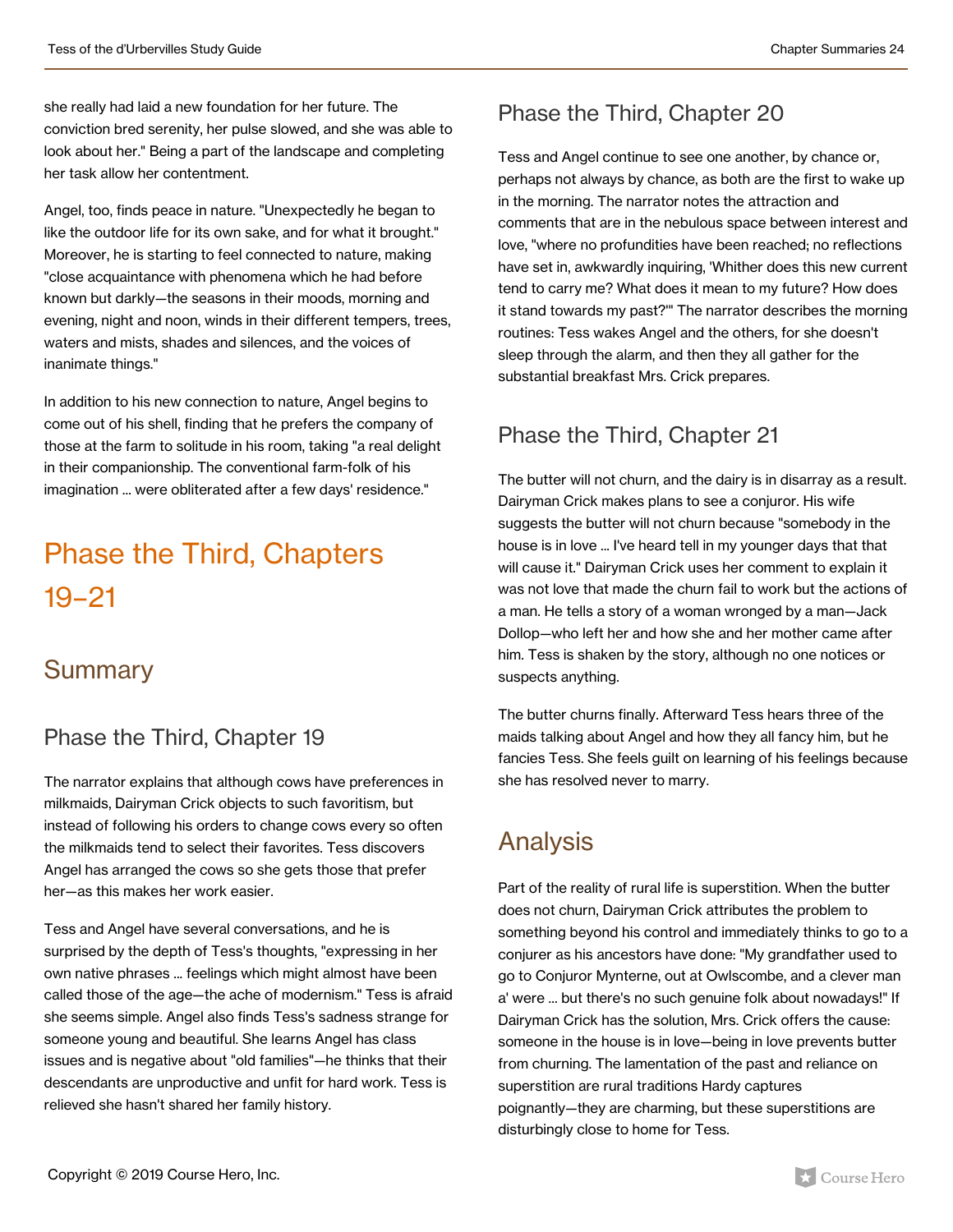Dairyman Crick's realistic story of a "fallen woman" perturbs Tess. The idea of a man who seduces a woman and abandons her is an all-too-common-motif, although she takes it personally. The story is likely one of many about "fallen women," for the topic was widespread in Victorian England, often as cautionary tales. Hardy, however, bluntly addresses a side of the story that received less attention in society: the responsibility of men. Although he does this humorously via Dairyman Crick's anecdote, it is also the center of the novel.

As a lover of nature, Hardy is a realist as well. In these chapters he explores the daily routines of a dairy farm. Rural workers at this time were often itinerant, displaced from more permanent positions by new agricultural technologies and taking on contracts for limited time periods. Because of the transience of the workers, it would be prudent to discourage the cattle from developing favorites among the milkers—hence Dairyman Crick's reluctance to allow cows to have favorite milkers. This decision may make the work harder, but a wise farmer must take the long view.

## Phase the Third, Chapters 22–24

#### **Summary**

#### Phase the Third, Chapter 22

Dairyman Crick has received a letter in which a customer complains the butter has a tang, which he determines to be a result of garlic. He sends the workers out to find the invasive garlic weeds in the field. Angel has offered to help and "not ... by accident that he walked next to Tess." When they have a moment of privacy—afforded to them by Dairyman Crick who suggests she rest for a while—she draws his attention to the dairymaids Izz Huett and Retty Priddle. Bluntly Tess suggests he "marry one of them, if you ... want a dairywoman and not a lady; and don't think of marrying me!" She then keeps her distance from him.

#### Phase the Third, Chapter 23

It is July, and Tess has been at Talbothays for two months. She and the other three maids are going to Mellstock Church, three to four miles away. On the way they discover the road is flooded. They come across Angel, who pauses to look at the four women and offers to carry them across the water. He carries the first three across, leaving Tess for last in order to have time alone with her, unseen by the other girls. Afterward the others tease Tess; she admits to herself she loves him but tells the others she'll stay out of their way. However, it is obvious Angel is only interested in Tess.

In conversation Izz wonders about the woman Angel's family has chosen for him to marry. On hearing this Tess decides his interest in her is no more than fleeting.

#### Phase the Third, Chapter 24

July passes, and Angel is troubled by his interest in Tess, who is silent to him. One morning as Tess is milking her cow and looking far away into the meadow, Angel studies her at length and in detail. Moments pass, and suddenly he embraces her. He stops before kissing her and apologizes for not asking. He professes devotion to her. The cow, Old Pretty, is startled and lifts her foot to kick the milk. Tess starts crying. Angel explains his feelings, adding he won't press her if these feelings upset her.

### Analysis

The growing attraction between Angel and Tess is so strong even Dairyman Crick notices. When the workers and Crick himself are scouring the field to find the garlic that has tainted the butter, Crick withdraws to give Angel and Tess time alone.

The pattern of Angel's attentions echo the pattern Tess experienced with Alec four years before. She steadfastly refuses the attention the male admirer continues to offer. The more she ignores it, rebuffs it, and avoids it, the more ardent the pursuer becomes. The significant difference here is the attraction is mutual; she is attracted to Angel and in love with him as much as he is with her. But the echoes of her former, disastrous encounter give this ostensibly positive romance a foreboding note.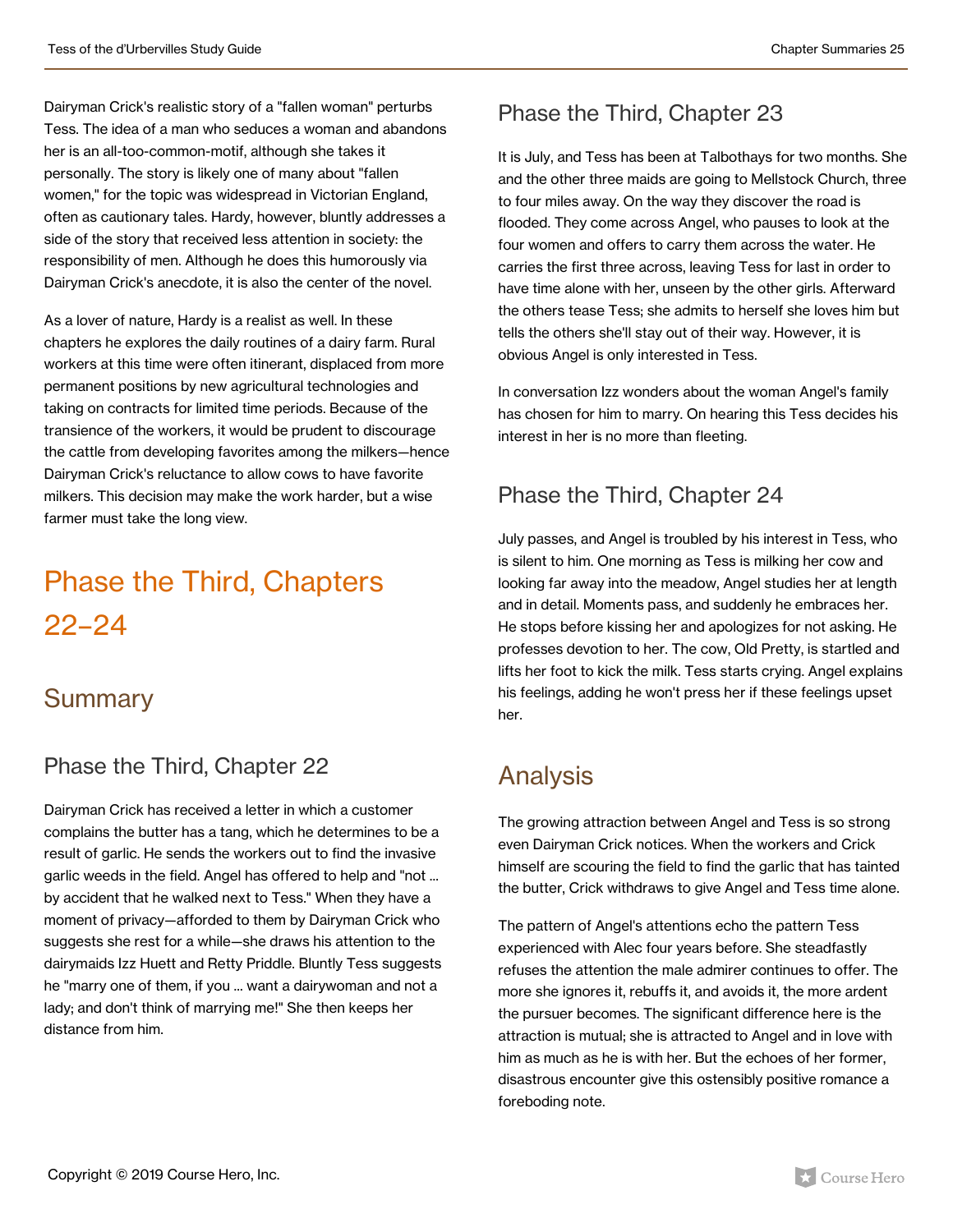However, realizing she loves him does not change Tess's reasons for avoiding marriage. At this point in her life, she is well aware women who are fallen are judged harshly. Avoiding marriage enables her to keep her past a secret. Additionally Tess's only sexual experience ended in tragedy. It is not unreasonable to infer her own experiences of trauma as a component of sexuality play a part in her refusal of Angel's affection. In any case, in "the interval since Crick's last view of them something had occurred which changed the pivot of the universe for their two natures," and the happiest period of Tess's life is about to end.

## Phase the Fourth, Chapters 25–26

#### **Summary**

#### Phase the Fourth, Chapter 25

Angel returns to see his family, and the narrator recounts the Clare family history. While at his parents' home, Angel thinks about marrying Tess, whom he loves, for he is a man of conscience and will not mislead her. His brothers Cuthbert and Felix, both clergymen, are there. Cuthbert is an academic and Felix a curate. Angel finds his brothers changed somewhat; they seem more rigid, and his parents, who are snobbish in their middle-class way, find Angel more "countrified" than they would like their son to be. Mrs. Clare does not serve the blood pudding and mead that Angel carried to them from Mrs. Crick, which upsets him. The food is to be given away and the mead set aside for medicinal use.

#### Phase the Fourth, Chapter 26

With his father Angel discusses his plans for getting a farm and his intentions toward Tess. When his mother joins the conversation, his parents discuss their neighbor's daughter, Mercy Chant, as a potential wife. Angel holds to the idea that as a farmer he ought to have a wife who would be knowledgeable about farming matters. His father's focus instead is on religion—the distinction between those who are high Church and low Church. His father offers Angel the

money he had put aside for Cambridge so he can purchase a farm, and his parents agree to meet Tess, understanding she is a good Christian woman.

The conversation bridges to a discussion of a young man called d'Urberville, whom Angel's father rebuked for his immoral behavior. Angel, who knows the d'Urberville name, is intrigued, but his father says that this family seems to have artificially adopted the name. The man was unduly aggressive with Mr. Clare, who was not disturbed since he feels that dealing with abuse is part of his Christian duty.

### Analysis

The issue of high and low Church surfaces several times in the novel. The high, or Anglican, Church is close to the "papists" (Catholics). It has more ritual and is more involved with education and politics than the low Church is. When Mr. Clare speaks of Mercy Chant, noting she had been "decorating the Communion-table" and called it an "altar," he is saying she is following high Church ways. Mr. Clare, however, is low Church and thus not inclined toward ritual and sacrament. Low Church, closer to the Methodists, is instead associated with a more evangelical Christianity, including personal salvation and conversion. It is also associated with a more literal reading of the Bible, the word of God.

This distinction between the two aspects of Protestantism leads to a conversation about Alec d'Urberville, who again turns up as a negative force. When Mr. Clare attempted to help him find faith and morality, Alec rebuffed him rudely. The encounter gestures toward the continuing relationship these families will have.

At the same time these chapters serve to reflect the differences between Angel and his brothers. Angel's denial of some precepts of the Church means he is unwilling to follow his father and brothers into the clergy and seeks to forge his own way as a farmer. From their perspective, though, he is taking on some of the rustic traits they belittle.

There is a divide into which Angel has fallen: he is neither one of the country folk nor one of his educated family members. His rusticity is an artificial adoption, not, like Tess, a part of who he is. The practical notion of a wife as an able helpmate in his chosen career matters less to his father than the issue of where she stands in regard to the Church's teachings, in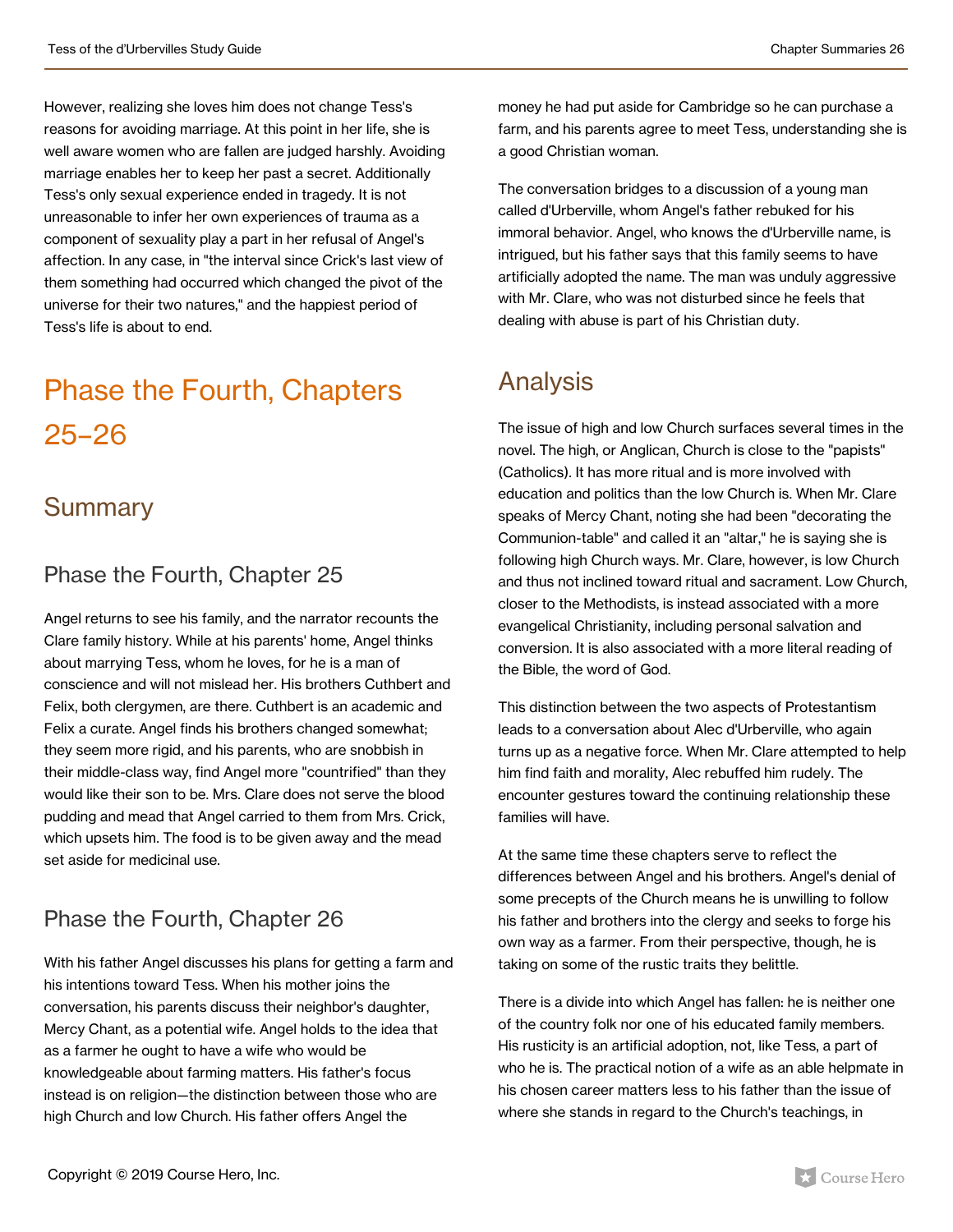keeping with his general outlook on life. Angel also scorns social distinction and snobbery based on money or ancestry. However, it is worth noting that the family's Christianity does not eliminate their snobbery: they still clearly see themselves as better than rural folk and are disdainful of the food Mrs. Crick sends them.

## Phase the Fourth, Chapters 27–29

#### **Summary**

#### Phase the Fourth, Chapter 27

Angel returns to the dairy where he sees Tess just waking from a nap. He is fervent in his admiration. He entreats her to call him his name rather than "Mr. Clare." He proposes to her, but she says she can't marry him. Angel attempts to understand why, asking if she loves him and if she's already engaged. She confirms she loves him and is not promised to anyone else. Tess, trying to avoid the subject, says his family wouldn't approve. They discuss religion as Angel tries to clarify if she is high or low Church; the issue is of little interest to her.

Angel accompanies her to skim the milk. As they talk he tells her the story of his father's encounter with d'Urberville, simply meaning to show his father's depth of piety. Tess's face grows worn as he speaks; when he asks again if she'll marry him she refuses.

#### Phase the Fourth, Chapter 28

Angel continues to pursue Tess, deciding her objection is coyness or otherwise temporary. Tess continues to object, saying she is not good enough and her refusal is for his own good. Eventually he accuses her of being a flirt. Tess breaks down and says she'll explain herself on Sunday. She is tempted, she loves him, and she is wearing down. The chapter closes with her lamenting she cannot help but give in to him.

#### Phase the Fourth, Chapter 29

Dairyman Crick picks up the story of Jack Dollop again. Jack married a widow, who didn't tell him until after the marriage her money would end when she got married. They all discuss it. Tess is, again, emotional about the story of Jack Dollop. "I think she ought—to have told him the true state of things—or else refused him—I don't know." Angel, seeking Tess out, suggests that the "tremulous lives" they both lead are very different from the other dairy workers around them. She counters that most women's lives are tremulous and that there is more to the other milkmaids than he gives them credit for. Angel volunteers to drive the milk to the station and asks Tess to join him.

#### Analysis

Angel's pursuit of Tess grows more persistent, especially after telling his parents about her. He is resolved she will be his wife, and to his way of thinking there is no objection she can raise to negate his love for her and his decision to marry her. Tess is as powerless here as she has been for all of her life. She has tried consistently to refuse Angel's affections and his intent to marry her, but she cannot convince him to stop pursuing her. She cannot leave her job. She cannot change her past. There is nothing she can do but continue to refuse, and the Cricks seem to conspire to keep Tess and Angel in each other's path. Even her attempts to steer Angel to another woman result in nothing. It's worth noting that, for all of Angel's professions of love, he seems oblivious to her discomfort or to the internal conflict he causes. He isn't a rapist like Alec, or neglectful and selfish like Tess's parents, but his overinsistence on having his way—not making Tess happy—makes him part of the problem, not a solution.

In the same story of Jack Dollop continued here, Tess is aware of its personal significance. She notes the right thing to do is share secrets before the wedding. The repeated references to Jack Dollop and the dishonest circumstances around his marriage mirror Tess's own dilemma and foreshadow the disaster to come. It is also an opportunity to reaffirm Tess's morality: she is aware of the "right thing" and she sets forth to do it. Readers may find it useful to remember Tess at this point is still only 20. She faces the difficulty of admitting to something she knows will result in harsh judgment, but she is barely more than a child with no experience.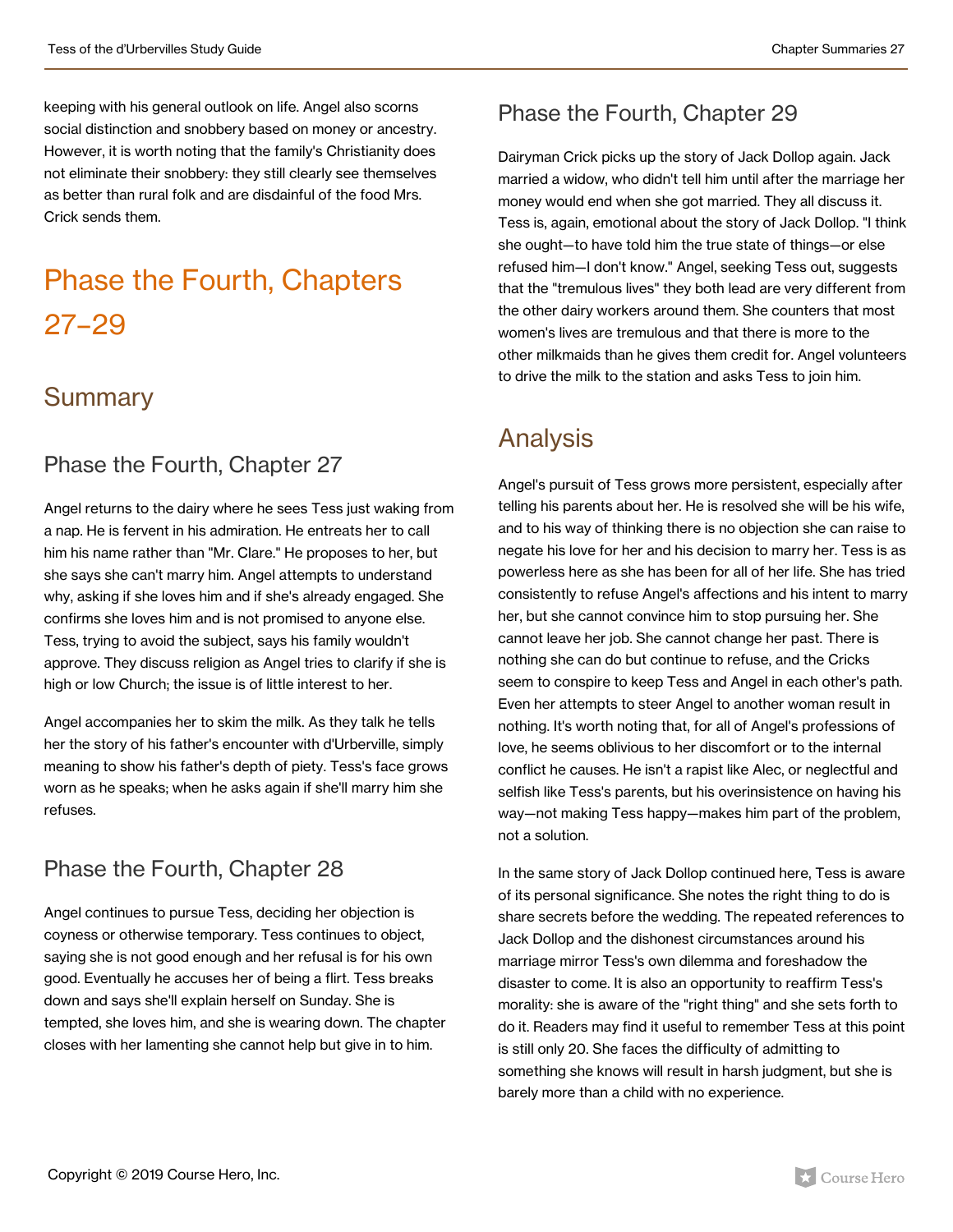## Phase the Fourth, Chapters 30–31

#### **Summary**

#### Phase the Fourth, Chapter 30

The drive to the station begins in silence. The milk jugs clatter, and Angel periodically plucks ripe berries for Tess. The rain starts and knocks down her hair. Angel wraps them both in a cloth, which Tess holds closed as he drives. They speak about old families and history, and Tess again tries to tell him of her past. Angel dismisses her need to tell him, and ultimately Tess loses her courage. Instead she tells him only that she is a d'Urberville by blood. His response surprises Tess, for she believes he has only contempt for the nobility. He admits, "I do hate the aristocratic principle of blood before everything, and do think ... the only pedigrees we ought to respect are those spiritual ones of the wise and virtuous, without regard to corporal paternity. But I am extremely interested in this news." She strongly rejects the suggestion she use the name d'Urberville. He again presses his proposal, and this time she agrees. Tess kisses him passionately.

At the close of the chapter, Tess says she must write to her mother and reveals to Angel she remembers seeing him in Marlott; she hopes that his failure to dance with her then is no "ill omen."

#### Phase the Fourth, Chapter 31

Joan Durbeyfield, in reply to her daughter's letter, advises Tess not to "say a word of your Bygone Trouble to him ... Many a woman—some of the Highest in the Land—have had a Trouble in their time; and why should you Trumpet yours when others don't Trumpet theirs? No girl would be such a Fool, specially as it is so long ago, and not your Fault at all."

Tess is struck by Angel's calm affection, more ethereal and imaginative than passionate. Angel and Tess both openly seek out the other's companionship. Angel finds the country courtship habit of spending time together outdoors peculiar initially but comes to appreciate it as they spend the month of

#### October in this way.

One evening when they are inside, Tess exclaims she is not worthy of him. Angel tries to calm her, and she laments he wasn't taking notice of her when he was first in her village four years earlier. Angel presses for the date of the wedding, and she tries to stall. While they are talking, the Cricks, Retty, and Marian return. Angel tells them he is marrying Tess. Later when Tess is with the other dairymaids—Retty, Izz, and Marian—she again says Angel ought to marry one of them.

### Analysis

Tess can no longer resist and gives in, both to her feelings and Angel's proposal. She does not, however, confess her secret; her "instinct of self-preservation" and her desire for happiness at last overweigh her moral instincts. Her mother's advice is not moral, yet Tess follows it for the moment, aware she and her mother differ in their moral codes. She even is willing to consider that her mother's lighter view of her past misfortune—as an unpleasant episode that need not affect her future life—is more accurate than her own. However, deceit is inconsistent with Tess's character. At this point in the story readers most likely will infer that Tess ultimately will choose morality, for she is "a pure woman." Moreover she has already said, regarding the sad story of Jack Dollop, the secret ought to have been revealed before the marriage.

Angel's character, with its flaws and contradictions, are further developed in these chapters. Despite his renunciation of things noble and his professed disdain for old families, he is the child of his parents, and to Tess's surprise he is quite interested in her ancestry. Although he fits in with the others at the dairy—which seems a kind of utopian paradise—he reflects his mother's snobbishness in being impressed with Tess's d'Urberville connection: "Society is hopelessly snobbish," he tells her, "and this fact of your extraction may make an appreciable difference to its acceptance of you as my wife, after I have made you the well-read woman that I mean to make you. My mother too, poor soul, will think so much better of you on account of it. Tess, you must spell your name correctly—d'Urberville."

While there is no doubt Angel loves Tess, he would be happier, as would his family, if she reflected her ancestry. In saying the only "pedigrees we ought to respect are those spiritual ones of the wise and virtuous, without regard to corporal paternity," he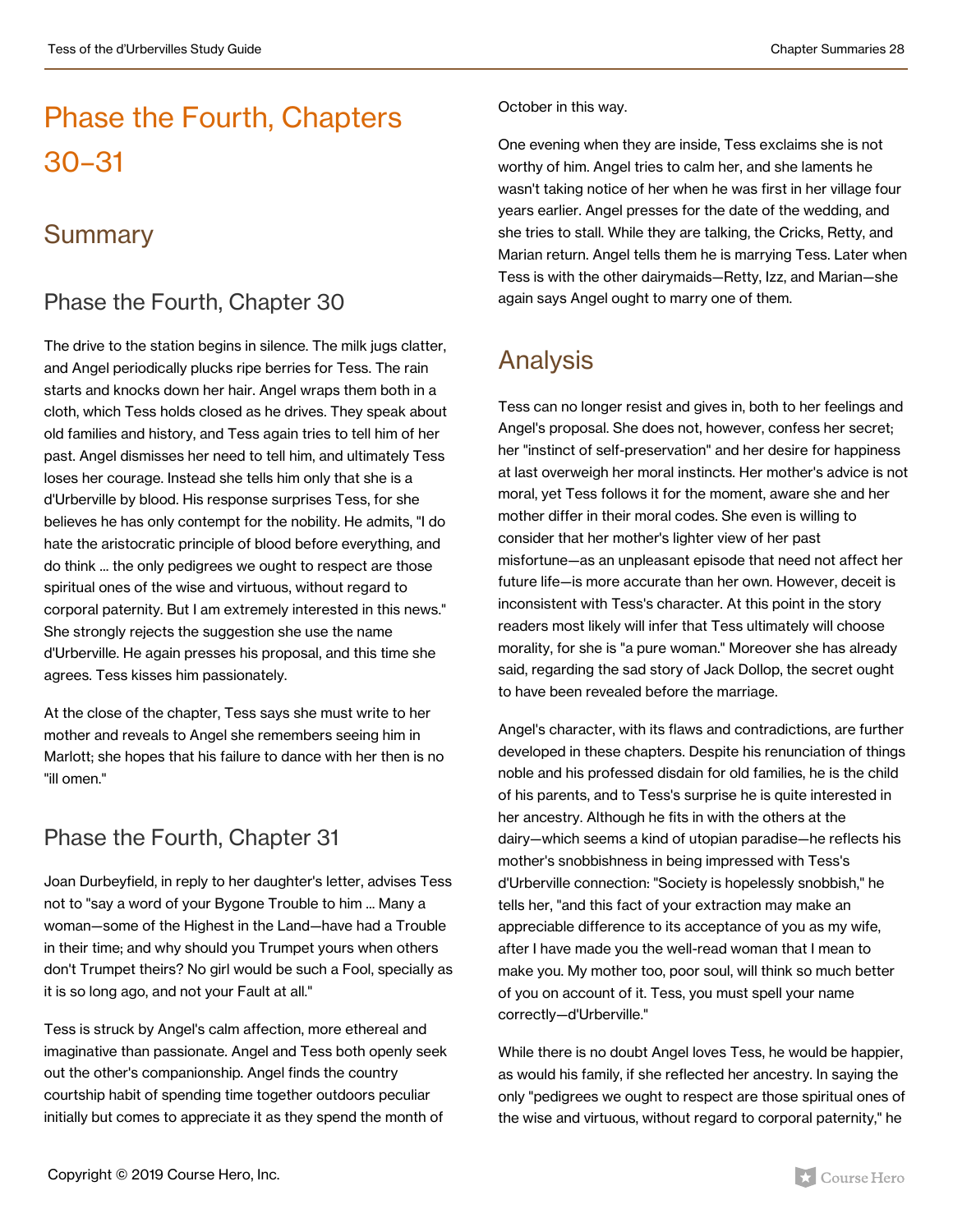seems to demonstrate a lack of snobbery. But his keen interest in this new information suggests an underlying respect for social rank, no matter how much he insists otherwise. Moreover, when later confronted with the very situation in which his respect for the spiritual pedigree is tested, he will fail.

## Phase the Fourth, Chapters 32–34

#### **Summary**

#### Phase the Fourth, Chapter 32

As Angel continues to press for a wedding date, Tess agrees to marry him on the last day of the year. However, on a Sunday in mid-December, Izz pulls Tess aside and tells her the wedding banns were not called and only two Sundays remain before the wedding day. When Tess asks Angel about the banns, he tells her he's decided they'll be married with a license rather than banns, as it is more private. Angel gets Tess a dress, gloves, and handkerchief, and she worries that—like Queen Guinevere—her white dress will change color and betray her lack of purity. Tess is continually fearful of bad omens and actions that bring bad luck, like postponing the wedding.

#### Phase the Fourth, Chapter 33

Angel decides he would like a day out with Tess before they are wed, so on Christmas Eve they set out to town. There they encounter two men from Trantridge, one of whom insults Tess. Angel punches him. The man apologizes, saying it must have been a mistake, but after Angel and Tess leave the offender tells his friend it was not. When Tess, unnerved, asks to put off the wedding, Angel says they can't.

At the dairy farm they separate, and Tess hears a noise. When she goes to check on Angel, he tells her he dreamed of fighting the man they encountered earlier that evening. Tess returns to her room and writes four pages detailing the events of several years ago; she then slips the sealed letter under his door.

Angel greets her warmly the next morning and does not

mention the letter. Worried he hasn't read it, Tess checks his room and does not see it. She thinks it means he has forgiven her. Angel continues this way up to the day of the wedding on New Year's Eve, when she discovers the letter still sealed and stuck under the carpet. Unable to let him read it on their wedding day, she destroys the letter. In a moment alone with him she says she wants to confess her faults and mistakes. He says they'll have time afterward. She presses to tell him, but he says no.

They go to the church, and Angel mentions the legend of the d'Urberville coach—a vaguely remembered tale of a terrible crime once committed in a d'Urberville's carriage, which descendants of the family see as an apparition. None of Angel's family come to the wedding; his parents are disappointed in his choice of a bride, and his brothers have not responded to his announcement and invitation. Nor are Tess's family and friends from Marlott present. Tess asks him to kiss each of the milkmaids once before the wedding, and he does. The rooster crows three times—a bad omen; Mr. Crick says he's never heard a rooster crow in the afternoon.

#### Phase the Fourth, Chapter 34

After the wedding Angel and Tess go to the bridal house—which is a former d'Urberville residence and has portraits of women from the family hanging on the walls. He notes she is clearly one of them, and they await their luggage. While they wait a package comes from Angel's father. In it are a necklace, earrings, and bracelets for Tess from Angel's godmother. Tess puts on the jewels, and Angel is struck by her beauty.

Jonathan delivers the luggage, along with the story of the dairymaids. Retty tried to kill herself, and Marian got drunk. Tess feels another swell of guilt because they are mourning the loss of Angel, and she resolves to tell him her story.

Angel tells her he hadn't wanted to confess until after the wedding, but he reveals he sinned, spending 48 hours in debauchery with a woman. Tess tells him she too has secrets, and the chapter closes with her revealing them.

### Analysis

As the wedding draws near Tess tries repeatedly and more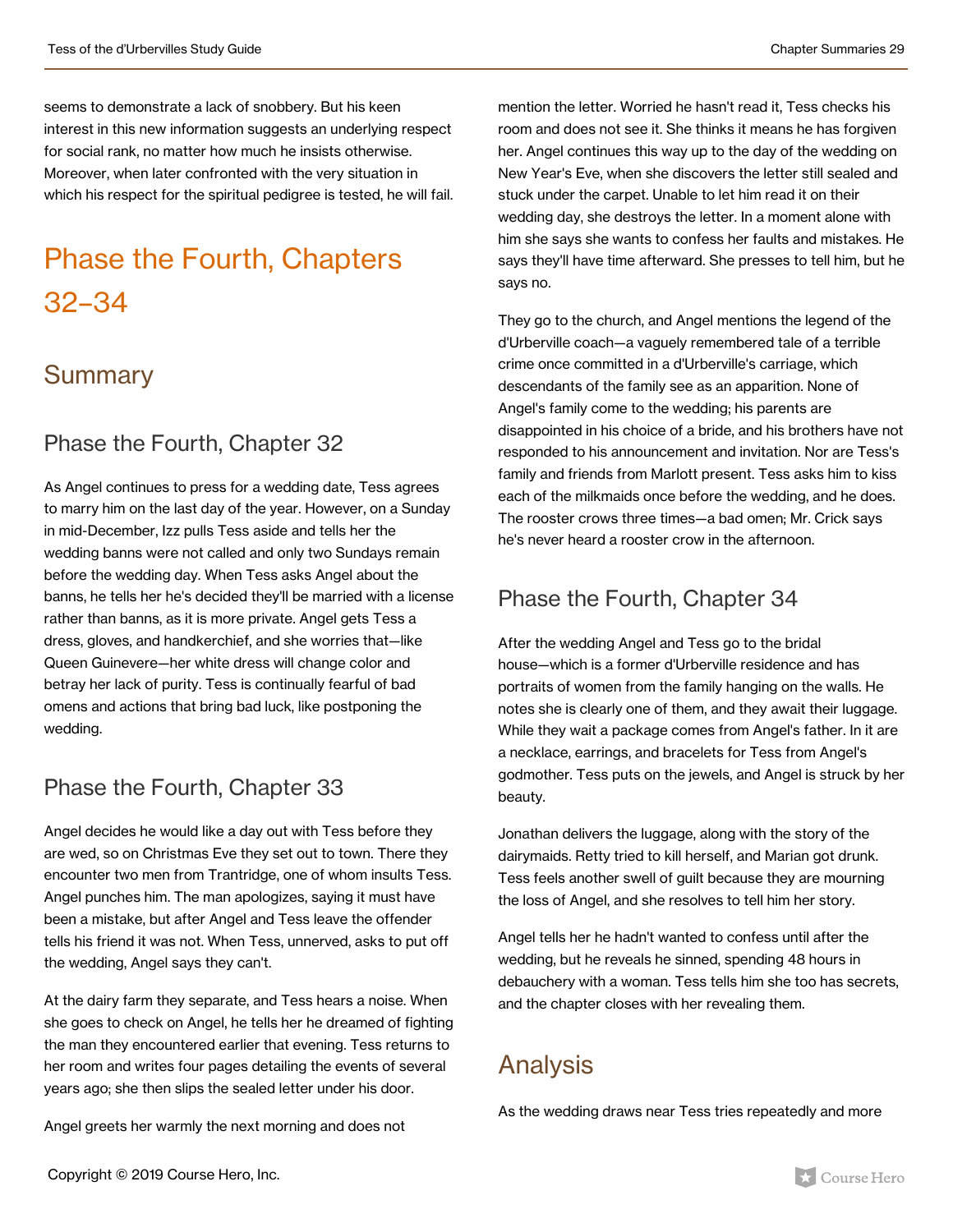seriously to reveal her past. She does, in fact, but her letter is not read. Further hints her secret will come out, whether or not she tells, come out when the couple encounters a man who recognizes her. After this point Tess says very definitely she wants to tell Angel, but he refuses to hear it. Her morality may be in question—to her—but it does not stop the wedding.

The absence of Angel's family causes him some sadness. Their reluctance to appear is most likely a result of their snobbery—too proud to accept a dairymaid as a daughter-inlaw, no matter what her Church leanings or distant ancestry may be. Less rigid and less snobbish parents might be more forgiving, but the Clares are neither at this point, despite their piety. Angel's brothers do not even have the courtesy to respond, whereas his parents at least did, though with little joy and the same little joy with which they send Angel's godmother's jewels for Tess.

Significantly Angel's confession of his own past is similar to Tess's in its sexual nature, although his was consensual; readers therefore may expect that he will be sensitive to her secrets and treat the incident as something from the distant past with no bearing on the present or future. Readers also may note that whereas Tess has been trying to tell Angel—and wrote a long letter—before the wedding, Angel deliberately has waited until after, giving Tess no choice but to accept his actions. Tess begins her confession optimistically, with the understanding that both she and Angel have sinned—sinner and sinned against. However, as she tells her story, the diamonds glitter grotesquely, foreshadowing the end of her simple life to be replaced with something complex and less congenial with her character.

In this section the wedding is clouded with superstitious occurrences. With an odd sense of timing—on the way to their wedding—Angel tells Tess the legend of the d'Urberville coach, which is said to have originated because of a murder committed in that coach, either done by or done to a member of the family. Early in the text the narrator mentions the d'Urbervilles as having committed other crimes as well and implies the crime visited upon Tess was undoubtedly one her ancestors also committed. Additionally, after the wedding the cock crows three times in the afternoon. It is another bad omen, which neither the narrator nor the characters will explain as they try to ignore it, and it upsets Tess. The location of the "bridal house," which Angel has rented for their honeymoon, is a d'Urberville farmhouse. All d'Urberville associations, including ancestral portraits hanging on the walls, unnerve Tess. To

underscore Angel's lack of understanding, despite his intellectual capabilities he has rented this house without considering its effect on Tess, who does not find amusement or value in her ancestral connections.

Two symbols play ominous roles in these chapters. Notably the rooster that crows in the afternoon is white with a red comb—reflecting the color symbols that define Tess's purity and sexuality. The rooster's presence seems like a direct challenge. The symbol of water as a purifier appears as well, as Tess and Angel wash their hands together in one basin. In demonstrating their unity as their hands touch, Angel asks, "Which are my fingers and which are yours? ... They are very much mixed." The inference is that the water purifies and the couple is united as one. However, Tess's response, "They are all yours," implies his domination rather than union, and later in the story they will wash their hands separately.

## Phase the Fifth, Chapters 35–36

#### **Summary**

#### Phase the Fifth, Chapter 35

After Tess finishes her revelations, Angel stands and stirs the fire. He is shaken. He acknowledges she has tried to tell him; however, he is still cold. Tess implores him to be kinder. "Forgive me as you are forgiven! *I* forgive *you*, Angel." He says it's not about forgiveness: he thought she was one person, and she has turned out to be someone else altogether. Angel even acknowledges Tess was more "sinned against than sinning," but he withdraws from her nonetheless. His reaction is personal: he says that he loves not Tess but "another woman in your shape," and that he can't be in her presence right now. When she follows him and protests, he says that he thinks that her background has corrupted her: she is the morally weak descendant of a decayed lineage. He sends her back, and Tess eventually sleeps. When he returns he notices a portrait of a d'Urberville woman who resembles Tess and whose face he imagines wants to wreak vengeance on the male sex. The image hardens him against his wife, and he sleeps on the couch in the sitting room.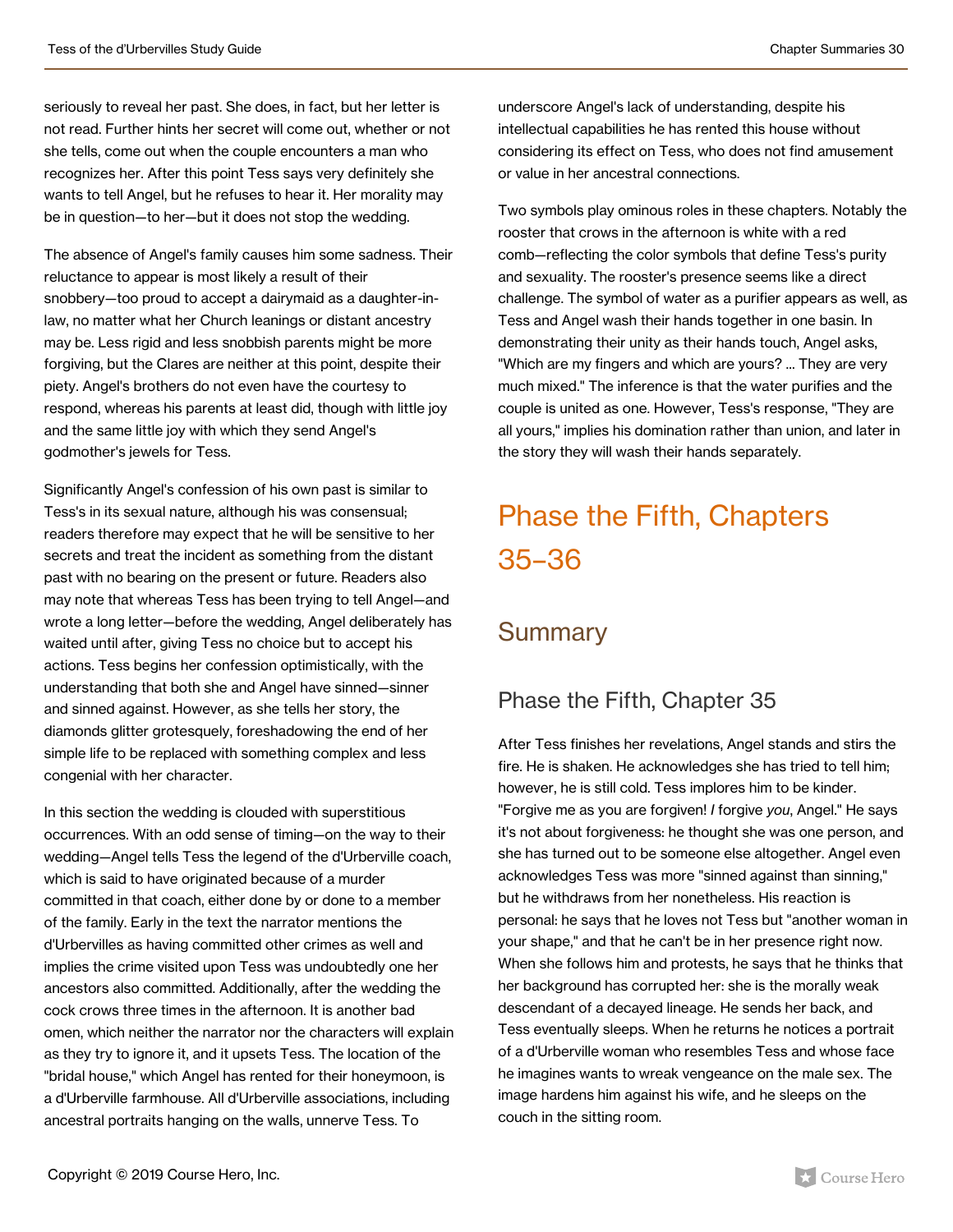#### Phase the Fifth, Chapter 36

At dawn Angel wakes. He sends away the servant and prepares breakfast himself. When Tess joins him he asks her to say her revelations were untrue. She cannot. He then asks if "he" is alive. Tess says the baby has died, but Angel clarifies he meant the man.

Tess suggests he can divorce her, and Angel points out he cannot. She explains she thought he could "cast her off" if he chose to, her past giving him grounds for divorce. It does not, however. She confesses she thought of killing herself last night under the mistletoe over the bed. He says she is not to do so.

Angel comes and goes, and Tess waits on him as if she were his servant. He tells her the situation would be different if the man were dead. He also confirms he will not live with Tess—he claims that, no matter where they went in the world, her past would emerge to shame them and their future children. The narrator, however, makes it clear that this is a ridiculous idea: halfway across the world, who would know or care about Tess's past? But Tess contritely proposes she go home. He adds he, too, will go away; he thinks more positively of people when away from them. They pack up to leave.

#### Analysis

As a writer Hardy is associated with realism. Literary realism (a literary movement that includes George Eliot, with whom Hardy is compared), and by extension social realism, is reflected in a text not only by details that approximate those in real life but also in its attention to social issues and their effects on characters' lives. That Tess could easily forgive Angel's transgressions, for which he was responsible, and Angel cannot forgive hers demonstrate Hardy's view of gender inequality and the injustice it perpetrates. Why are Angel's nights of debauchery more forgivable than being a victim of rape? In addition Hardy introduces the legal quandaries associated with marriage in his day—the idea of what it means to be married, and the legalities of marriage—emerges frequently from this point on in the text. Tess has believed, wrongly, that Angel could divorce her. "Can't you—now I have told you? I thought my confession would give you grounds for that." To obtain a divorce, a man had to prove his wife had committed adultery. Tess, in her ignorance, believes her fallen status would allow Angel to divorce her if he saw fit. It does not, as her rape occurred before she was his wife.

Significantly, only after Angel withdraws his affection does Tess consider committing a sin. She offers to commit suicide for Angel—a mortal sin, as she would not be able to repent. Her purity has finally been tainted as a result of her husband's choices. Until this point she has followed the dictates of religion as well as she could, but on accepting Angel's proposal and making a vow to him he becomes her guide. Angel's perspective is that her rapist is in effect her husband. He follows this idea with the issue that the perpetrator is still alive. In other words he would feel differently if Tess were a widow. Although he does not equate his prior sexual experience with matrimony, he does so with Tess's. Obviously he is perpetuating a double standard, and his pride and rigidity in this matter seem no less than his brothers' or his parents'. In these scenes it is difficult to see Angel empathically—his behavior is so rigid, and so based on his own unrealistic ideals, that he seems capable neither of intellectual honesty nor sympathy.

## Phase the Fifth, Chapters 37–38

### **Summary**

#### Phase the Fifth, Chapter 37

Shortly after one o'clock Tess hears a sound. Angel is sleepwalking. He comes into the room, wraps her in the sheet as if it were a shroud, and carries her outside. As they cross the river Tess considers toppling them so they can die together. He carries her to the abbey nearby and lowers her into an empty stone coffin. Tess worries the cold and damp will make Angel ill, so she rouses him enough to get him back to the house.

In the morning they finish packing and leave, pausing briefly to see Mr. and Mrs. Crick, with whom Angel has some remaining business. In front of the Cricks they try to behave normally, but the relationship is strained, and Mrs. Crick notices Tess is "not now quite like the proud young bride of a well-be-doing man." Angel tells Tess he feels no anger, but she must not come after him. He adds she can write if she is ill or wants anything. He takes her to the carriage and sends her on her way.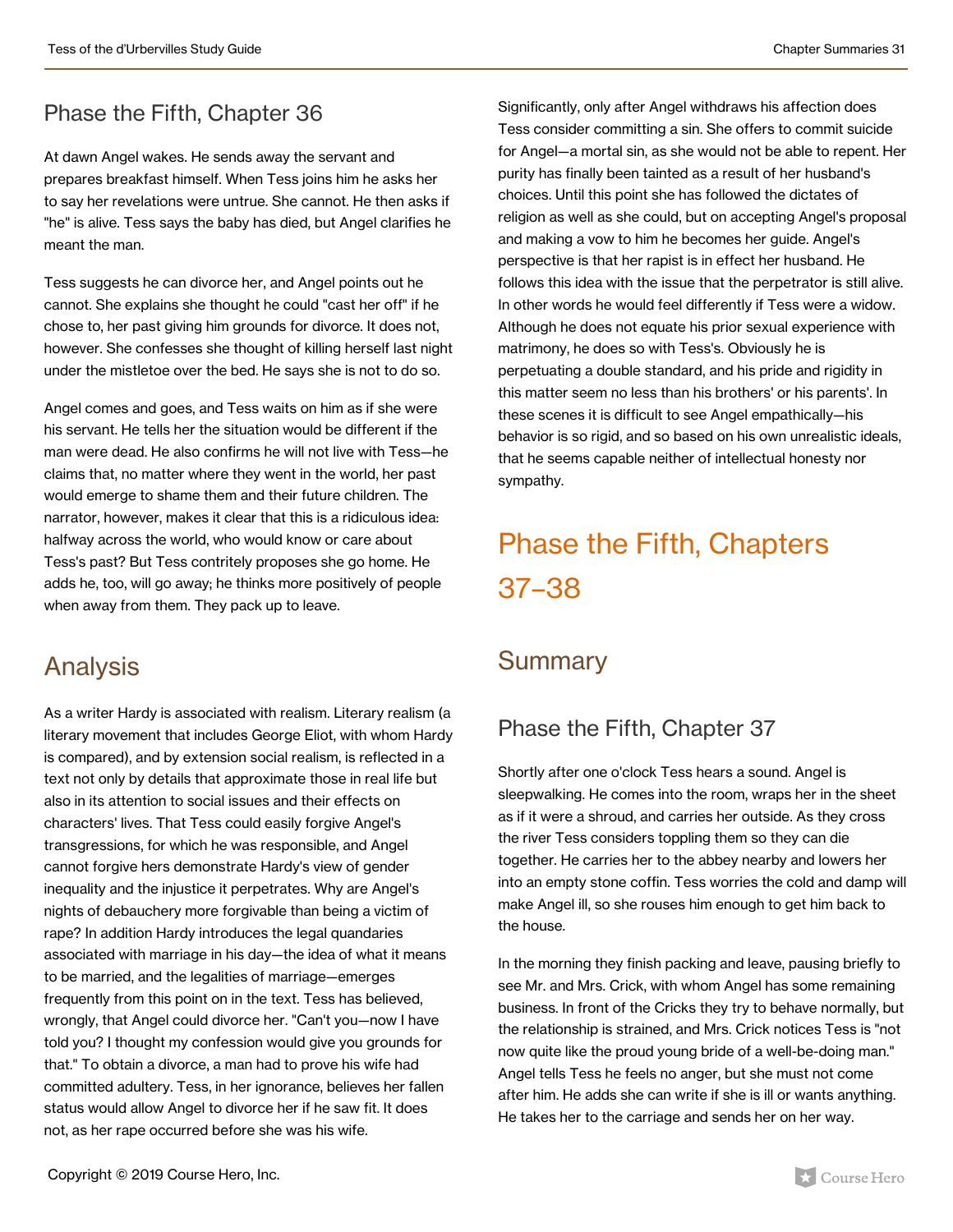Tess accepts her punishment, thinking it harsh but offering no objection, despite her sorrow. The narrator, looking into her character—and Angel's—remarks, "If Tess had been artful, had she made a scene, fainted, wept hysterically ... he would probably not have withstood her ... Pride, too, entered into her submission—which perhaps was a symptom of that reckless acquiescence ... in the whole d'Urberville family—and the many effective chords which she could have stirred by an appeal were left untouched."

#### Phase the Fifth, Chapter 38

Tess worries about seeing her parents. She returns home and is greeted by her mother, who thinks she has been foolish for telling Angel and losing him. When her father returns, her mother tells him, and he wonders aloud if she's even married.

After a few days she receives a note from Angel informing her he has gone to look at a farm. She lets her parents believe she is going to join him, and she gives them half of the 50 pounds Angel gave her for her lodging and necessities in his absence.

### Analysis

Tess, despite all evidence of her goodness and high moral code, is dismissed by her husband and judged a fool by her parents. She has somehow gotten in trouble both for deceiving Angel and being honest toward him. The consequences of honesty seem to have affected her: to make life easier for her parents, she decides to lie about returning to her husband. Again she has reached a threshold wherein her morality is compromised.

The narrator explores Tess's character and harsh judgment of herself, part of which results from pride. Had she objected to Angel's action, had she argued her case or behaved with less dignity—or would one call it passivity?—she might have touched Angel's compassion and averted the situation. However, pride can be harmful, as it is among the Durbeyfields and d'Urbervilles, and Tess's pride prevents her from behaving in self-serving ways, even from demonstrating real emotion and fighting for what is dear to her. The narrator seems almost to echo Angel's suggestion that she is tainted by her blood—although the narrator's interest is in her aristocratic pride, not her morality. As much as she behaves honorably, she expects it from others and, consequently, is hurt when their

#### behavior falls short.

In keeping with her character, even though Tess has been treated unfairly by her husband and her parents, she speaks well of Angel and gives half of the limited funds she has to her parents. Indeed her reaction to being carried as if she were dead and deposited in a coffin is to worry about Angel's health. The small moral compromises Tess must make result from the judgments and censure of those who ought to protect her: family and husband. Even so she continues to put forth efforts, sacrifice, and to make choices to take care of their needs even as they do not care as much for hers.

In these chapters the d'Urberville tombs echo Tess's newfound desolation. In Angel's dream Tess is dead amid the ruins in the ancestral cemetery. The incident foreshadows Tess's future, as the association with the d'Urbervilles has brought nothing but violence and despair and finally will bring death.

## Phase the Fifth, Chapters 39–41

### **Summary**

#### Phase the Fifth, Chapter 39

Angel goes to his parents' house three weeks after the wedding. He has decided to go to Brazil, and he tells them Tess is at her parents' house because of this decision. His mother asks if they've quarreled, and he allows they have had a difference. His mother seems to be coming around to Tess, saying that there are worse wives than robust, virtuous farm girls, but Angel's behavior is so odd that she asks, intuitively, whether Tess is indeed virtuous. Angel bursts out that she is "spotless!"

#### Phase the Fifth, Chapter 40

Angel briefly encounters Mercy Chant, the girl his father hoped he would marry, and teases her. He then returns to Wellbridge Farm, where he and Tess spent the days after their wedding, to return the keys and attend to last-minute business. There he encounters Izz Huett, who has come to call on the couple. In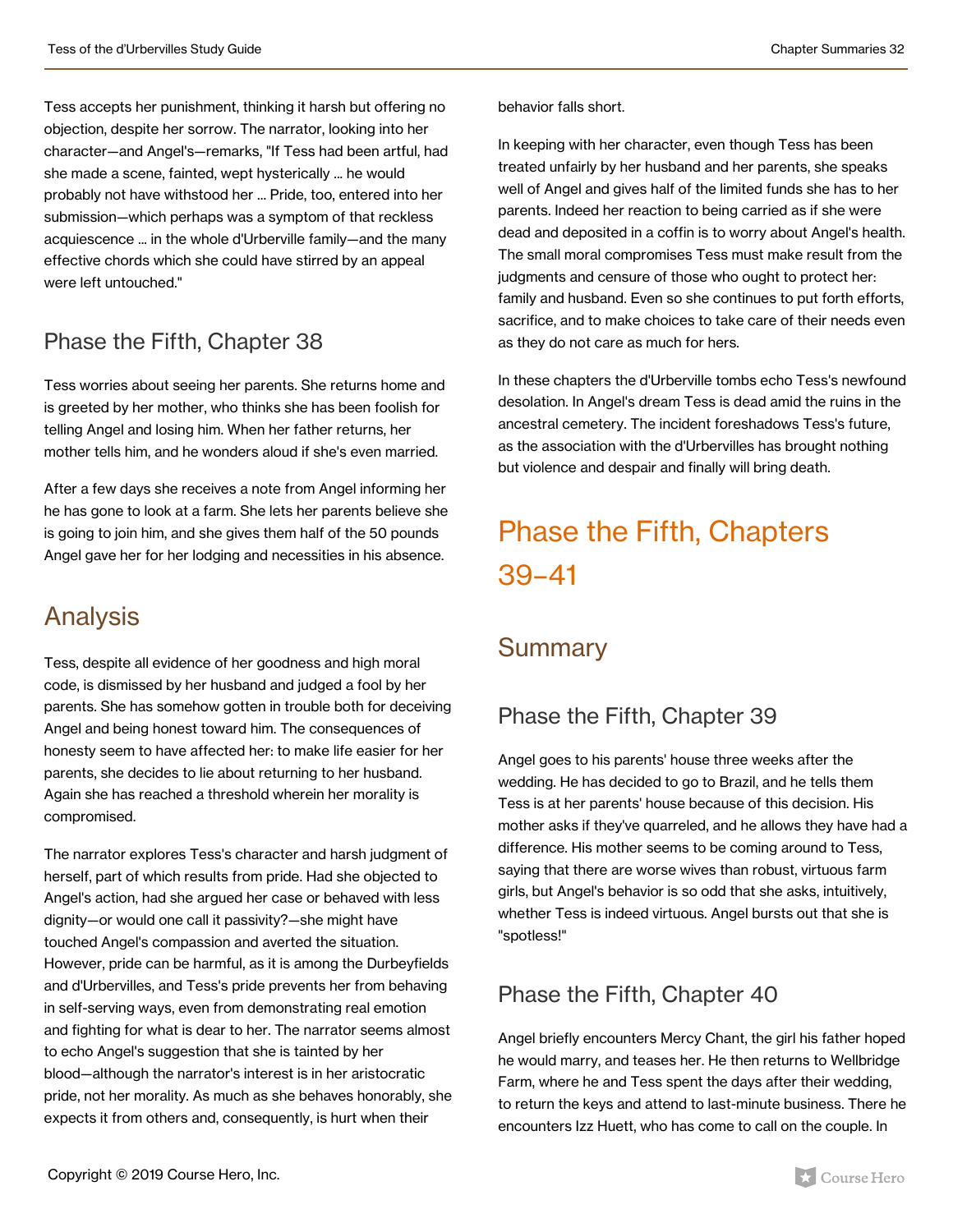their few minutes of conversation she informs him she no longer works at the dairy and Marian has taken to drink. He knows Izz is in love with him and asks her to accompany him to Brazil. When she immediately accepts, knowing the situation and its consequences—and being an honest woman who became more so under Tess's influence—she tells him "nobody could love 'ee more than Tess did! ... She would have laid down her life for 'ee. I could do no more." Angel, deeply affected, withdraws his invitation and leaves her, but he is no less determined to go his own way.

#### Phase the Fifth, Chapter 41

Eight months have passed since Tess and Angel separated. Tess has left Marlott and is now alone and out of money. She has worked at a dairy but lost her position as autumn and the rains came. Out of pride Tess has hidden her situation from her family, so when Joan writes asking for help, Tess sends her 20 of the 30 pounds due her from Angel's banker. She considers contacting Angel's father but decides against doing so, again out of pride and the fear "they would despise her in the character of a mendicant."

Meanwhile, Angel is in Brazil and sick with fever.

Tess travels to a farm recommended to her in a letter from Marian. Along the way she encounters the man whom Angel fought with, who knew of her from Trantridge. She also comes across dead and dying pheasants, who have been shot by hunters. Several of these she puts out their misery, crying as she does so.

### Analysis

Both Angel and Tess struggle with the revelation of her past. For Tess that struggle is all encompassing. She left the dairy where she had been happy, and she has no shelter there or at home without admitting her husband has deserted her. This is, arguably, the first time since the dance at Marlott at the beginning of the novel where Tess's pride is a major factor. Then she was defending her father; now she is defending her husband at the same time as she is demeaning and hurting herself.

She continues to be generous in the extreme, handing over two-thirds of the money from Angel's banker to her mother.

Without money Tess is at a loss for options unless she is willing to sacrifice her pride and return to her parents' house or to the dairy. Whether or not this is simple pride is arguable. Tess knows judgment will await her at either place as it would at Angel's parents' house. Tess has faced judgment for Alec d'Urberville's actions some four years ago and more recently; now she faces judgment for her husband's behavior.

Facing the choice between being judged and finding a way to support herself, Tess chooses to find work. She has made this choice in the past, too: Tess went to the dairy to leave behind the judgment in Marlott. Twice now Tess has been put into difficult positions because of the actions of men who claimed to want to marry her. In both cases because of her nature she has been powerless. Tess's action is primarily reaction, repeating established patterns of obeying male authority figures. It is also her fate because she is a d'Urberville, the underlying impetus for the actions of the men dominating her life, beginning with her father's after learning of his lineage.

Once again Angel's character is questionable. By asking Izz Huett to go with him to Brazil, he is inviting her undoing and would make her a fallen woman—the same quality that caused him to cast off his wife. He is married, separated by his own hasty actions, he loves his estranged wife, and Izz is Tess's friend. To unthinkingly invite Izz to ruin her life is contemptible, hypocritical in the extreme, and disturbingly indifferent to an innocent young woman's unrequited feelings. For Izz to accept it reveals the depth of those feelings. Then to rescind the invitation, even though it is a wise decision—or barring wisdom, common sense—is equally hurtful.

## Phase the Fifth, Chapters 42–44

#### **Summary**

#### Phase the Fifth, Chapter 42

Tess travels to Chalk-Newton. At an inn she is made uncomfortable by men commenting on her good looks—including the man from Trantridge whom Angel hit for making coarse remarks about her, who teases her about the

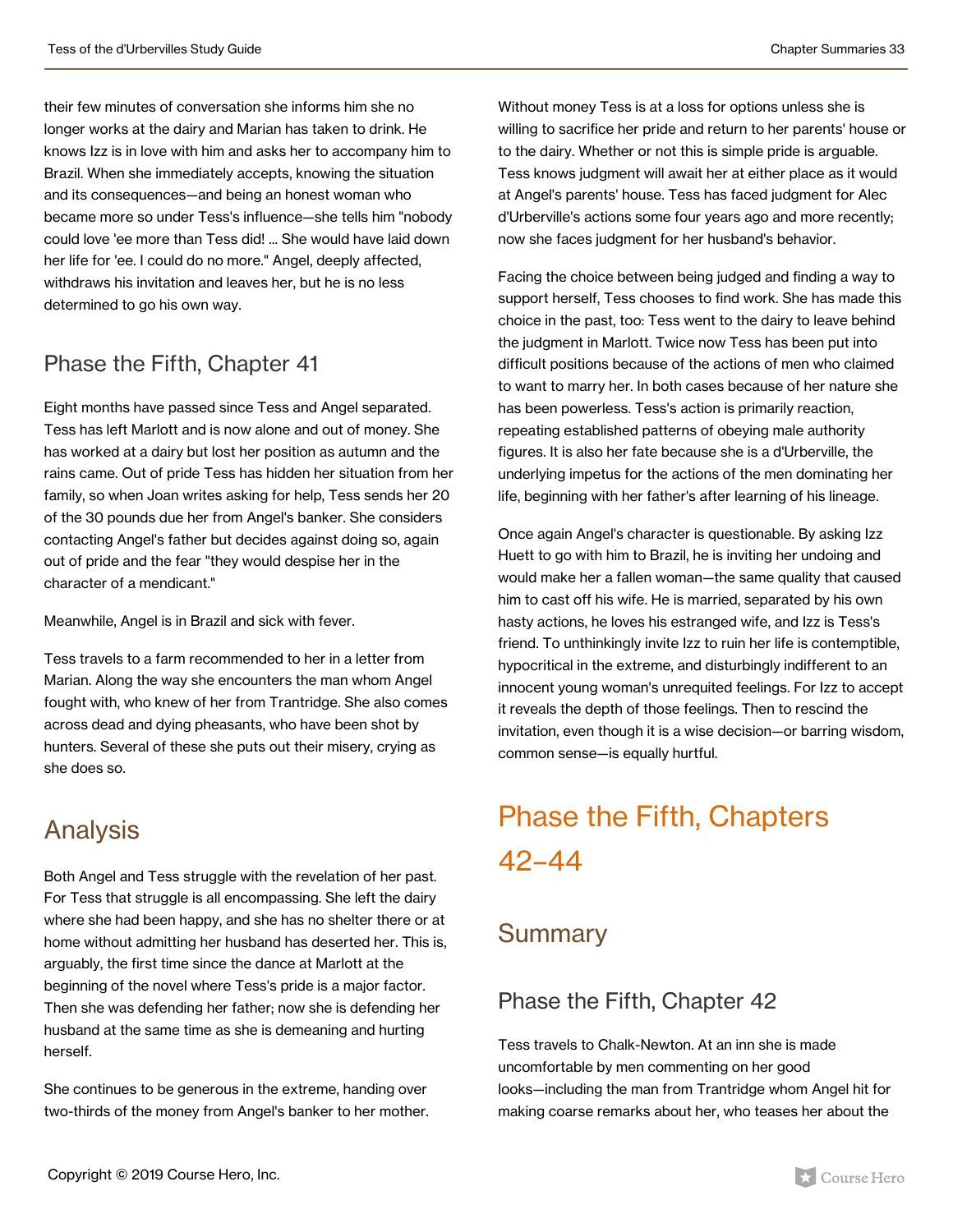event. She goes outside, cuts off her eyebrows, and hides her face in a kerchief to stop men from looking at her, as she wants nothing to do with any of them. She reaches Marian, who presses her to find out what has happened; Tess refuses to give details and asks her to neither tell people that she's married nor say anything against Angel. Marian tells her the work on the farm is not pleasant and escorts her to the farmer's house. Tess signs a contract to stay until Old Lady-Day (March 25). After she finds a place to live, she writes to her parents to give them her new address but still does not tell them of her situation.

#### Phase the Fifth, Chapter 43

The farm, Flintcomb-Ash, is "a starve-acre place," farmed by the villagers and neglected by an absentee lord. Tess joins Marian in the fields. Work—cutting swedes (another word for rutabagas)—is hard and made harder with the rain. Marian offers some drink, but Tess refuses. They reminisce about working at Talbothays, and Marian decides to write to both Izz and Retty. Izz agrees to join them. Tess continues to refuse to talk about Angel, although she does blow a kiss in the direction she assumes South America to be.

Izz arrives as do Car Darch, the Queen of Spades, and her sister, the Queen of Diamonds, from Trantridge. Neither Darch sister seems to remember Tess. However, Tess is taken aback when she discovers her employer is Farmer Groby, the same man from Trantridge who made her uncomfortable on the road and the one with whom Angel fought defending her honor.

The subject of Angel's departure resurfaces, upsetting Tess. Izz and Marian offer to finish her task when she flags. Later when Izz leaves, Marian is still drinking and tells Tess about Angel inviting Izz to go with him. Tess blames herself and says she ought to have written to Angel more often, so she starts a letter. She fails to finish it because of doubt, but she wears her wedding ring all night.

#### Phase the Fifth, Chapter 44

A year has passed since Tess and Angel wed. Tess decides to visit his parents, some 15 miles away. When she arrives after having walked the distance, she hides her work boots and puts on the ones Angel bought for her. She overhears Cuthbert and Felix, who discuss Angel and his unfortunate marriage to a

dairymaid—from whom, they muse, he seems to still be separated. They meet Mercy Chant, who sees the walking boots and assumes that a beggar has thrown them out in order to seem more destitute: she takes them to give away to charity. Tess does not speak to Mr. and Mrs. Clare, but instead she leaves. As she is leaving she hears of a "ranter"—an itinerant preacher—and upon overhearing the man in question delivering a fiery but not particularly eloquent sermon, she discovers him to be Alec d'Urberville.

### Analysis

Tess cannot escape her past. The farmer who employs her to cut swedes (rutabagas) is the same man she sees on the road to the farm, a man who judges her for the events at Trantridge. The man seems to appear as a living representation of her inability to escape from the past. Wherever she goes he appears. Further, when she sees Marian and Izz she discovers they know about her marriage troubles, and even worse she learns her husband invited Izz to go with him to Brazil. The past is colliding with the present. Yet despite Angel's behavior, Tess continues to blame herself, this time for not writing to him. But why would she do that when he asked her not to? Tess would never go against his instructions, so to blame herself for not writing is inconceivable.

On the other side of her marriage to Angel, rural life looks much uglier as well: Tess loses her first job, and her new one, on an ugly farm doing difficult work under a hard master, is a complete departure from the Cricks' dairy. The small world of Wessex, full of people she knows, is no longer simply familiar: it is burdensome.

Tess is now becoming desperate enough to surrender what pride she has—and she has kept it for some time. She starts to write to Angel, but when her doubts increase to the point at which she stops writing the letter, she decides to seek out his parents. Tess is now all alone. Her parents are of no solace, and her friends are not much comfort. Marian has turned to drink; Izz was willing to go away with Tess's husband; her employer judges her for her past. Even her in-laws discuss her behind her back in rude, uncharitable terms. Tess is abandoned and weary.

Tess's failure to address Angel's parents is an ironic moment. The narrator attributes it to a "feminine loss of courage at the last and critical moment through her estimating her father-in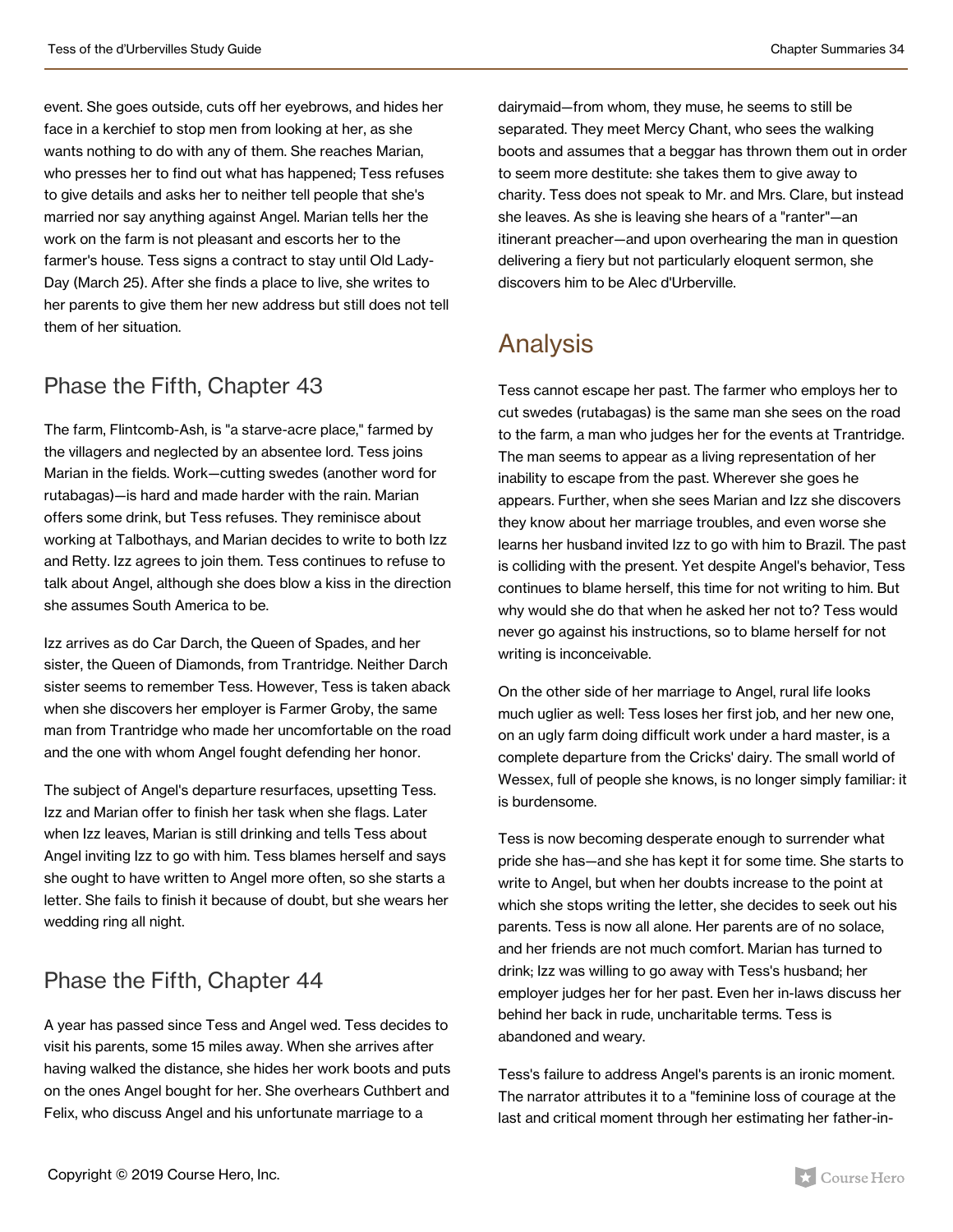law by his sons." Fate drew her in the wrong direction, however, for according to the narrator, her "present condition was precisely one which would have enlisted the sympathies of old Mr. and Mrs. Clare. Their hearts went out of them at a bound towards extreme cases." Despite the narrator's perception, Tess's timidity, self-loathing, shame, and remaining pride join the reasons for her action—or lack of it.

And it marks a critical turning point. Leaving the Clares, Tess encounters another preacher: the man whose actions have led to all of her troubles to date. Alec, approached by Mr. Clare in the past, has not only converted but also is preaching evangelically. Seeing the man who raped her now speak of religion shakes Tess. The censure of religious hypocrisy is evident here. Tess's unfortunate experiences with clergymen up to now include a parson who would not allow her child a Christian burial, a man raised by a clergyman who has judged her even as he was guilty of a similar sin and now has abandoned her, two other clergymen who judge her with no reason beyond her social class, and the man who took her virginity without her consent. Even the supposedly pious and virtuous Mercy Chant judgmentally assumes that a wild speculation about the boots is correct and steals them to punish the imaginary beggar. No religious figures in the novel show more moral fiber or Christian charity than Tess does. Yet fate dictates this new encounter. Had Cuthbert and Felix not been there, had they not been talking about her, had she mustered the courage to meet her in-laws, then she would not have encountered Alec d'Urberville and avoided all that happens as a result.

## Phase the Sixth, Chapters 45–47

#### **Summary**

#### Phase the Sixth, Chapter 45

Alec pursues Tess, who is startled by the encounter and his changed appearance. Tess has not seen him since leaving Trantridge. She tells him of their child; he is disturbed that he knew nothing about this, and he tells her he was influenced to change because of Mr. Clare. Alec also tells her she is

tempting him to sin; he asks her why she doesn't veil her face and then asks her to make a solemn vow not to lead him into sin. After they part she learns the cross he asks her to swear upon is not a holy site but a former site of torture.

#### Phase the Sixth, Chapter 46

Alec comes to the farm with a marriage license. He tells her what he did to her was the worst sin he has ever committed and asks her to let him set it right by marrying her. She scornfully reveals that she is married already. Alec presses the topic and points out she is a deserted wife. She slaps him with her glove, drawing blood.

Some time passes, and Alec shows up at her cottage. They speak of religion, and she shares the things Angel has told her about his religious ideas—effectively, that the Bible is nonliteral and that Christianity involves following the spirit of Christ's ideas, not adhering to dogma. Tess parrots Angel's words, admitting she doesn't understand everything but accepts them. Between his interest in Tess and the views she shares on religion, Alec quickly surrenders his faith and role as a preacher. He also calls her a temptress and blames her for his inability to stop thinking about her. Tess asks him to leave her in peace.

#### Phase the Sixth, Chapter 47

It is time for threshing of the last wheat. Tess engages in monotonous hard work, as Alec—no longer in clerical garb but in fashionable clothes—watches her. When Tess sees him, she is upset because he won't go away. His defense is that she "haunts" him. He reminds her she is "neglected by one who ought to cherish" her, and he offers to take her away. She refuses. He reminds her he has offered to marry her and echoes Angel's stance if she is "any man's wife," she is his.

### Analysis

The pattern of pursuit that Tess has experienced with both Alec and Angel in the past is repeated here for a third time. Alec again accuses her of being a temptress, and Tess again stresses she is not interested in him or in tempting him. Tess's declaration does not dissuade him, however.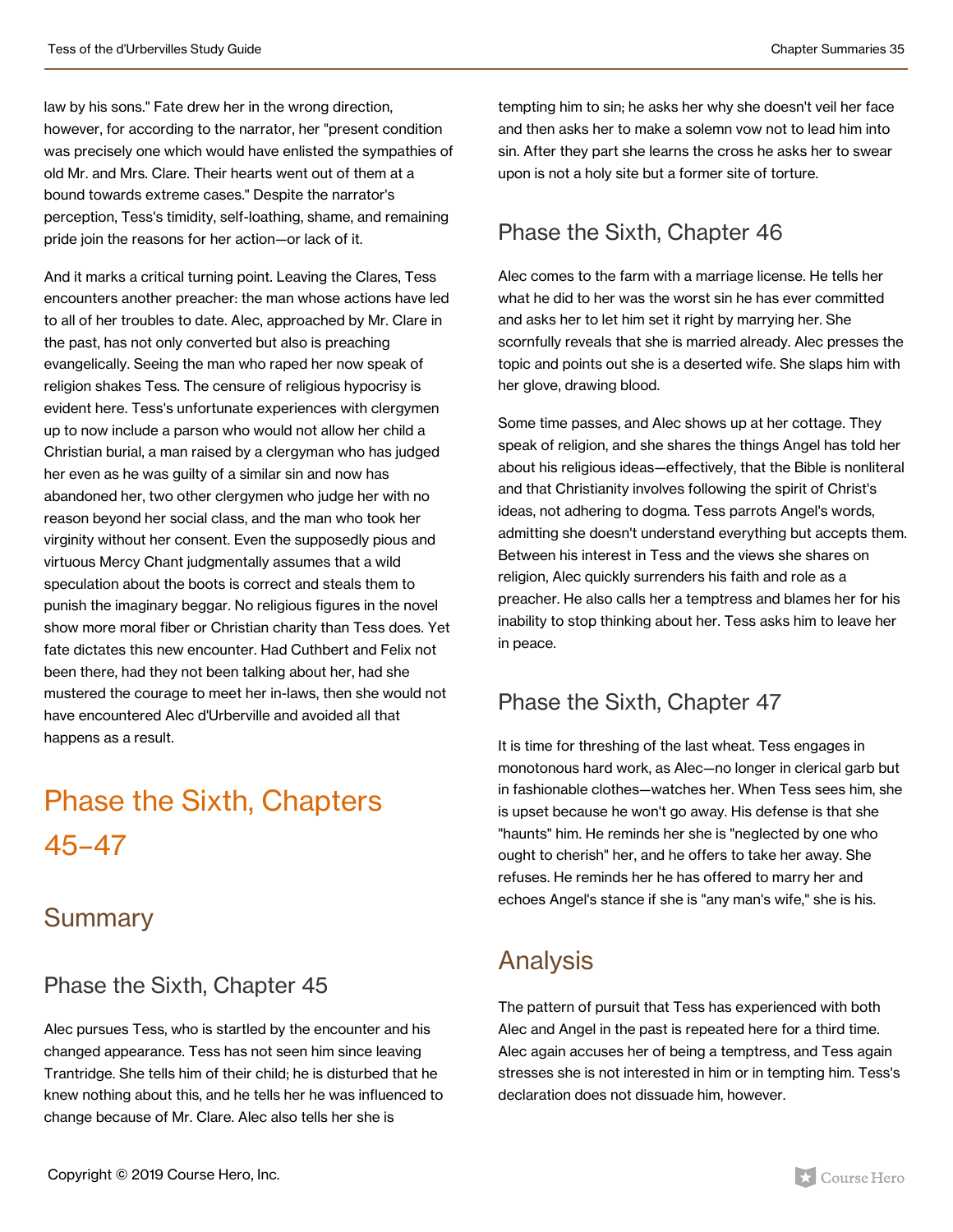The idea of morality as solely the responsibility of the woman is part of the conversation surrounding the theme of purity and fallen women. Alec says, "Well, women's faces have had too much power over me already for me not to fear them! An evangelist has nothing to do with such as they; and it reminds me of the old times that I would forget!" For him women are temptresses and cause men's failings. Tess makes no effort to tempt Alec, just as she never tried to tempt him when she was 16 and just as she never tried to tempt Angel. However, Alec's insistence that Tess vow not to tempt him is representative of the Victorian view of sexuality. Hardy's critical stance is evident in Alec's insistence that Tess "haunts" him—when it is he who haunts her, repeatedly showing up at her home and place of work even though he is unwelcome.

The only exemption to this attitude is the duty of a father or husband to protect a woman, essentially from others like themselves. Tess's father did not protect her when she was a child; rather he sent her—although unknowingly—into danger. Angel is hardly an improvement, for he has deserted her, as Alec points out. Furthermore, Alec is pointing out that Tess is now vulnerable.

When threats do not work, when religion does not work, when offers of money do not work, Alec resorts to the same theory Angel held: Tess is his wife because he took her virginity. The question of what it means to be married is invoked again here. It seems ludicrous that Tess could be Alec's wife when marriage requires the consent of both parties, but for Alec, marriage, like rape, is a matter of possession.

## Phase the Sixth, Chapters 48–49

#### **Summary**

#### Phase the Sixth, Chapter 48

The work continues, and afterward Alec offers to take care of Tess's family too. She is weakened by his offer, suggesting he could help them without telling but stops herself and says no. She tells him she'll take nothing from him for herself or for them.

However, in difficult circumstances, alone and vulnerable, Tess writes a long, desperate letter to Angel, asking him to let her come to him or to come to her. She implores him to save her.

#### Phase the Sixth, Chapter 49

The story switches to the Clare household where Angel's parents are discussing him. Mr. Clare notes a letter has arrived for Angel from his wife, and Mrs. Clare chastises her husband for not sending Angel to Cambridge.

The story switches then to an update on Angel. In Brazil he has had health troubles and met a much more worldly and realistic man who saw Angel's treatment of Tess as extremely harsh, and told him outright that his wife's past was irrelevant. Angel is thinking of his wife, her singing and her beauty and the way she loves him.

At this time Tess also gets a visit from her sister, Liza-Lu, informing her their parents are ill; her mother is dying, and her father has no desire to work. Tess abandons her contract and goes home to look after them.

### Analysis

Tess is vulnerable to Alec because she has been abandoned and because she worries about her family. Tess's concerns and situation contrast strongly with those of Angel's family. They live in comfortable circumstances and have made no effort to contact their daughter-in-law. They believe the marriage to be a mistake but remain outside of the details, nor do they seek any. As hypocritical as ever, they would rather speculate about their daughter-in-law than know her or understand the situation.

In Brazil the absent and disillusioned Angel's change of heart toward Tess is also telling; he thinks mostly of how she loves him, reflecting his love as selfish in a way hers is not. This contrast is heightened by Tess's actions when she learns her parents are ill. She hastens home to them, even though they have treated her indifferently, asked for a fair portion of her money, and are now creating a legal conundrum: leaving her job violates her contract.

The way Tess responds to word of her parents' illnesses is also a cue that her parents are a vulnerable point. Tess's agreement to present herself at the d'Urbervilles at age 16, as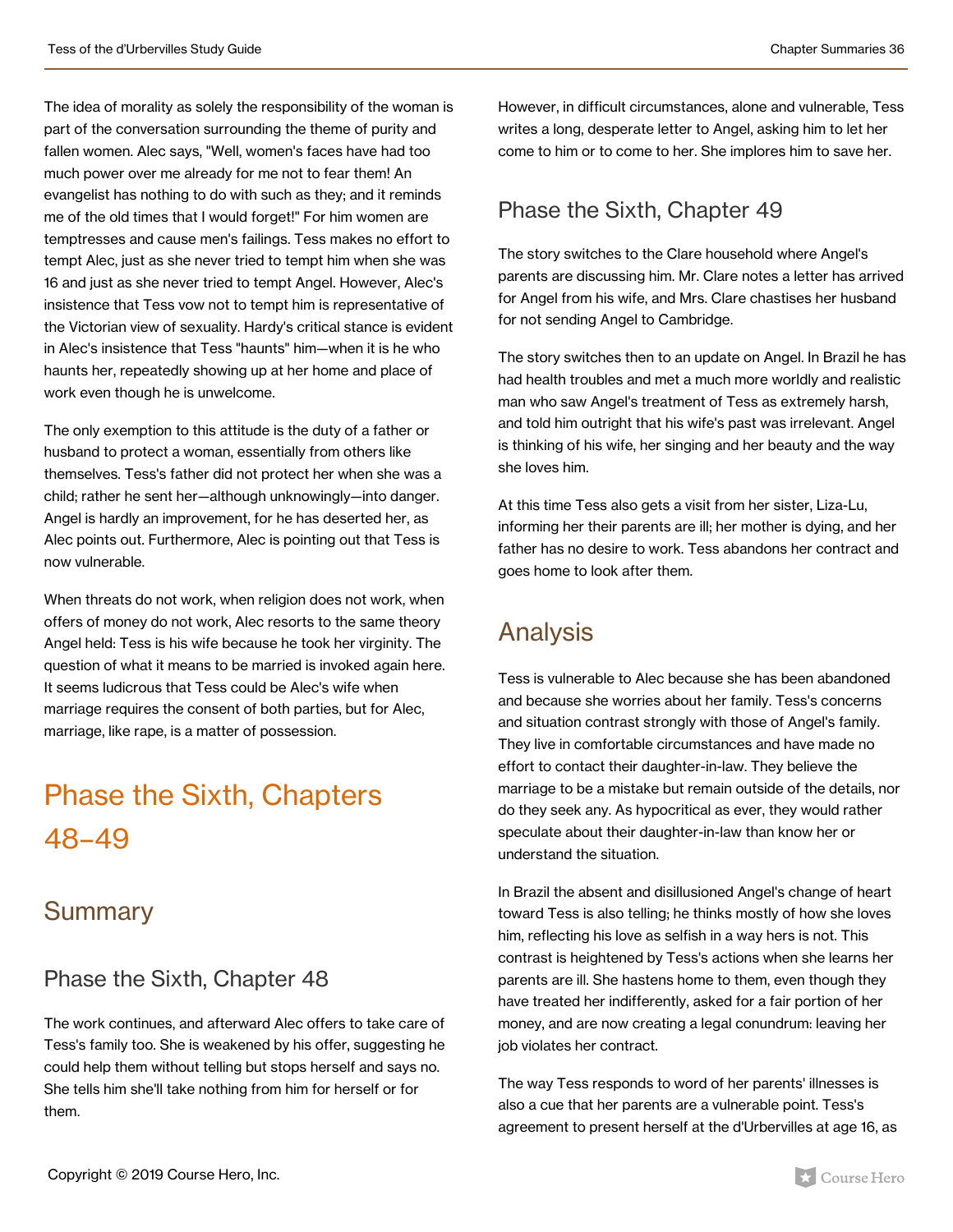well as her willingness to give her parents more than half of her funds, and her unhesitating action in going to them now reflect her devotion.

Alec's passionate pursuit of Tess is a provocative mirror to Angel's passionate rejection of her. Both men are, or were, equally determined in their course of action, and neither concerns himself particularly with Tess's own feelings. Alec's frequent appearances disturb Tess. This time, however, when he appears in Chapter 48, the symbol of hair surfaces as Tess does not "hear Izz Huett tell her ... that her hair was tumbling down."

## Phase the Sixth, Chapters 50–52

### **Summary**

#### Phase the Sixth, Chapter 50

Tess tends her parents' farm; her father's "illness" is implied to be the same as ever: drink and laziness. Joan begins to recover, and Alec appears again offering help. Alec comes in disguise and helps Tess in the field. He compares himself to the serpent in the garden and Tess to Eve. Even now Alec pursues her. He asks if she will join her husband, and when she exclaims she has "no husband," Alec says she has a friend. He tells her he has tender feelings for her and would take care of her, adding if her mother dies, the children will need help because her father will not do much. He offers such help, which Tess refuses.

Alec is frustrated and retreats. At the same time Liza-Lu comes to tell Tess the news Jack Durbeyfield has just died from an existing heart condition. Joan, however, has improved and is out of danger.

#### Phase the Sixth, Chapter 51

Joan has taken rooms in Kingsbere, for they have lost the house in part because of Tess's being "fallen." When Alec learns this, again he offers to take care of Tess, her mother, and her siblings by housing them at his home in Trantridge

where there is room and where he will place the children in a good school. Tess is unsure, asking herself, "How do I know that you would do all this?" Alec offers a guarantee in writing. Tess is wavering, and Alec suggests she tell her mother and let her decide. He also finishes the story Angel began about the d'Urberville coach: an ancestor of Tess's abducted a beautiful young woman; in her attempt to escape one of them killed the other—Alec can't remember which. Should a genuine d'Urberville—Alec points out this doesn't apply to him—hear the sound of the phantom coach, it is a bad omen.

Ultimately Tess still refuses. She pulls the bar holding up the window when he reaches for her, and in doing so drops the window so that his arm is caught between the stone and the casement. She tells him she will not come and that she has money at her father-in-law's if she asks for it.

After he departs Tess's self-imposed docility and discipline crack, and she writes an angry letter to Angel asking why he has treated her "so monstrously" and stressing she can "never, never forgive you." In the letter she voices the injustice he has inflicted on her.

#### Phase the Sixth, Chapter 52

The Durbeyfields set out for Kingsbere and on their way see Marian and Izz. The girls tell Tess that Alec looked for her but they didn't tell him where she was. Tess lets them know he has found her and, in reply to their questions, she tells them Angel has not come back.

When the Durbeyfields arrive at the outskirts of Kingsbere, there are no rooms. They shelter at the d'Urberville tomb, although Alec again offers to look after Joan and the children. In her despair Tess laments she is "on the wrong side" of the tomb.

Meanwhile Izz and Marian write to Angel, telling him that she is in danger from "an Enemy in the shape of a Friend," and that Angel's neglect of her puts her in an impossible position.

### Analysis

Tess, by this point, has faced crisis after crisis. The combination of her poverty and the injustices she has endured has led her to a point at which she is overwhelmed and weakened. Still, though, she refuses Alec's offers of help, with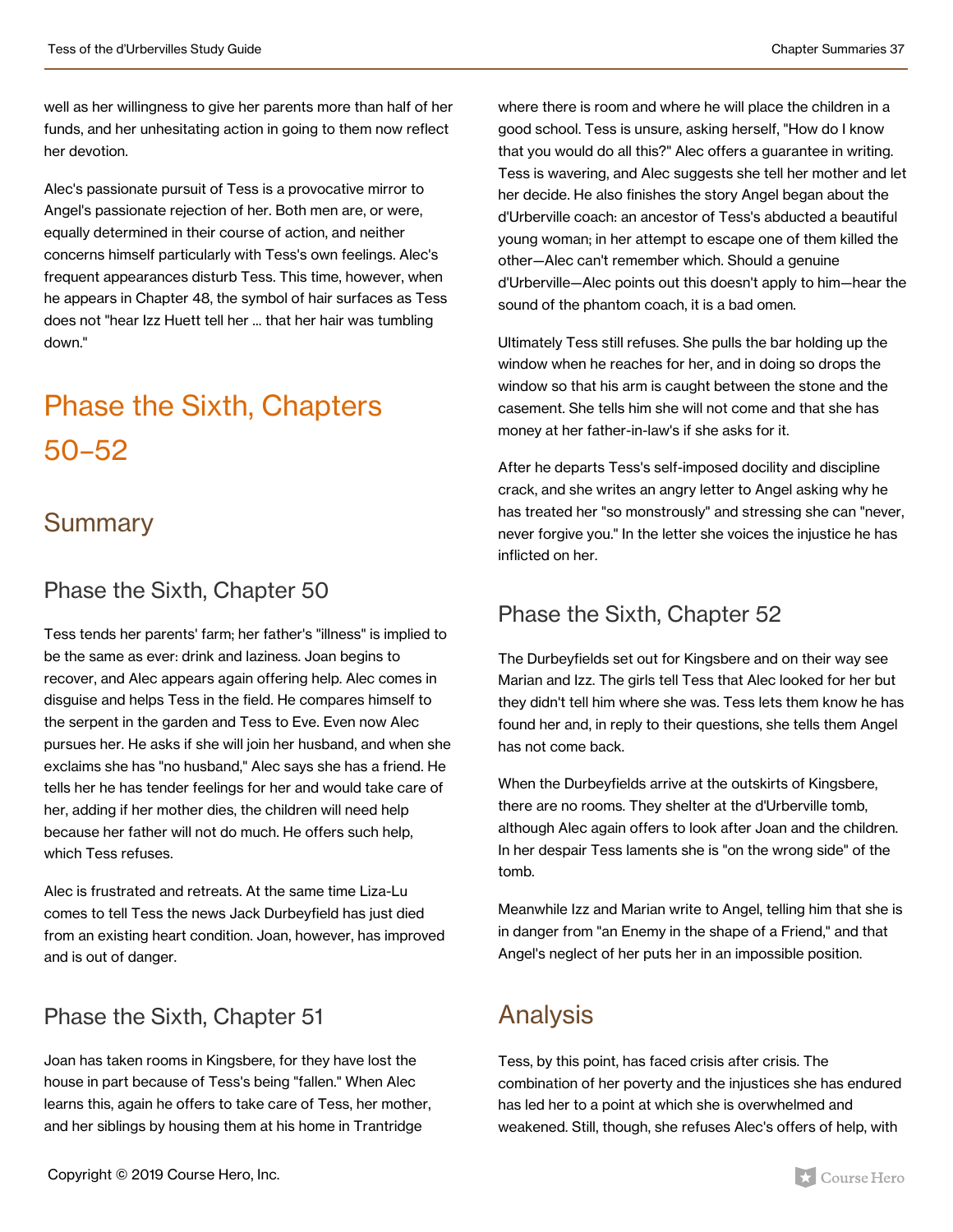their clear implications. Despite these offers, which would ease Tess's situation as well as her family's, her moral code and pride prevent her from giving in to him. That she doesn't mention his offers to Joan further supports her resolve.

Alec disguises himself to work next to her, but this gesture is not for Tess's benefit. He uses the opportunity to tempt her once again. He even goes so far as to compare himself to Satan in Eden. It is not surprising Tess is tempted. She is greatly weakened, but she continues to implore him to do right. Conversely, Alec is the one who tempts, whereas Tess is now the one who is tempted.

When her father dies Tess is even more vulnerable, and she goes so far as to ask how she could believe Alec's offers are trustworthy, for it is obvious to her he is not. Despite this wavering Tess still does not accept his offer. When he touches her she recoils and strengthens her resolve.

By all standards of Victorian morality—aside from the loss of her virginity—Tess is a paragon of virtue. She withstands every challenge to her purity and strives to live a moral life beyond any reasonable modern reader's expectation. Hardy's use of the family poverty as part of Tess's temptation drives the point home: she succeeds even where another sympathetic heroine might fail. This extreme refusal to break her virtue is necessary to show even after she has been deemed "fallen" by society, has had no refuge in religion or love or family, and has been judged harshly and unjustly by friends, family, and spouse, she is a "pure woman."

But her purity no longer extends to unending self-castigation. Despite her efforts to protect his good name, Angel has treated her unjustly, and she finally expresses this to him. Her letter reflects a new direction, and her anger confirms she cannot remain as she has been. Foreshadowing Tess's future is Alec's relating the story of the d'Urberville coach—a bad omen indeed.

When her siblings are left sleeping at the family tomb, however, she sees no other paths to follow. She has endured privation when it was only she, but now she has the full weight of her family's safety and care. At this point Tess wishes for death.

Much like the rape and the birth of her child, Tess's acceptance of the bargain offered by Alec—care of her family in exchange for giving of herself—is not shown on the page. These three events, the hardest of Tess's experiences, occur between lines, or between sections. It is as though Hardy

wants to protect the reader from the worst of what befalls Tess; we see only the fallout, not the tragic event itself.

## Phase the Seventh, Chapters 53–54

### **Summary**

#### Phase the Sixth, Chapter 53

Haggard and skeletal, Angel returns to his parents' house and asks if there are any letters. They give him the last letter from Tess, and he despairs she will not be reconciled to him. He expected an easy reconciliation, but on reading her letter he thinks it best to let her know he has returned. Thus he writes to Joan Durbeyfield, who responds to his initial inquiry informing him the family no longer lives in Marlott, and Tess is not living with them.

While waiting for more information, which Joan has promised him, Alec finally receives the long letter Tess sent when she was at Flintcomb-Ash, begging him for help. He asks his father if Tess has applied for money; when the answer is negative he realizes that her pride may have ended up placing her in a desperate situation and decides to set off to find her. His mother is upset to see him exerting himself over a mere "child of the soil," but he tells her of Tess's aristocratic lineage. As he is preparing he receives the letter from Izz and Marian informing him of Tess's dire situation and state of mind.

#### Phase the Sixth, Chapter 54

Angel goes to see Joan Durbeyfield in person and to ask again where to find Tess. He notes that a headstone—a significant expense at the time—has been erected for Tess's dead father, and that Joan, when he meets her, is respectably dressed. Joan is reluctant to tell him Tess's whereabouts, and when he offers financial help she says they are provided for. Eventually she reveals Tess is living in Sandbourne, although she doesn't know her address.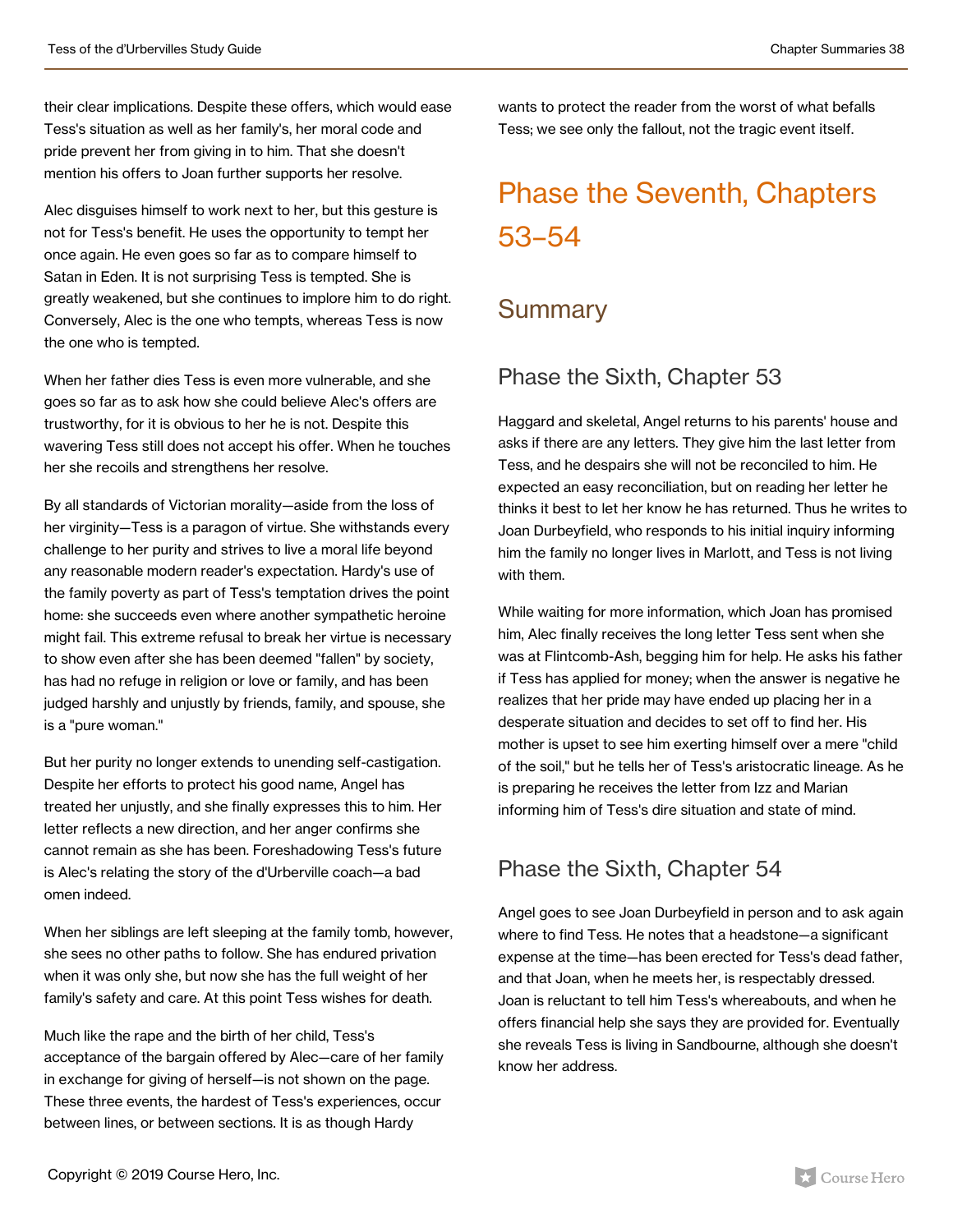### Analysis

The arrogance of Angel's position and sense of entitlement are a stark contrast to Tess's situation. He expects ease at reclaiming his wife. His general comfort as a man and a person of financial security has made him wholly unable to think beyond his own perspective. This attitude is exceptionally clear in that he does not seem to grasp the importance of the grave marker being paid for or Tess's family being secured in a home with comforts. There is no visible means of support for a woman with five children, and this does not alarm him. His arrogance and entitlement toward Tess seem equal to Alec's, even if Angel is less sarcastic and less sinister. And Alec has pursued Tess for a long time, never giving up, whereas Angel gave up after a few minutes, rigid and small minded. If he is moral, he is unjust; if Alec is immoral, he is steadfast in his attachment to Tess.

Moreover, Angel has neither asked if his parents have provided for his wife nor thought to send her more funds himself—in over a year. She is supposed to be in the degrading position of begging her husband and his family for money. While Angel may not be rich, he obviously has not known poverty or understood the reality of it for people like the Durbeyfields. This behavior reflects a pervasive attitude of the middle class of the era, and Hardy incorporates it realistically. Even Angel's mother feels that a "child of the soil" is less worthy of Angel's concern, when it is more likely that a poor and uneducated person would be more vulnerable. It is far easier to look at the poor and assume their failings result from low morals when the reality of desperate poverty is outside the scope of understanding, as it clearly is for Angel and his family.

## Phase the Seventh, Chapters 55–56

#### **Summary**

#### Phase the Seventh, Chapter 55

Angel is surprised when he finds Tess in a wealthy area of Sandbourne, a resort town on the English Channel. When he finds out where she lives, he assumes she must be a servant in

one of the lodging houses; when her landlady answers the door and he realizes she is a tenant, he tells himself she must have gotten hold of and sold the diamond jewelry. But Tess, when he sees her, is richly dressed and beautiful; her hands are no longer rosy from hard work. She is cold toward him and tells him "it is too late." He asks whether she rejects him because of his health, and tells her he has come for her, adding his parents will welcome her. She continues to insist he is too late; when she wrote to him begging for him to return, he did not come. Alec, she finally reveals, won her back to him by convincing her that Angel had abandoned her forever. Angel, stunned, does not even notice when she leaves the room, and he somehow finds himself walking down the street.

#### Phase the Seventh, Chapter 56

The chapter introduces Mrs. Brooks, the landlady to Mr. and Mrs. d'Urberville, who is intrigued enough by her tenant's guest to go listen through the lock after Angel leaves. She hears Tess wailing in despair, accusing Alec of depriving her of her husband forever, and frantic that Angel, who is clearly in poor health, will die from the shock.

Mrs. Brooks observes Tess depart and then resumes sewing. When she leans back in her chair, she sees a giant red heart in the white of her ceiling. She touches it and thinks it is blood. Unwilling to go into the room, she retrieves a workman from the street and lets him into the rooms. The man returns to report a gentleman has been stabbed in bed. Numerous people, including a surgeon, are summoned. The report is the wound is small but to the heart—and fatal.

### Analysis

For all of her stalwart adherence to morality, Tess has made a devil's bargain. She has sold herself for the good of her family. She has also given way to Alec's vision of the world, not to her own, and Angel's return, which shows her she would have been right to be patient and faithful, shatters her. Readers can weigh the motivations for her final acts. The author establishes the possibility that murder is indeed part of her heritage—the d'Urberville coach exists because one of her noble ancestors either committed a murder or was murdered in it. The color symbolism of the heart-shaped blood stain on the white ceiling echoes Tess's red ribbon and white dress and the white rooster with the red comb who crowed in the afternoon: omens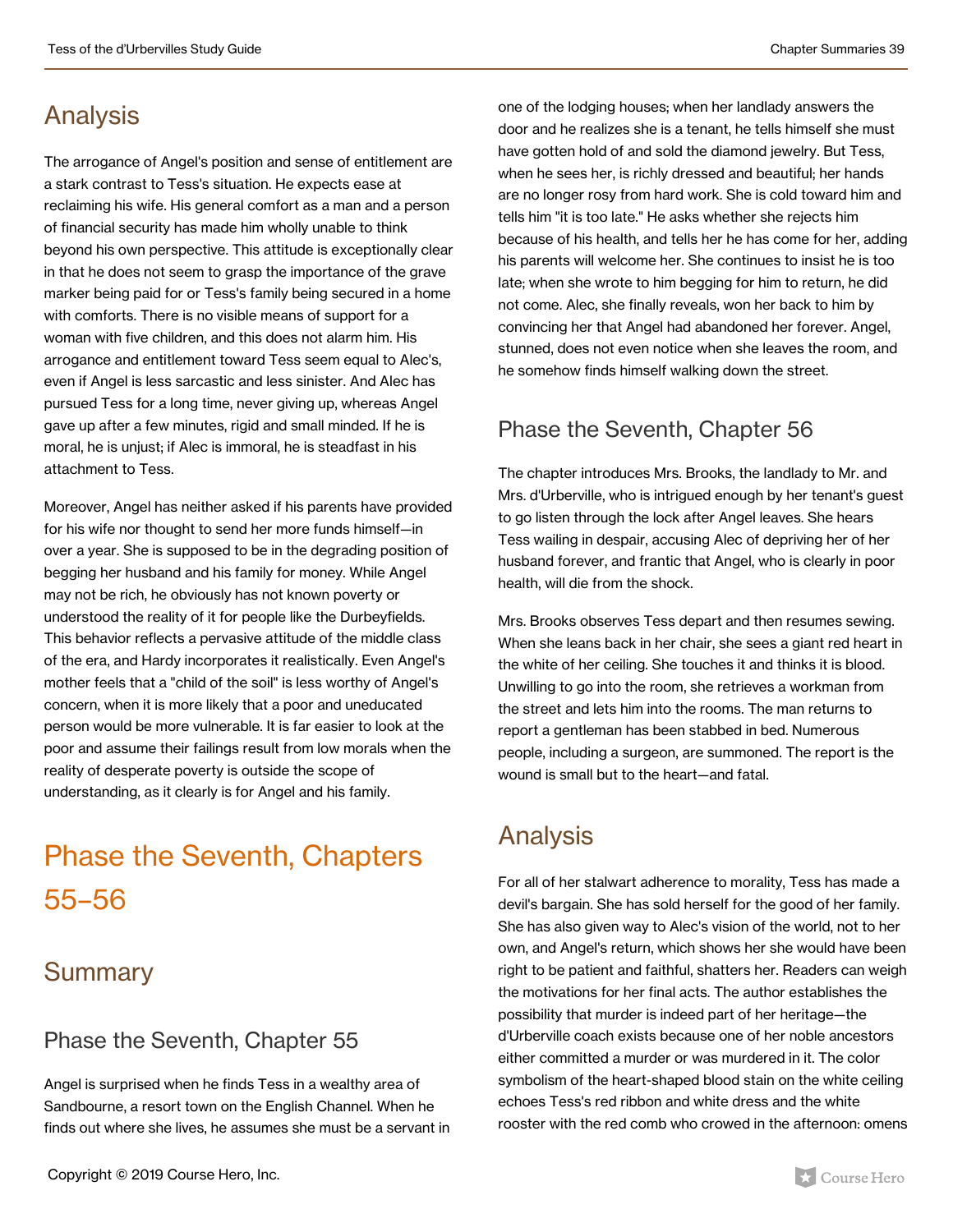of disastrous events: rape, abandonment, and murder.

The author also reinforces the theme of fate in determining events in Tess's life. No matter what she does, trouble falls in her path. At the moment when her father learned of the family's heritage and went to the pub to celebrate, the wheels of Tess's fate were set in motion. No matter how she tries to resist sin and be virtuous, she is powerless. Men treat her badly, events conspire to put her in situations in which she has no intentions to be in, and her docility and pride prevent her from determining her own course.

Readers might infer the censure of a society that judges her for being "fallen" even though she has not chosen to sin and has made it impossible for her to overcome the consequences of that judgment; this reading determines the novel as fatalistic. Readers might believe, instead, the burden of poverty and lack of support systems—resulting from the fractured family, religious judgment, spousal abandonment, or some combination thereof—mean she has run out of options; this reading determines the novel as a work of social realism. Hardy does not offer a simple answer to why Tess becomes a murderer. What he has provided are multiple reasons that could have led to this tragic situation.

## Phase the Seventh, Chapters 57–59

#### **Summary**

#### Phase the Seventh, Chapter 57

Angel, in shock, goes to his hotel, where he receives a note informing him his brother Cuthbert will marry Mercy Chant. After Angel leaves the hotel and the town, Tess overtakes him.

Tess has killed Alec. She feared she would do it when she struck him with her glove some time ago. Alec has wronged her, and she says he's wronged Angel through her. She continues to explain she was obliged to go to Alec only because Angel left her. Now she forgives Angel all the same. Angel has a mixed reaction. On one hand he is horrified by her actions, but on the other he is awed she did so for love of him. He promises not to desert her and to protect her. They go

away together, although it is clear that neither imagines that a permanent escape or a life together will be possible. They are simply taking a short interlude of time together, before the worst happens.

#### Phase the Seventh, Chapter 58

For five days Angel and Tess are together; they shelter in a vacant house, which is visited occasionally by a caretaker. They realize that it's time to move on; Angel momentarily conceives the desperate notion of escaping by ship, but Tess knows her life is almost over. Looking for a place to rest, they end up at Stonehenge, and although Angel points out they could be visible for miles, Tess wants to stay. She refers to herself as a heathen, and stretches out on a stone Angel thinks is an altar.

During this time she asks him to look after her sister, Liza-Lu, when she is gone. When he agrees she asks him to marry Liza-Lu, saying she has the best of Tess without the bad. He points out that marrying his sister-in-law is technically illegal, but she tells him that many people do it anyway. When Tess asks if he thinks they'll meet again after death, he does not answer.

Then she sleeps, and while she is asleep the authorities come. Angel implores them to let her finish sleeping in peace. When she wakes she says she is ready, that happiness could not have lasted, and they take Tess.

#### Phase the Seventh, Chapter 59

Angel and Liza-Lu are walking hand in hand out of Wintoncester, the capital city of Wessex. A black flag is raised over an ugly building, indicating that an execution has been carried out, and the narrator notes that "'Justice' was done." The pair sink down to the ground, overcome, but ultimately rise up and walk on, holding hands.

### Analysis

Tess's nap on the altar at Stonehenge is an arresting image: the idea seems to be that this young woman, who has been pushed toward a violent act by desperate circumstances, is about to be sacrificed to the Victorian gods of social propriety, classism, and misogyny. Although Tess has committed murder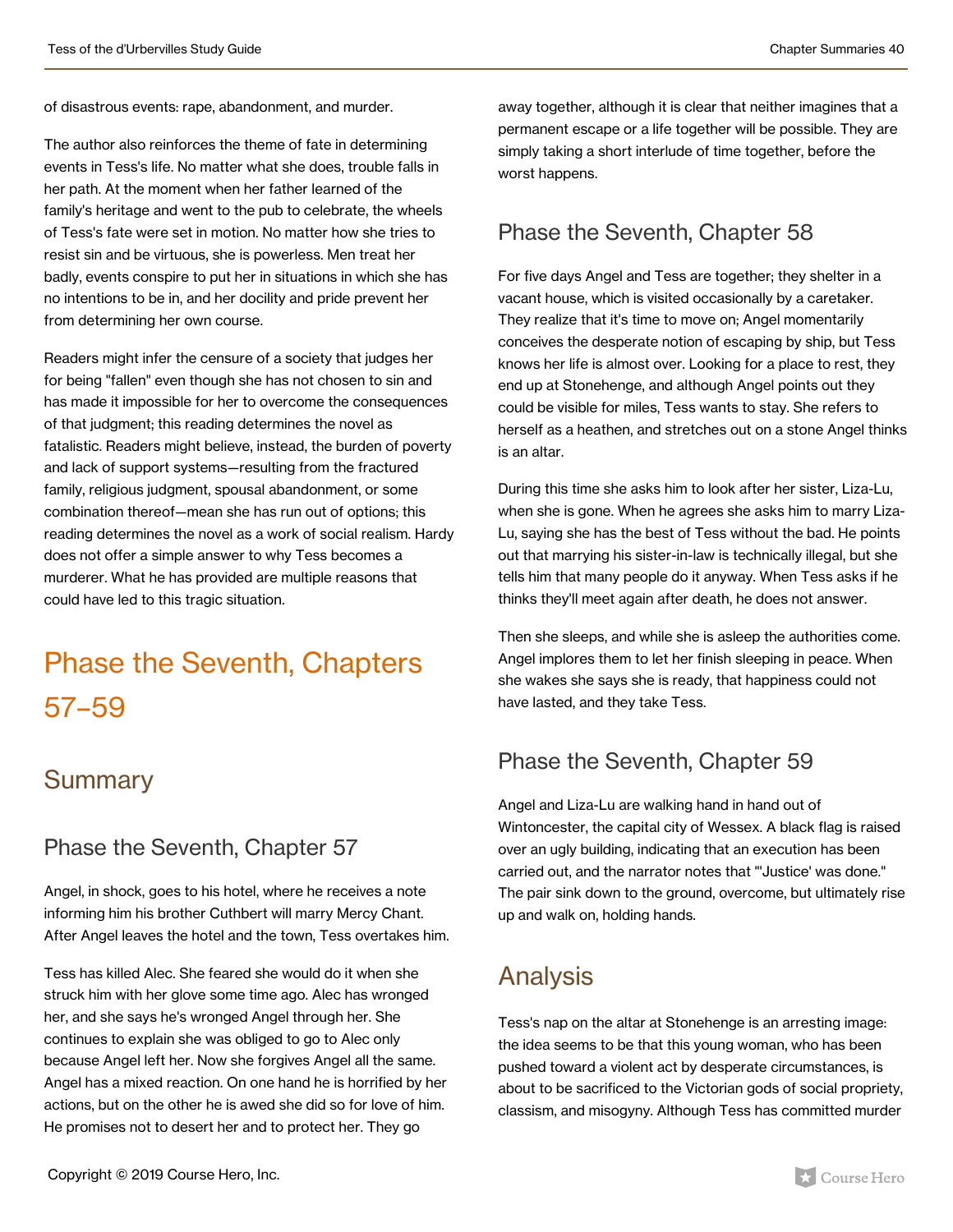voluntarily, the reader knows enough to see that empathy is called for, since Tess has been burdened by poverty, oppressed by a sin not of her own doing, and pushed to submit to the priorities of others. To punish only the final act of murder, and none of Tess's wrongdoers along the way, cannot be "iustice."

Does this excuse murder? Hardy does not imply lack of responsibility. Tess has a few brief days of happiness, but she does not escape to a different life where she and Angel can build a future. To do so would be out of character, for Tess accepts responsibility even for wrongs done to her, in which she herself has had no part. Angel believes a future may exist for them away from England, but much like his ignorance about the reality of poverty and the powerlessness of women, his belief is misguided and innocent. Tess does not expect to find the future he proposes; if she did she would not ask him to marry her sister, and she makes no concerted effort to hide from the authorities.

What Tess seems to find, to some degree, is peace. She has made it as Angel once said—if the man whom Angel believed to be more her husband by right of taking her virginity were dead, things would be different. Tess caused that to be true. They are able to be truly man and wife—by everyone's definition—for a few brief days. In the same way that Hardy has shielded the reader from some of the most difficult moments of Tess's life—the physical rape, the birth of the child, the final surrender to Alec—he now reveals nothing about Tess's execution, although she would almost certainly have been hanged.

The final chapter incorporates elements of the pastoral as well, as Angel and Liza-Lu, outside the walls of the city where the execution takes place, surrounded by yews and evergreens, are able to bend down to the earth in prayer.

The novel also sets forth the likelihood that Angel will provide for Tess's family; he is with Liza-Lu, who resembles Tess in looks and character, although she is "slighter"—Hardy famously hints that Tess is full figured and large bosomed, features associated with sexuality. It appears that Angel may have regained his faith, as he kneels in prayer when Tess dies. Although Hardy does not offer a happy ending, he does set things in order for the surviving characters.

### <sup>49</sup>, Quotes

*"Don't you really know, Durbeyfield, that you are the lineal representative of the ancient and knightly family of the d'Urbervilles ... ?"*

— Parson Tringham, Phase the First, Chapter 1

Parson Tringham's revelation of the family lineage is the start of everything that goes wrong for Tess Durbeyfield. Her father's drinking to celebrate means Tess must take the hives to market, even though she has not slept. The ill-fated trip leads to the death of the horse, which leads to Tess's parents sending her off in hopes of her marrying well or gaining money from the d'Urbervilles.

*"'But I don't want anybody to kiss me, sir!' she implored, a big tear beginning to roll down her face, and the corners of her mouth trembling in her attempts not to cry."*

— Tess Durbeyfield, Phase the First, Chapter 8

Alec d'Urberville regularly accuses Tess Durbeyfield of being a temptress, and later, she is accused by Angel Clare of being a flirt. However, Tess is neither. At the time of Alec's initial interest, she is a teenager. Only 16 years old, Tess was not prepared to handle Alec's advances, nor was she doing anything to encourage them.

*"I was born bad, and I have lived bad, and I shall die bad in all*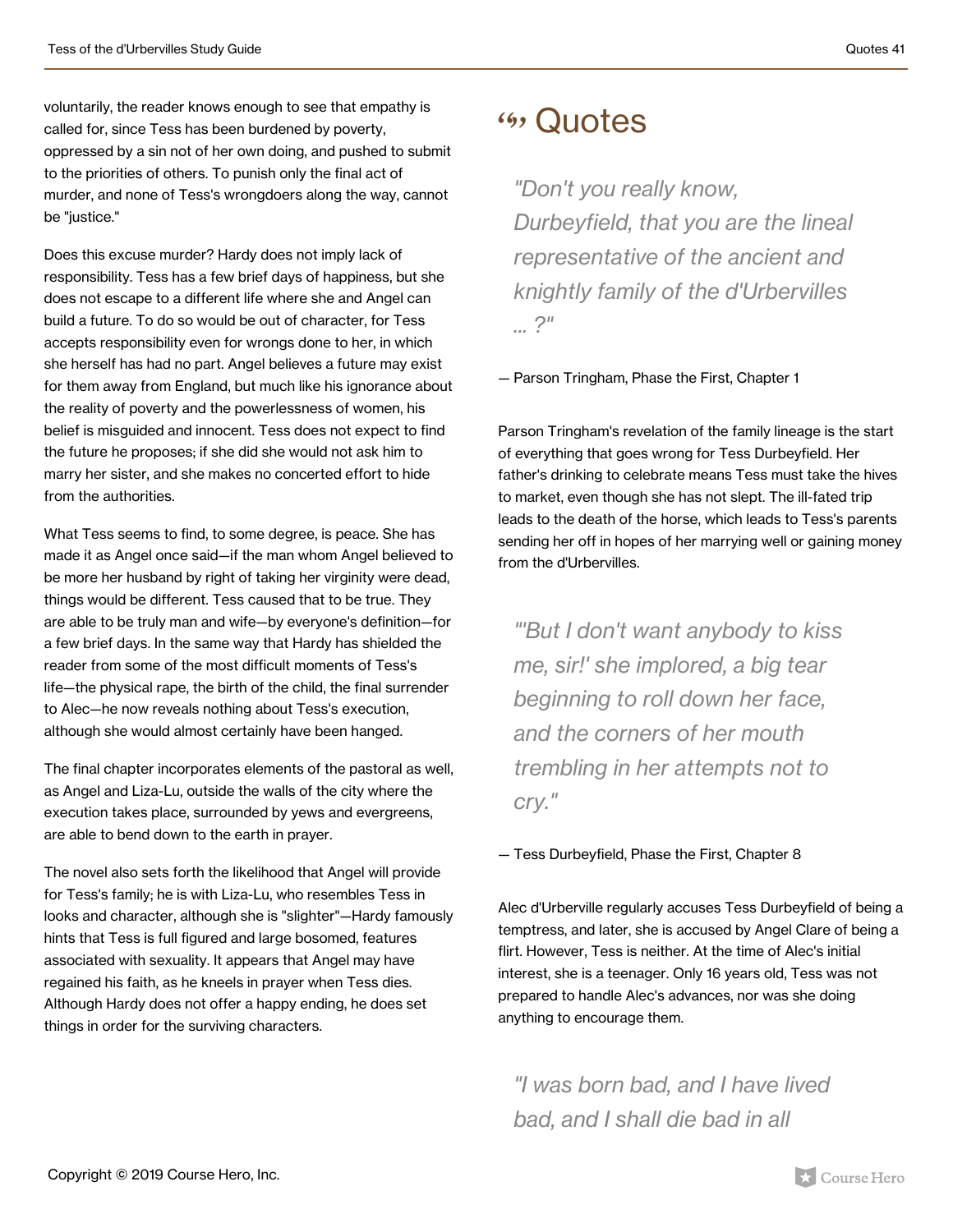*probability. But, upon my lost soul, I won't be bad towards you again, Tess."*

— Alec d'Urberville, Phase the Second, Chapter 12

Alec d'Urberville admits he was in the wrong, but his admission does not change anything practical. In fact when Tess Durbeyfield encounters him several years later, he again pursues her. His integrity is absent, even after he has found religion. Alec's "badness" is oddly conditional, however: although his attempt to pressure her by offering to provide for her family is appalling, he actually remains steadfast toward her—unlike Angel Clare, who deliberately abandons her.

*"Why didn't you tell me there was danger in men-folk? Why didn't you warn me?"*

— Tess Durbeyfield, Phase the Second, Chapter 12

In this moment Tess Durbeyfield is aware her mother—and likely her father—knew the danger of her going to work for Alec d'Urberville. Her mother's desire to find a quick way to money meant she chose not to prepare Tess. Would such warnings have mattered? Perhaps not with a man like Alec. However, Joan Durbeyfield sent her daughter out to the wolves with no defenses at all.

*"Suppose your sin was not of your own seeking?"*

— Tess Durbeyfield, Phase the Second, Chapter 13

Tess Durbeyfield is asking the question many thinkers were asking—and one modern readers often struggle with. How can she be judged when she did not choose to sin? She did not seek out or consent to sex outside of marriage. The decision was not hers, and yet she is considered guilty of it all the same.

*"The baby's offence against society in coming into the world was forgotten by the girl-mother; her soul's desire was to continue that offence by preserving the life of the child."*

— Narrator, Phase the Second, Chapter 14

Initially Tess Durbeyfield was unhappy about her son, for obvious reasons. However, it was not the child's fault. Tess's love for her baby starts to outweigh the circumstances of his birth and proof of her status as "fallen"; she wants him to thrive. But he does not, and she finds herself choosing to act heretically to save his soul.

*"'Was once lost always lost really true of chastity?' she would ask herself."*

— Tess Durbeyfield, Phase the Second, Chapter 15

Tess Durbeyfield, for all of her simple upbringing and age, is contemplating a complex question. Is she irredeemably impure since she is "fallen"? This is, in essence, the question Hardy is asking by writing the novel. Moreover, he has answered it by choosing "A Pure Woman" as the subtitle.

*"All the while they were converging, under an irresistible law, as surely as two streams in one vale."*

— Narrator, Phase the Third, Chapter 20

Despite Tess Durbeyfield's decision never to marry, she is drawn to Angel Clare, and he to her. Hardy's wording here ties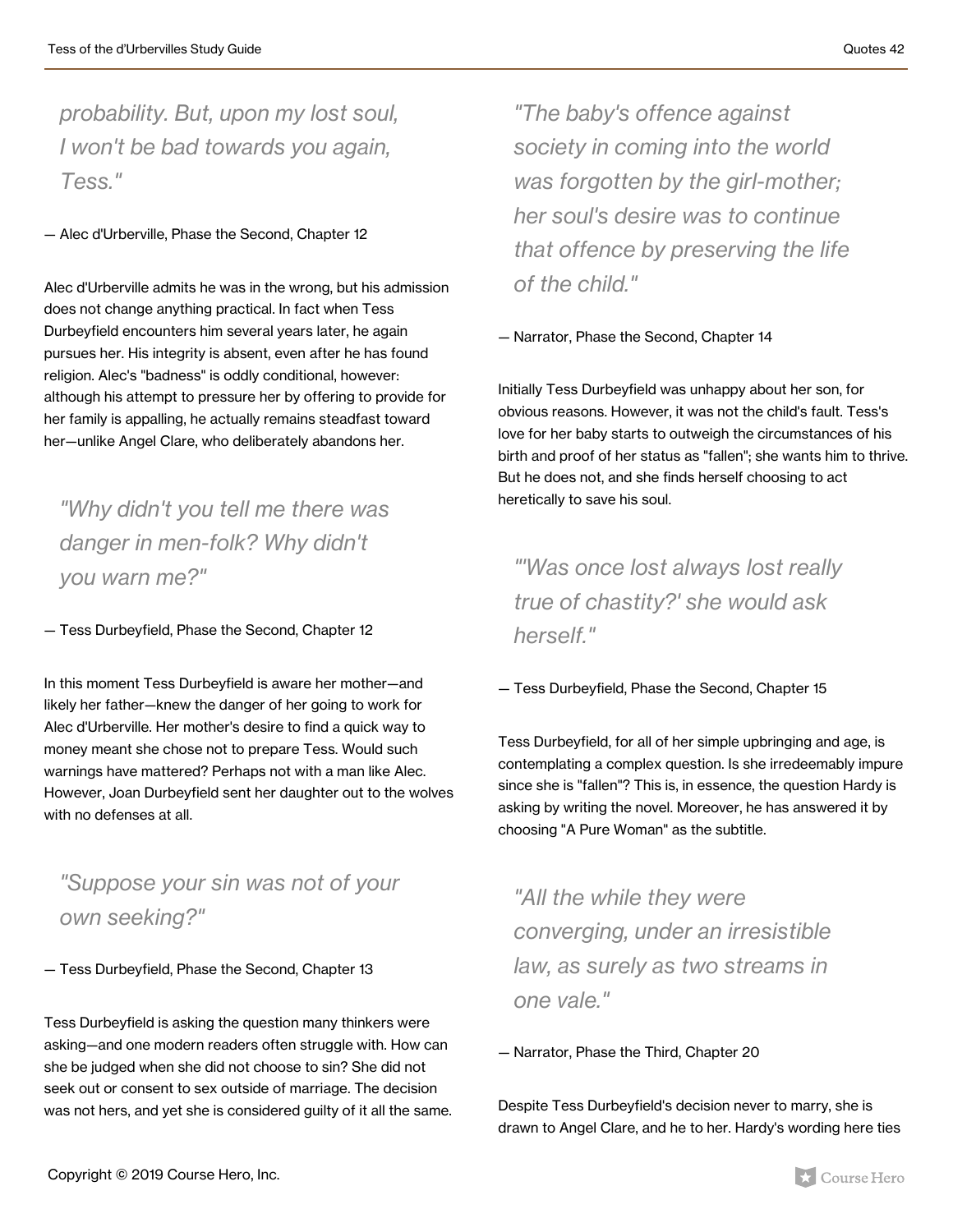that attraction to fate as well as to nature. Some things are, simply put, unavoidable in the fatalistic logic espoused in the novel.

*"It is that this sound of a nonexistent coach can only be heard by one of d'Urberville blood, and it is held to be of ill-omen to the one who hears it. It has to do with a murder, committed by one of the family, centuries ago."*

— Alec d'Urberville, Phase the Fourth, Chapter 33

The legend of the d'Urberville coach is one of the superstitions in the novel. This one ties directly to the idea that there was a murder by a d'Urberville, and the novel ends with a murder by another d'Urberville. This story, as well as those told by Dairyman Crick, is not simply a story but foreshadowing in the novel and lessons within the story for Tess Durbeyfield herself.

*"You were more sinned against than sinning, that I admit."*

— Angel Clare, Phase the Fifth, Chapter 35

Angel Clare acknowledges Tess Durbeyfield is a victim. In this he agrees with a segment of society that says a victim ought not to be held to the same censure as a woman who "fell" on purpose. Despite this affirmation, however, Angel rejects and abandons Tess.

*"How can we live together while that man lives?—he being your husband in nature, and not I. If he were dead it might be different."*

— Angel Clare, Phase the Fifth, Chapter 36

This comment foreshadows the novel's conclusion. Angel Clare has plainly stated he cannot live with Tess Durbeyfield—although they are married—because of Alec d'Urberville. He subscribes to the idea that marital relations are what make Alec, the man who raped her, her husband. To modern readers this idea of sex and marriage may seem extreme, but it is biblically accurate, which may factor into Angel's thinking.

*"O, will you go away—for the sake of me and my husband—go, in the name of your own Christianity!"*

— Tess Durbeyfield, Phase the Sixth, Chapter 46

Tess Durbeyfield is well aware Alec d'Urberville is relentless when he wants something. She has experienced it firsthand. It is the reason she lost her husband (theoretically), and it has haunted her for years. Tess is four years older now, and she appeals to his recent religious conversion in the hope it will make him go away.

*"The oblong white ceiling, with this scarlet blot in the midst, had the appearance of a gigantic ace of hearts."*

— Narrator, Phase the Sixth, Chapter 51

The stain of Alec d'Urberville's blood is heart shaped. This detail is somewhat melodramatic, but readers should keep in mind Hardy's novels were initially published as serials. Although the novel was not serialized in full, some sections were. This image also underscores the color symbolism of red and white. The red stain on a white background echoes the red ribbon in Tess's hair when she first appears as an innocent teenager in a white dress.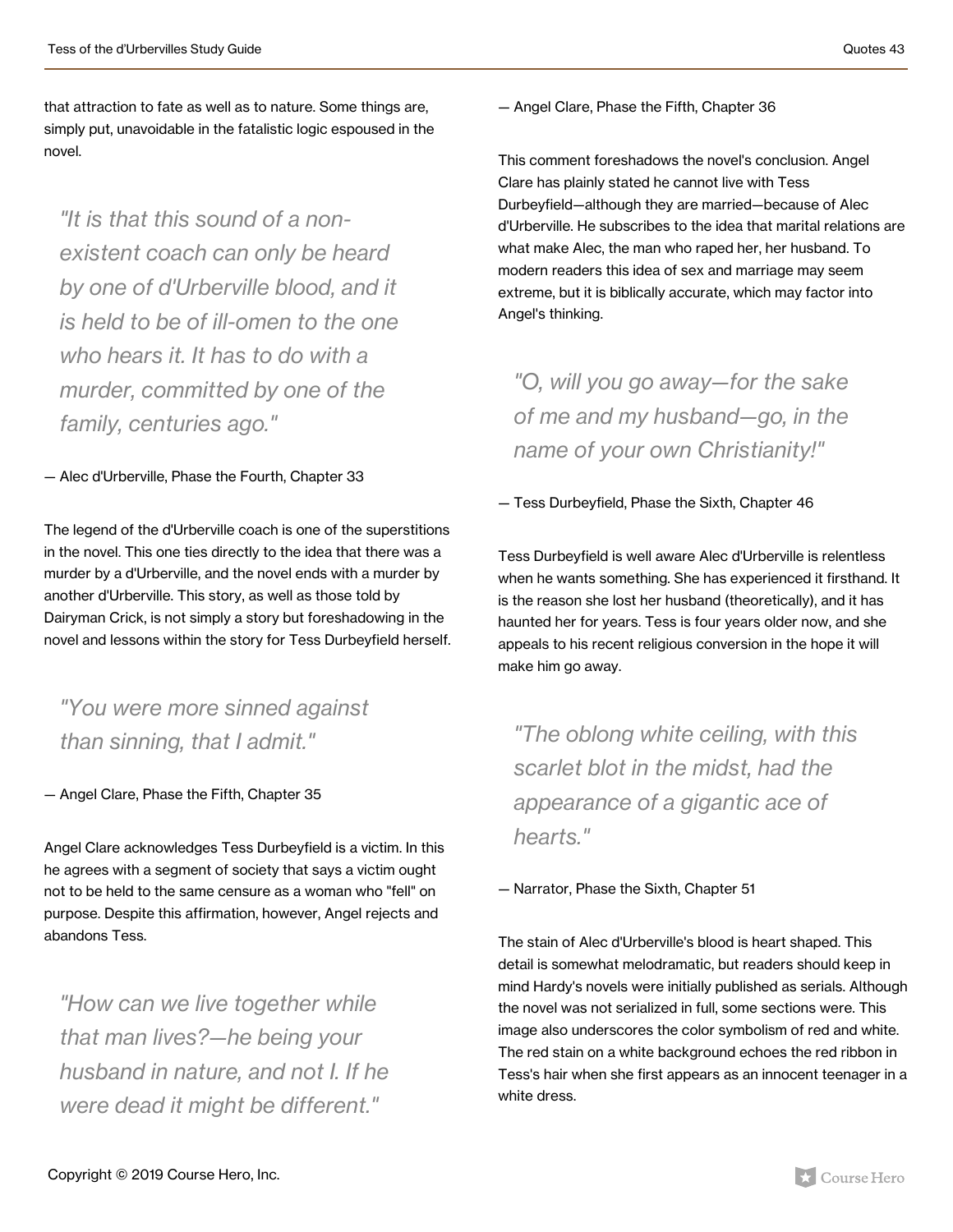*"Never in her life—she could swear it from the bottom of her soul—had she ever intended to do wrong; yet these hard judgments had come."*

#### — Narrator, Phase the Seventh, Chapter 57

Thinking Angel Clare has judged her as so many others have, Tess Durbeyfield faces the reality that her actions are not responsible for the wrongs she has been judged for committing. She has been judged repeatedly despite her innocence. Her family has judged her, as have townsfolk. The parson has judged her and refused to give her son a Christian burial. Even after professing love, Angel has judged her. Through it all Tess has continued to try to do right, but her actions have not changed the way others see her.

#### *"I do love you, Tess—O, I do—it is all come back!"*

— Angel Clare, Phase the Seventh, Chapter 57

Angel Clare can forgive murder, but he cannot forgive Tess Durbeyfield for having been raped. The importance of physical purity is clear—it is more important even than an act that causes genuine harm. However, Angel also has expressed more than once that Tess regarded him as if he were godlike. She has just killed a man to be with him.



### Hair

Loose hair was a symbol of the so-called fallen women in the Victorian era. When Tess exchanges words with Car, separating her from the group and into Alec's clutches the night of the rape, the argument starts with someone mistaking

the treacle pouring down Car's clothing: "'Tis her hair falling down." Car's morals are questionable as one of Alec d'Urberville's favorites.

Later when Tess is in the field with the others, the narrator notes that strands of her hair fell out from under her bonnet. When she baptizes her son, Tess is again noted as having fallen hair. "Her figure looked singularly tall and imposing as she stood in her long white nightgown, a thick cable of twisted dark hair hanging straight down her back to her waist." She is wearing white, a symbol of purity, but her hair is loose. Tess is, by Victorian standards, fallen, but Hardy symbolically and textually argues she is still pure. Just before Tess tells Angel her secret, the narrator notes her hair is loose. Later when Alec watches Tess in a field, Izz mentions her hair is "tumbling down." When Angel finds Tess at Sandbourne, she has been in the middle of dressing her hair: part of it is up but the other part falls over her shoulders, suggesting the fallen status underlying her respectable appearance. Loose hair means loose morals.

### **Water**

Water is symbolic of purity. Like the white nightdress Tess wears for her son's baptism, the water with which she baptizes him is a sign of purification. "Here she dipped her hand into the basin, and fervently drew an immense cross upon the baby with her forefinger, continuing with the customary sentences as to his manfully fighting against sin, the world, and the devil, and being a faithful soldier and servant unto his life's end."

Later when Tess is going to church with Izz, Marian, and Retty, the group encounters Angel Clare "advancing along the lane towards them through the water." He carries the women across the flooded ground. "He came beneath them in the water, which did not rise over his long boots; and stood looking at the entrapped flies and butterflies." After carrying her last, he declares himself to Tess. In the pure flowing water, he says, "Three Leahs to get one Rachel." His reference is to the biblical figure of Leah, the woman Jacob married before he could marry her sister, Rachel. This event is notable because Tess is not necessarily purified by the water.

This moment is partly recreated on the night after Tess reveals her past to her husband. He sleepwalks, carrying her through a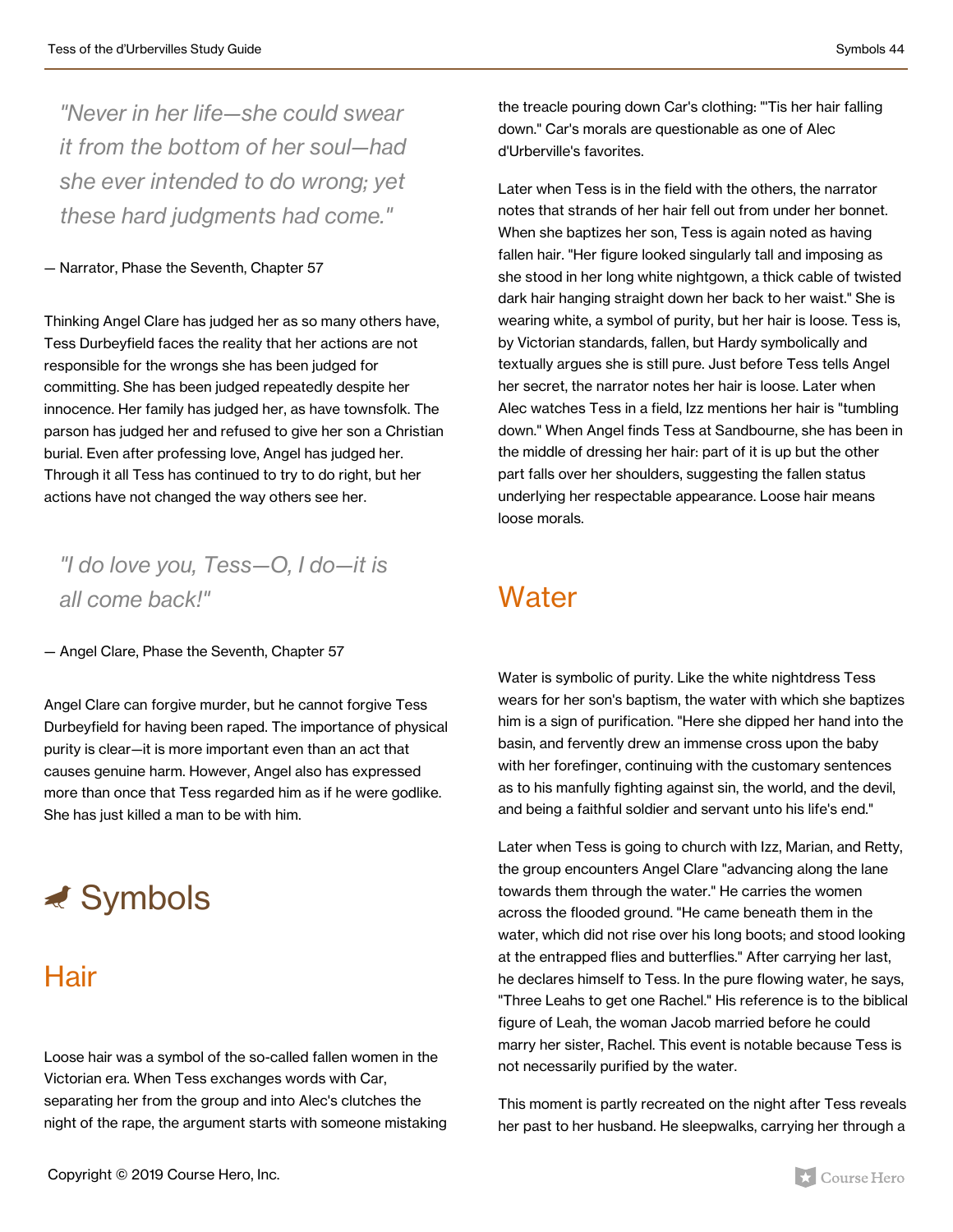river to a grave where he deposits her. Tess considers letting the river carry them both away where they will be dead but together, their sins purified.

On that same night before the telling of secrets, Angel touches her hand, entangling their fingers while both wash "their hands in one basin." "Which are my fingers and which are yours?" he asks. "They are very much mixed." The symbol of water as a purifier, or purifying ritual, is apparent here as it cleanses them together, seemingly echoing the wedding ceremony in uniting them as both wash away past transgressions. Tess's response—"They are all yours"—is telling in that Angel's sins, not hers, will be washed away.

### Red and White

The colors of red and white are contrasted throughout the novel. Tess is often described as wearing white, a color associated with purity. At key points in the story, red is used to draw attention to sexuality. When Tess is initially described, she stands out because she wears "a red ribbon in her hair ... the only one of the white company who could boast of such a pronounced adornment." Tess also is described initially as having a "pouted-up deep red mouth."

When Tess is in Alec's carriage, she is noted, again, as wearing white. The house at Trantridge is "crimson brick." Alec's cigar has a red tip, and he feeds her red strawberries. After Tess leaves Trantridge, she encounters a man painting warnings in red paint. Her continued purity is challenged by red that contrasts with her white clothing or white surroundings. Even as she baptizes her son, she is wearing white.

Red and white appear together as part of an ill omen on Tess and Angel's wedding day. The cock crowing in the afternoon is "the white one with the rose comb." Red is also highlighted in the moment before Tess finally tells Angel of her past: "Imagination might have beheld a Last Day luridness in this redcoaled glow, which fell on his face and hand, and on hers, peering into the loose hair about her brow, and firing the delicate skin underneath."

The most striking red, however, is the scarlet heart-shaped stain of Alec's blood after Tess stabs him in the heart. It echoes the perversion of Tess's original purity in her first

appearance in her white dress and red bow. Here it is blood on the ceiling of a greedy landlady's well-furnished house in which Tess is living as a rich man's mistress.

## $\mathbf{F}^{\mathbf{F}}$  Themes

### Pride

Tess, from the outset, is described as having pride. When her father is mocked, she loses her temper over the insult because "Tess's pride would not allow her to turn her head again, to learn what her father's meaning was, if he had any." Tess begins with pride as a positive trait, but it becomes something of a hindrance, leading her into destitution when she refuses to compromise by asking for the Clares' help, which Angel arranged for.

Tess's father's extreme pride leads him to respond to the discovery of their ancestry by spending money they can't afford and drinking so that Tess and her brother—both barely awake—are left to complete the work he fails to do. This leads to the death of Prince, their horse. The same pride over the discovery of their ancestry leads Mr. and Mrs. Durbeyfield to send Tess into Alec's clutches. Tess's pride makes her seek work rather than a handout, for "Tess's pride made the part of poor relation one of particular distaste to her."

It is not only the Durbeyfields who are guilty of pride. Angel's pride is stung by Tess's past, although he too comes to their marriage with a secret. His reaction, and the pride that won't let him stay and work things out, sends him away to Brazil, causing the ruin of Tess's life.

After Angel leaves, Tess lets pride keep her from returning to the employ of the Cricks as well as seeking money from Mr. Clare. Furthermore, she gives her money to her parents rather than admit she has no further funds, taking "twenty-five of the fifty pounds Clare had given her, and hand[ing] the sum over to her mother, as if the wife of a man like Angel Clare could well afford it, saying that it was a slight return for the trouble and humiliation she had brought upon them in years past." Tess's pride causes a duality in her character: for one so honest and moral, her exaggerated sense of pride impels her to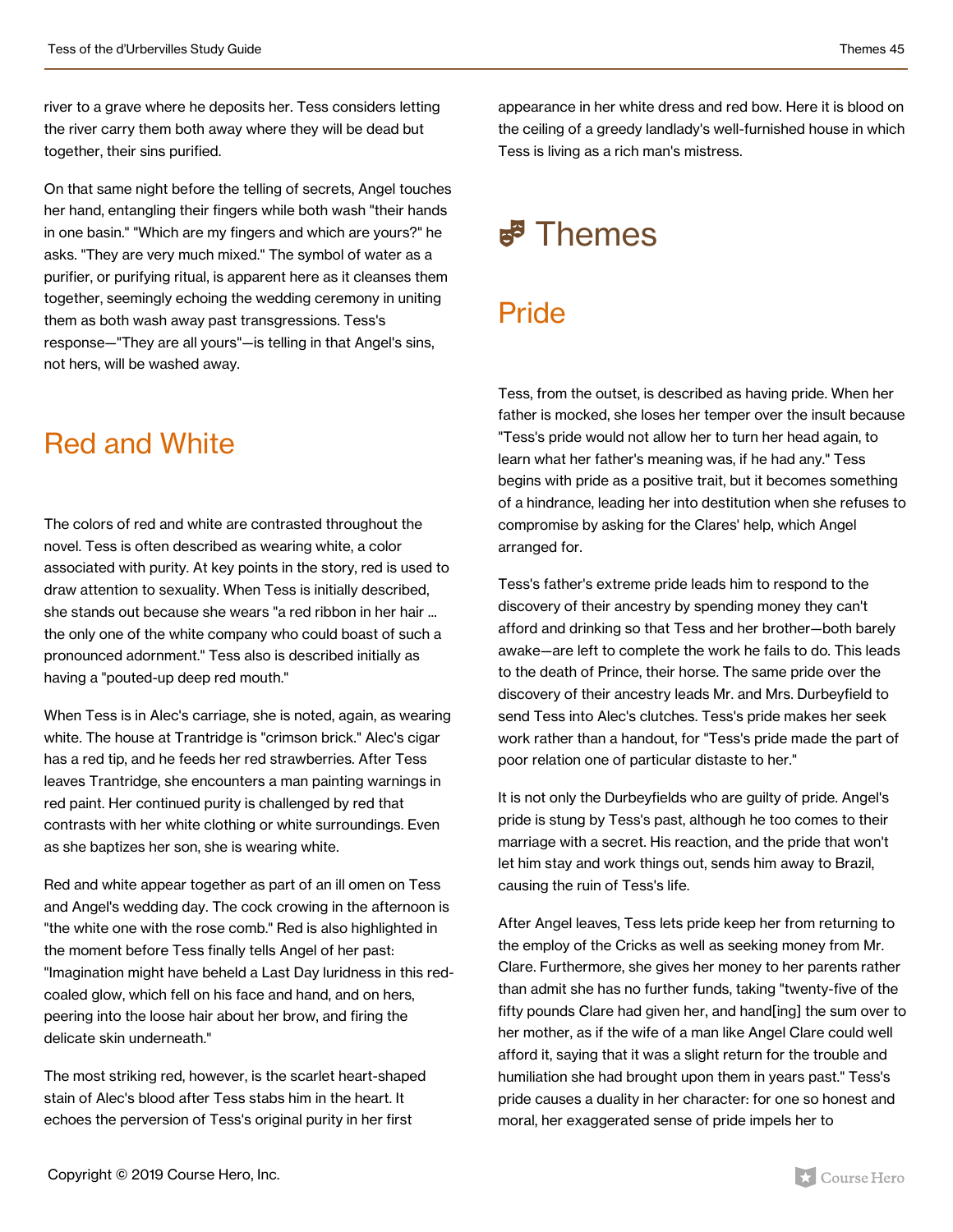perpetuate a lie and causes hardship for herself and others. Indeed when the hardship is no longer bearable, she ignores her pride and demeans herself, according to her own moral standards, far more than seeking money due her as Angel's wife.

### Fate

Fate, or destiny determined by a power beyond an individual's control, is a clear and pervasive theme in *Tess of the d'Urbervilles.* No matter what Tess attempts, trouble follows and impedes her. From the moment her father learned of the family's heritage and went to the pub to celebrate, the wheels of Tess's fate were set in motion.

Seemingly random events—the pub, the beehives, the dead horse—happen on the day on which the Durbeyfields learn that they are d'Urbervilles. It is as if awareness of their ancestry sets their fate into motion. It is fate, or predestination, that Tess cannot escape.

In fact the narrator implies the crime Tess suffered at Alec's hands may have been her fate because of her ancestors. "Doubtless some of Tess d'Urberville's mailed ancestors rollicking home from a fray had dealt the same measure even more ruthlessly towards peasant girls of their time." At the same time the narrator opposes the idea that although "to visit the sins of the fathers upon the children may be a morality good enough for divinities, it is scorned by average human nature." The acknowledgment is that her fate is unjust, but fate has little to do with justice.

Fate is also addressed in more subtle ways. Tess's goals are out of reach because of fate. "She had hoped to be a teacher at the school, but the fates seemed to decide otherwise." In reality the obstacles she initially faces—her family's poverty and her father's drunkenness—are fated. She was born into this family, and their situation is out of her hands. She may strive to change the course of her life, but the novel sets forth the idea that fate cannot be overcome.

Tess also looks at other characters' fate rather than merely bemoaning her own. When hearing of Retty's attempted suicide and Marian's drinking after Angel and Tess married, Tess is critical of their treatment by fate. "They were simple

and innocent girls on whom the unhappiness of unrequited love had fallen; they had deserved better at the hands of Fate." But Tess, too, believes their actions are fated—they had no choice other than what they have done. To accept fate in such a way indicates determinism, that individuals have no control over their actions. And this is more or less Hardy's belief.

Ultimately the most direct statement about the inevitability of fate is made when Jack Durbeyfield dies: "Thus the Durbeyfields, once d'Urbervilles, saw descending upon them the destiny which, no doubt, when they were among the Olympians of the county, they had caused to descend many a time," says the narrator. And "severely enough, upon the heads of such landless ones as they themselves were now." Fate has dealt cruelly with the Durbeyfields, and whether or not it is a visiting of the "sins of the father," this final act of fate in Tess's life is the one that takes away her ability to follow her sense of morality. Responsibility for her family, foisted on her when her father dies, causes her to accept the only path left to her for providing for them. Accepting Alec's offers results in his fate—death—at her hands, much as in the legend of the d'Urberville coach, where the sound of an invisible coach serves as a bad omen.

### **Injustice**

The theme of injustice pairs with both pride and fate. There is little justice in the lives of the rural classes in Hardy's novel. However, the leisure to ponder such things is not theirs to have. At Farmer Groby's farm, they "worked on hour after hour, unconscious of the forlorn aspect they bore in the landscape, not thinking of the justice or injustice of their lot." The ability to ponder such questions is a privilege that comes with financial security and leisure.

Conversely, for all his weaknesses Angel does consider what is fair and just in his courtship of Tess, even if he misjudges this. He is aware she is powerless because of her gender and economic status; therefore he treats her more justly than anyone else has done. "Their condition of domiciliary comradeship put her, as the woman, to such disadvantage by its enforced intercourse, that he felt it unfair to her to exercise any pressure of blandishment which he might have honestly employed had she been better able to avoid him." Indeed, even